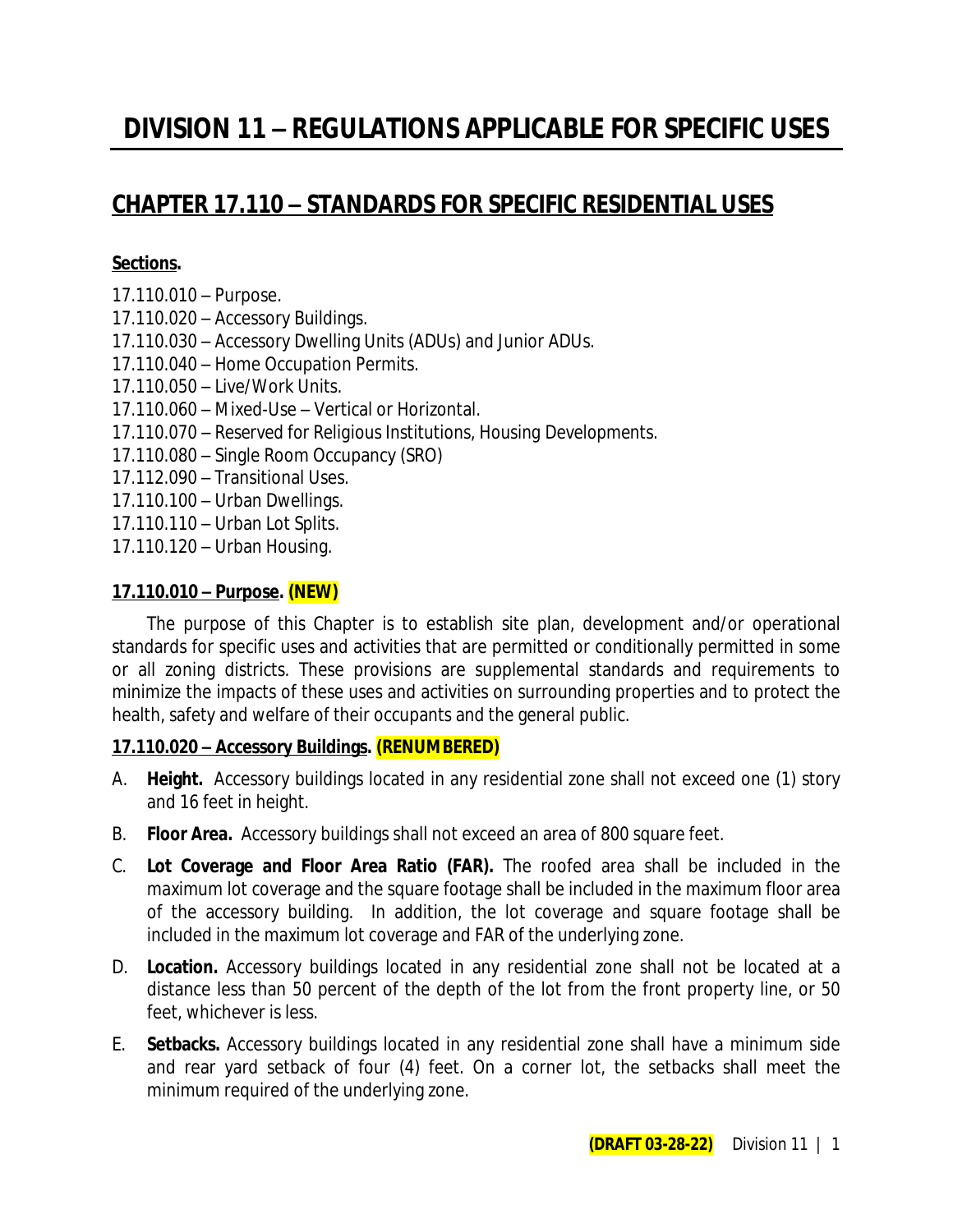- F. **Bathrooms and Other Plumbing.** Plumbing for bathrooms, washer hookups and other plumbing are permitted as part of an accessory structure located in One-family Dwelling (R-1A, R-1B and R-1C) zoning districts, provided that all of the following conditions are met:
	- 1. The property may not be part of a Planned Residential Development, contain an Accessory Dwelling Unit (ADU), Junior ADU or urban dwelling, or have a legal nonconforming guest house with a kitchen or bathroom;
	- 2. The structure is consistent with the design of the dwelling and complies with all other requirements of this Section; and
	- 3. For bathrooms with showers or bathtubs, a covenant shall be signed and recorded against the property by the property owner stating that the structure will not be converted to an ADU or a sleeping/living quarter without obtaining necessary permits from the City and paying any required fees.
- G. See Chapter 17.12 (Rurban Homestead Overlay District) of this Title for additional standards and requirements for accessory buildings within the Rurban Homestead Overlay District (RHOD).

## **17.110.030 – Accessory Dwelling Units (ADUs) and junior ADUs. (MINOR UPDATES)**

A. **Purpose.** The Accessory Dwelling Units (ADUs) and Junior ADU regulations set forth in this Section are established to comply with the state standards and requirements set forth in Section 65852.2 of the California Government Code and other applicable state laws. All provisions set forth in this Section shall be subject to the applicable preemptive limitations set forth in Section 65852.2 of the California Government Code, unless stated otherwise.

### B. **Applications:**

- 1. ADUs/Junior ADUs submitted separately. The City shall ministerially, and without discretionary review or a hearing, act on the application to create an ADU or a Junior ADU within 60 days from the date the City receives a completed application. There shall be an existing single-family or multifamily dwelling on the subject property.
- 2. ADUs/Junior ADUs submitted with other improvements. If the permit application to create an ADU or a Junior ADU is submitted with a permit application to create a new single-family dwelling on the relevant lot, the City may delay acting on the permit application for the ADU or the Junior ADU until the City acts on the permit application to create the new single-family dwelling, but the application to create the ADU or Junior ADU shall be considered without discretionary review or hearing.
- 3. ADUs/Junior ADUs shall be subject to the requirements of this Section and approval of a Zoning Clearance.
- C. **Permitted Zoning Districts, Maximum Quantity and Minimum Lot Size:**
	- 1. ADUs/Junior ADUs outlined in Table 17.110-1 shall be permitted in any R zoned or M.MU zoned lot that includes a proposed or existing dwelling, subject to the requirements of this Section (notwithstanding Subsection (W) on page 11-7):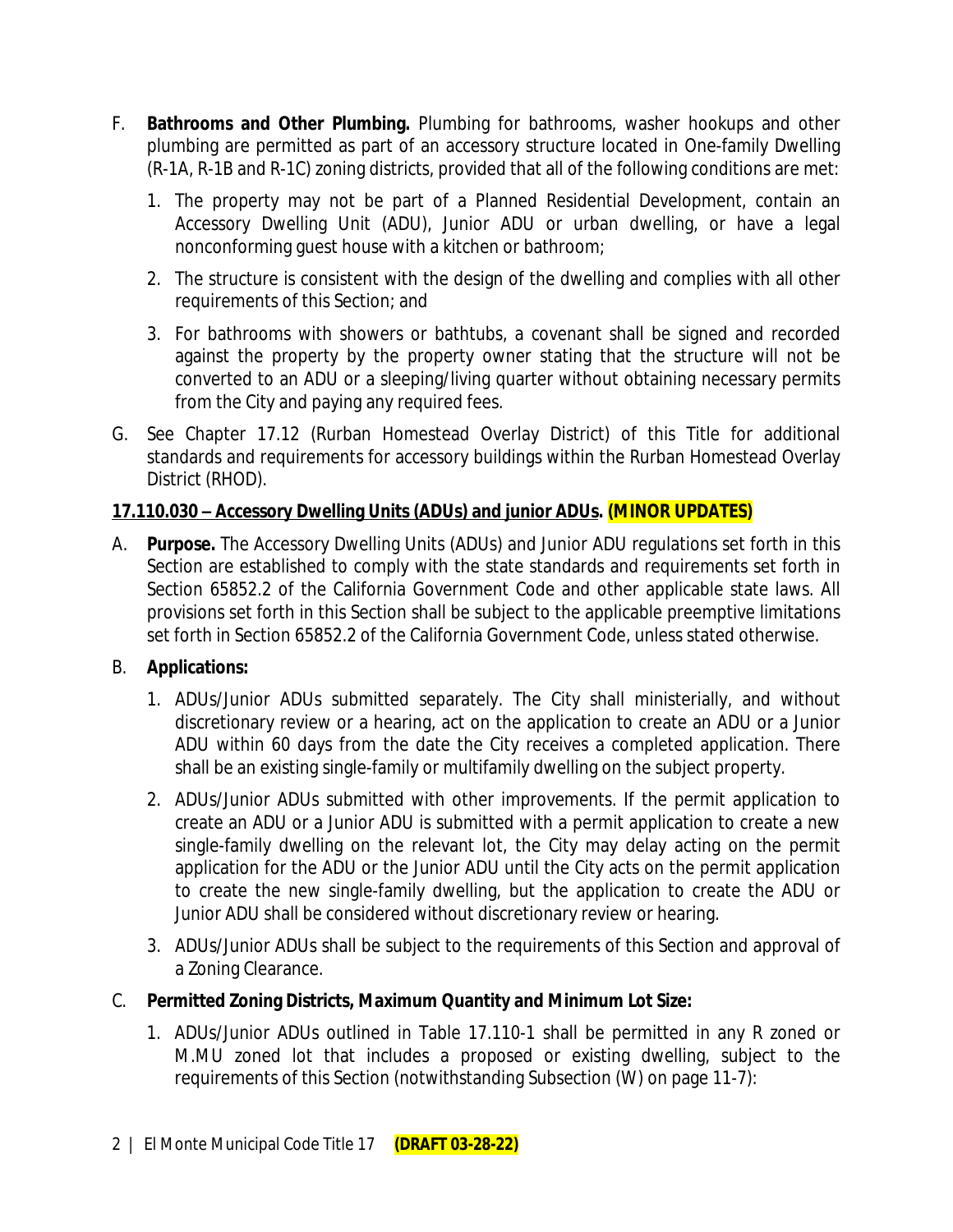| Table 17.110-1 - Accessory Dwelling Units.                            |                                        |                                                                                                                   |                                |
|-----------------------------------------------------------------------|----------------------------------------|-------------------------------------------------------------------------------------------------------------------|--------------------------------|
| Zoning:                                                               | <b>Existing Structures</b><br>On-Site: | # of ADUs Permitted:                                                                                              | # of Junior ADUs<br>Permitted: |
|                                                                       | Single-family                          | One attached ADU                                                                                                  | None                           |
| Single-family                                                         | structure                              | One detached ADU                                                                                                  | One Junior ADU                 |
| Single-family,<br>More than 1 single-                                 |                                        | Two attached ADUs or Junior ADUs total <sup>1</sup>                                                               |                                |
| multifamily or<br>family structure on<br>one lot/parcel<br><b>MMU</b> | One detached ADU total                 | One Junior ADU                                                                                                    |                                |
| Single-family                                                         | Multi-family<br>structure(s)           | Two detached ADUs and up to 25%<br>of the existing multifamily units,                                             | None                           |
| Multifamily or<br><b>MMU</b>                                          | Multi-family<br>structure(s)           | provided each ADU is within an<br>existing multi-family unit, or one unit<br>(whichever is greater) <sup>23</sup> | <b>None</b>                    |

- 2. For purposes of this Section, "multifamily structures" shall mean a residential-only structure with two (2) or more attached units.
- 3. There shall be no minimum lot size to establish an ADU or Junior ADU.
- 4. No ADU or Junior ADU shall be permitted on a property developed with an urban dwelling as outlined in Section 17.110.520 of this Chapter.

### D. **Configuration:**

- 1. An ADU may be either attached to, or located within, the proposed or existing primary dwelling, including attached garages, storage areas, or similar uses, or an accessary structure detached from the proposed or existing primary dwelling and located on the same lot as the existing dwelling. A Junior ADU shall be attached to the primary dwelling or multi-family structure.
- 2. For purposes of this Subsection, "attached" shall mean the ADU or Junior ADU shares a wall with the existing or proposed primary dwelling or the multi-family structure, with both sides of the wall being habitable space. ADUs or Junior ADUs shall not be connected to the existing or proposed primary dwelling or multi-family structure solely by a patio cover, breezeway or similar roofed area.

### E. **Unit Size:**

1. Attached Junior ADU. The maximum square footage for an attached Junior ADU shall be 500 square feet.

<sup>&</sup>lt;sup>1</sup> Provided the two attached ADUs or Junior ADUs are attached to different single-family structures.

<sup>&</sup>lt;sup>2</sup> Multifamily structures that are proposed to be developed with an ADU within the units must still comply with the minimum size of dwelling units set forth in Chapter 17.24.

<sup>&</sup>lt;sup>3</sup> Portions of existing multifamily structures used as non-habitable space (such as boiler rooms, storage rooms, attics, basements, garages) may be converted into ADUs.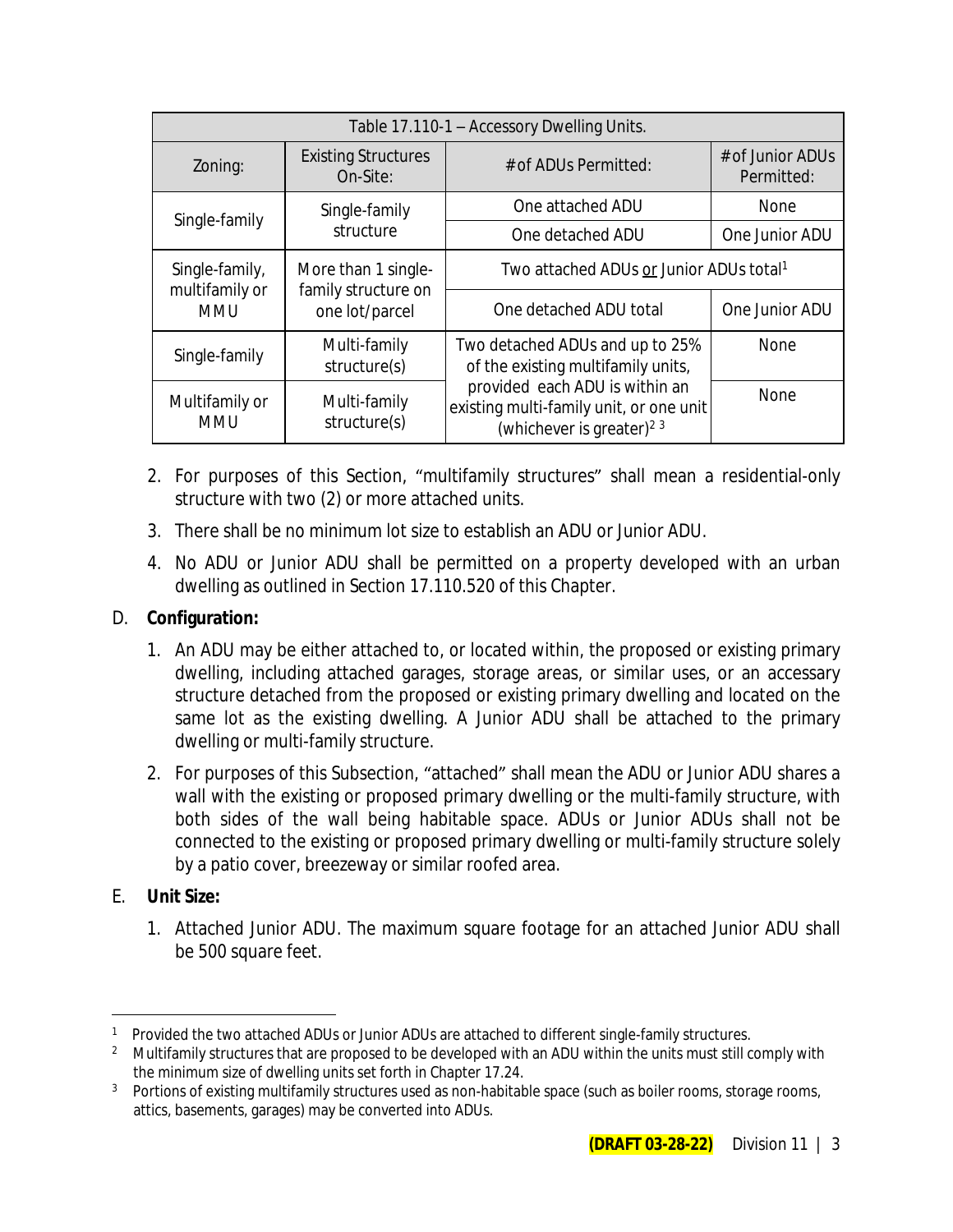- 2. Attached ADU. The total square footage of an attached ADU shall not exceed 50 percent of the existing or proposed primary dwelling. In addition, the attached ADU shall not exceed 850 square feet for a studio or one (1) bedroom and 1,000 square feet for more than one (1) bedroom.
- 3. Detached ADU. The maximum square footage for a detached ADU shall not exceed 850 square feet for a studio or one (1) bedroom and 1,000 square feet for more than one (1) bedroom.
- 4. Efficiency Unit. Notwithstanding this Subsection, and as required under state law, an efficiency unit, meeting the criteria defined in Section 17958.1 of the Health and Safety Code, shall be permitted. An efficiency unit is a unit for occupancy by no more than two (2) persons which has a minimum floor area of 150 square feet and which may also have partial kitchen or bathroom facilities.
- F. **Building Height.** A detached ADU shall not exceed a height of 16 feet.
- G. **Setbacks.** The minimum interior side yard and rear yard setback for a detached ADU shall be four (4) feet, unless the ADU is:
	- 1. Converted from an existing legal or legal nonconforming structure; or
	- 2. A new structure constructed in the same location and to the same dimensions as an existing legal or legal nonconforming structure.
- H. **Minimum Structure Separation for a Detached ADU.** A minimum ten (10) foot separation must be maintained between a single-family dwelling and detached ADU.
- I. **Parking Requirements:**
	- 1. One (1) parking space shall be required for each ADU bedroom or ADU unit, whichever is less. Such required parking shall supplement additional parking requirements for the existing dwelling. Such parking may be provided as tandem parking on an existing driveway.
	- 2. When a garage, carport, or covered parking structure is demolished, or required parking otherwise ceases to exist, in conjunction with the construction of an ADU, replacement of the lost off-street covered parking shall not be required to be replaced.
	- 3. Notwithstanding this Subsection, parking requirements shall not apply to ADUs in any of the following circumstances:
		- a. The ADU is located within one-half (½) mile of public transit. For purposes of this Section, "public transit" means a location, including, but not limited to, a bus stop or train station, where the public may access buses, trains, subways, and other forms of transportation that charge set fares, run on fixed routes, and are available to the public;
		- b. The ADU is part of the proposed or existing primary residence or an accessory structure;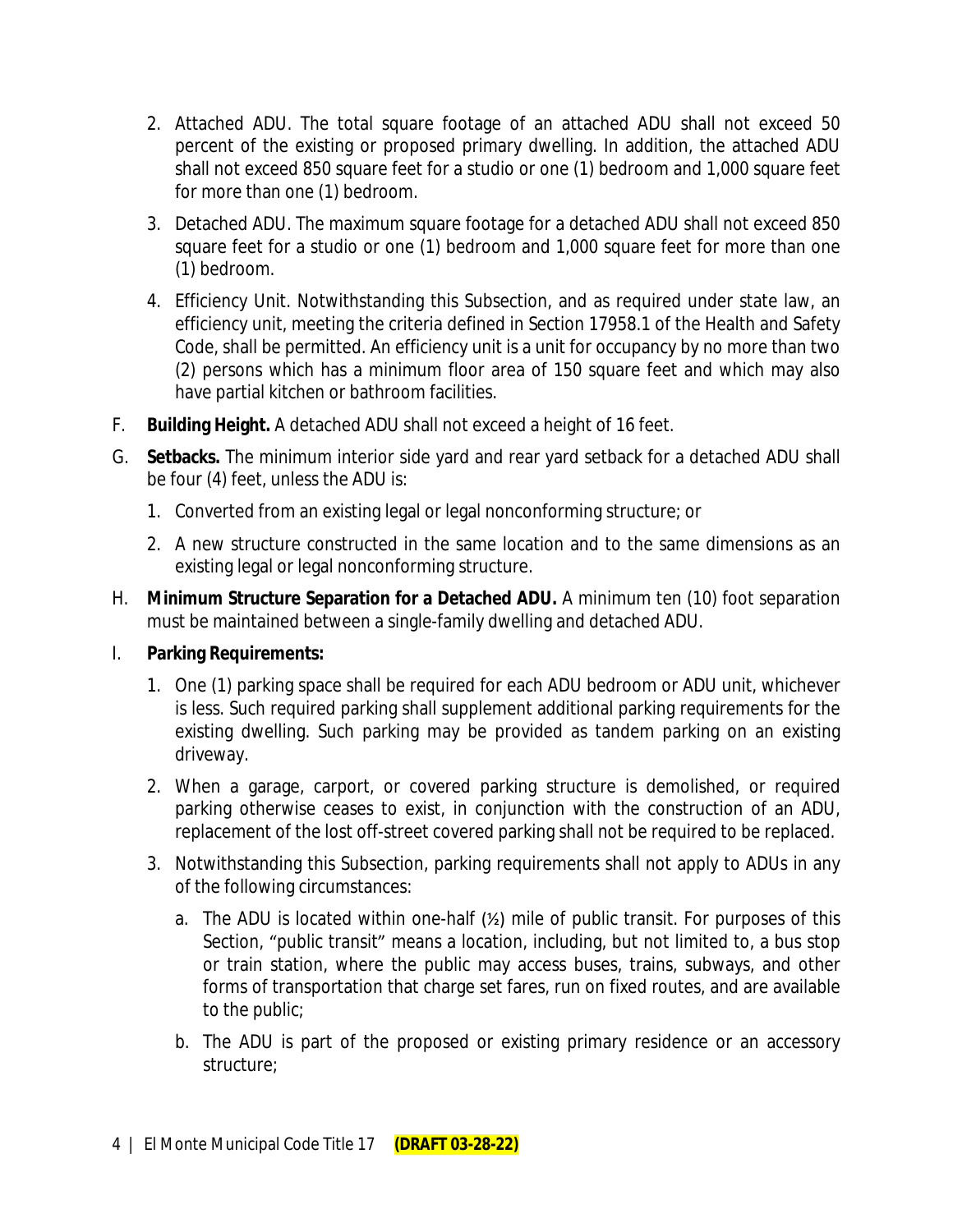- c. When on-street parking permits are required but not offered to the occupant of the ADU; or
- d. When there is a car sharing vehicle located within one (1) block of the ADU.
- J. **Driveways.** If a property is developed with a detached ADU, and the property has one (1) existing driveway, a second driveway shall not be permitted, unless the second driveway is accessed from an alley. If the property has two (2) existing driveways, the second driveway may remain.
- K. **Lot Coverage and Floor Area Ratio (FAR).** The roofed area shall be included in the maximum lot coverage and the square footage shall be included in the FAR limits of the underlying zone.
- L. **Density.** ADUs shall not exceed the maximum allowable density identified in the City's General Plan for the lot in which the ADU is proposed. However, an ADU unit that conforms to this this Section shall be deemed an accessory use or an accessory building. Therefore, it shall not be considered to exceed the allowable density for the lot upon which it is located. It shall be deemed to be a residential use that is consistent with the existing General Plan and zoning district for the lot.

### M. **Limitations to develop an ADU:**

- 1. No ADU may be sold or otherwise conveyed separate from the primary residence.
- 2. Any rental of any ADU created pursuant to this Section shall be for a duration longer than 30 consecutive calendar days.

# N. **Design:**

- 1. All ADU exterior designs shall be compatible with the primary single-family dwelling in terms of architectural style, building forms, materials used, color, exterior finishes, roof forms, and style of windows/doors. The ADU shall retain the appearance of a singlefamily dwelling and shall be integrated into the design of the existing primary dwelling unit on the property.
- 2. All ADU façade elevations that are visible from the public right-of-way must provide windows or other architectural features that are compatible with the existing primary single-family dwelling.
- 3. For attached ADUs, the entrance shall be located on the side or rear of the primary dwelling. The additional entrance is prohibited from being located on the front of the primary dwelling unit, facing the public right-of-way. In addition, there shall be no exterior staircase leading to or from an attached ADU or Junior ADU.
- 4. For detached ADUs, the entrance shall not face, or be visible from the public right-ofway.
- 5. For ADUs converted from a garage, the garage door must be removed and replaced with windows and/or other design features that are consistent with the overall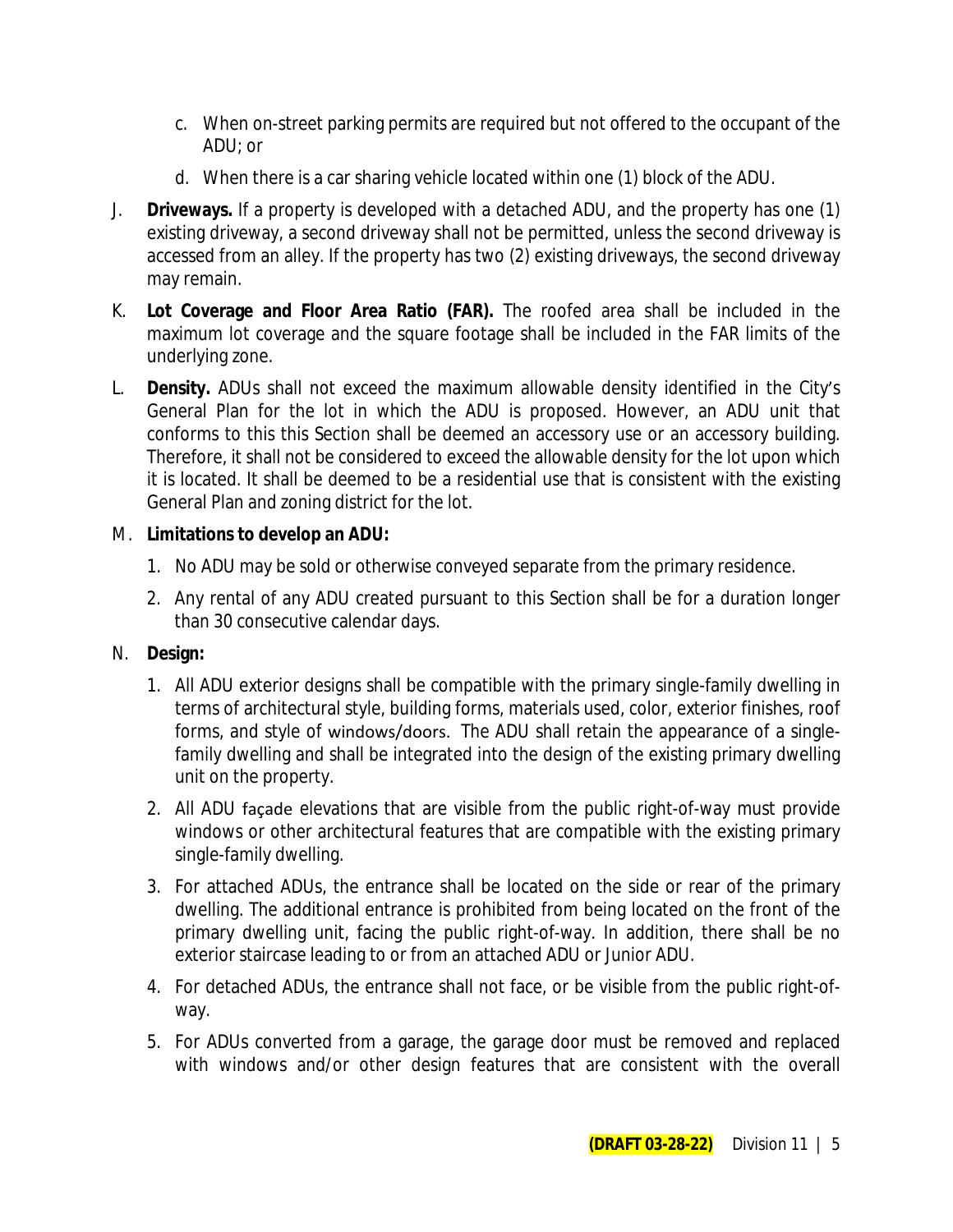architectural design of the ADU and the primary dwelling unit. In addition, a three (3) foot wide planter shall be installed between the ADU and any driveway.

- 6. For new ADUs attached to a garage, there shall be no direct access from the garage to the ADU.
- 7. ADUs and Junior ADUs shall comply with Chapter 17.140 (Design Guidelines) of this Title.
- O. **Occupancy.** For new construction, the primary dwelling shall receive a Certificate of Occupancy at the same time or prior to the ADU receiving a Certificate of Occupancy.
- P. **Building, Fire and Other Codes.** All ADUs shall comply with all provisions of the El Monte Municipal Code (EMMC) pertaining to the adequacy of water, sewer, electrical, drainage, and fire and emergency services to the property on which the ADU will be located as well as all applicable codes pertaining to building, fire, health, and/or safety.
- Q. **Sprinklers.** ADUs shall not be required to install fire sprinklers if they are not required for the existing single-family dwelling.
- R. **Nonconforming Zoning Conditions.** The correction of nonconforming zoning conditions shall not be required as a condition for ministerial approval of a permit application for the creation of an ADU or a Junior ADU.
- S. **Request for Delay of Building Enforcement.** Subject to compliance with Section 17980.12 of the California Health and Safety Code, upon request by an owner of an ADU owner, the City shall delay enforcement of building standards for five (5) years if not necessary to protect health and safety for:
	- 1. Any ADU built before January 1, 2020; or
	- 2. Any ADU built on or after January 1, 2020 before adoption of Urgency Ordinance No. 2967 and approval thereof by State HCD if such request is made after adoption of such Urgency Ordinance No. 2967 by the City Council and approval thereof by State HCD.

# T. **Owner Occupancy Requirement – Junior ADUs and ADUs:**

- 1. Junior ADU: Either the existing primary dwelling or Junior ADU on a lot shall be occupied by the owner of the primary residence, unless the owner is another governmental agency, land trust, or housing organization. A covenant shall be signed and recorded against the property by the property owner stating that the existing primary dwelling or Junior ADU will be occupied by the property owner.
- 2. All other ADUs: Effective January 1, 2025, either the existing primary residence or ADU on a lot shall be occupied by the owner of the primary residence. Such restriction shall apply to ADUs permitted as of January 2, 2025.

# U. **Fees/Utility Connections:**

1. The property owner shall pay all applicable impact fees related to an ADU 750 square feet or larger, including but not limited to, parks, traffic, water and sewer impact fees. Such fees shall be charged proportionately in relation to the square footage of the primary dwelling unit.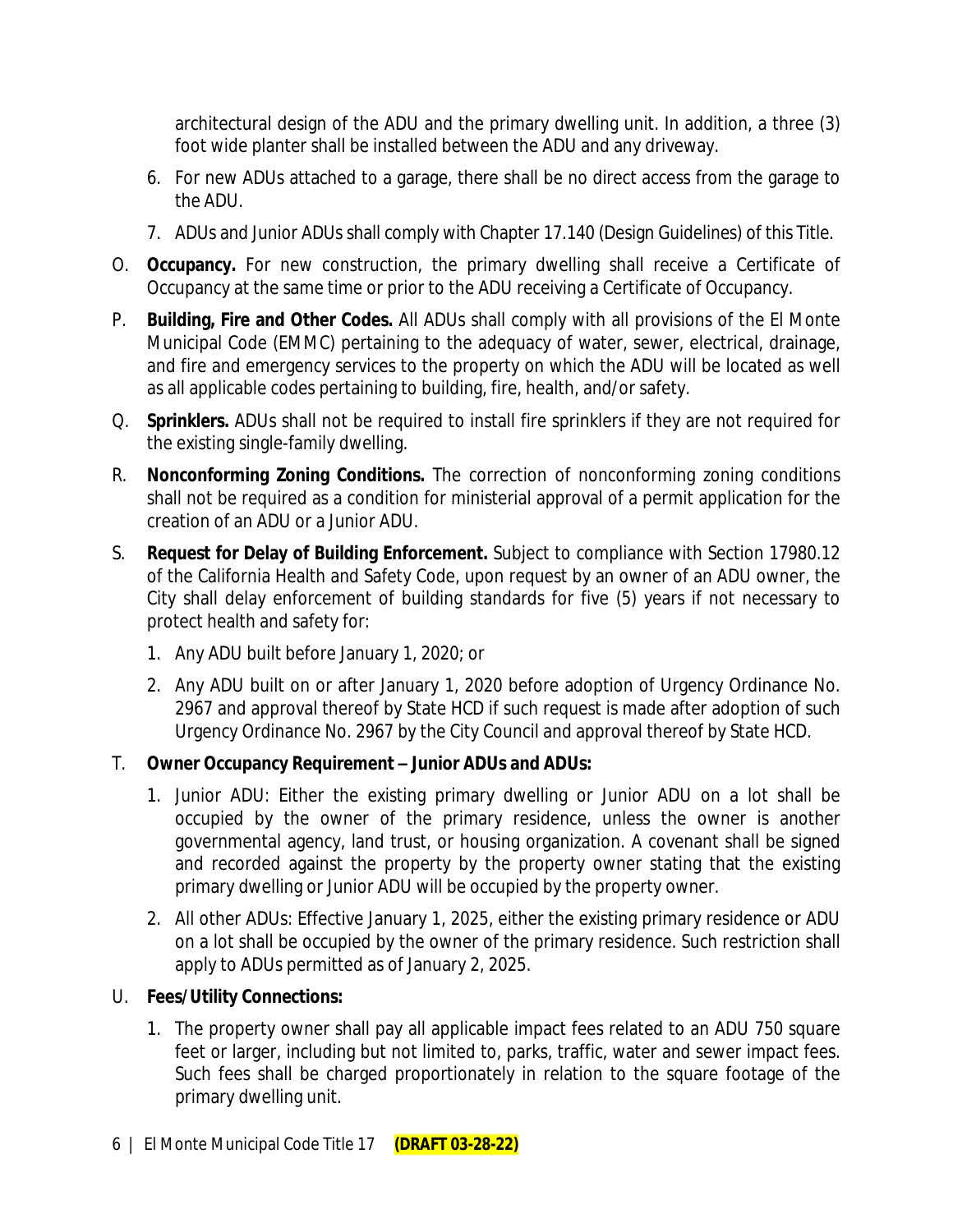- 2. No new or separate utility connection or related fees or capacity charges shall be required for an ADU described in Subsection (W)(1)(a) below, unless such ADU was constructed with a new single-family dwelling.
- 3. For ADUs not described in Subsection (W)(1)(a) below, a new or separate utility connection may be required and related fees or capacity charges shall be proportionate to the burden of the proposed ADU based upon either its square feet or number of its drainage fixture unit ("DFU") values, upon the water or sewage system. Such fees or charges shall not exceed the reasonable cost of providing service.
- V. **Other Development Standards.** For all other development standards not specified in this Section, the development standards of the base zoning shall apply.
- W. **Exempt Units.** Notwithstanding any development standard or other limitation set forth in Subsections (A) through (U) on pages 11-2 to 11-6, the City shall ministerially approve an application for a building permit within a residential or mixed-use zone to create any of the following units:
	- 1. Single-Family.
		- a. One (1) internal ADU (internal to the existing or proposed single-family dwelling or existing accessory structure) or Junior ADU per lot with a proposed or existing single-family dwelling, if all of the following apply:
			- i. The ADU or Junior ADU is within the square footage of a proposed single-family dwelling, or within the square footage of an existing single-family dwelling or existing accessory structure.
			- ii. For an existing accessory structure, an addition of up to 150 square feet may be permitted beyond the physical dimensions of the existing accessory structure. Any such addition shall be limited to accommodating ingress and egress.
			- iii. The maximum square footage for the attached ADU shall not exceed 800 square feet or 50 of the existing or proposed single-family dwelling, whichever is less.
			- iv. The minimum interior side and rear yard setbacks shall be sufficient for fire and safety.
			- v. The attached ADU or Junior ADU shall have exterior access from the proposed or existing single-family dwelling.
			- vi. The Junior ADU complies with the requirements of Section 65852.22 of the California Government Code.
		- b. One (1) detached, new construction, ADU per lot with a proposed or existing singlefamily dwelling, if all of the following apply:
			- i. The minimum interior side yard and rear yard setbacks shall be four (4) feet.
			- ii. The maximum square footage for the ADU shall be 800 square feet.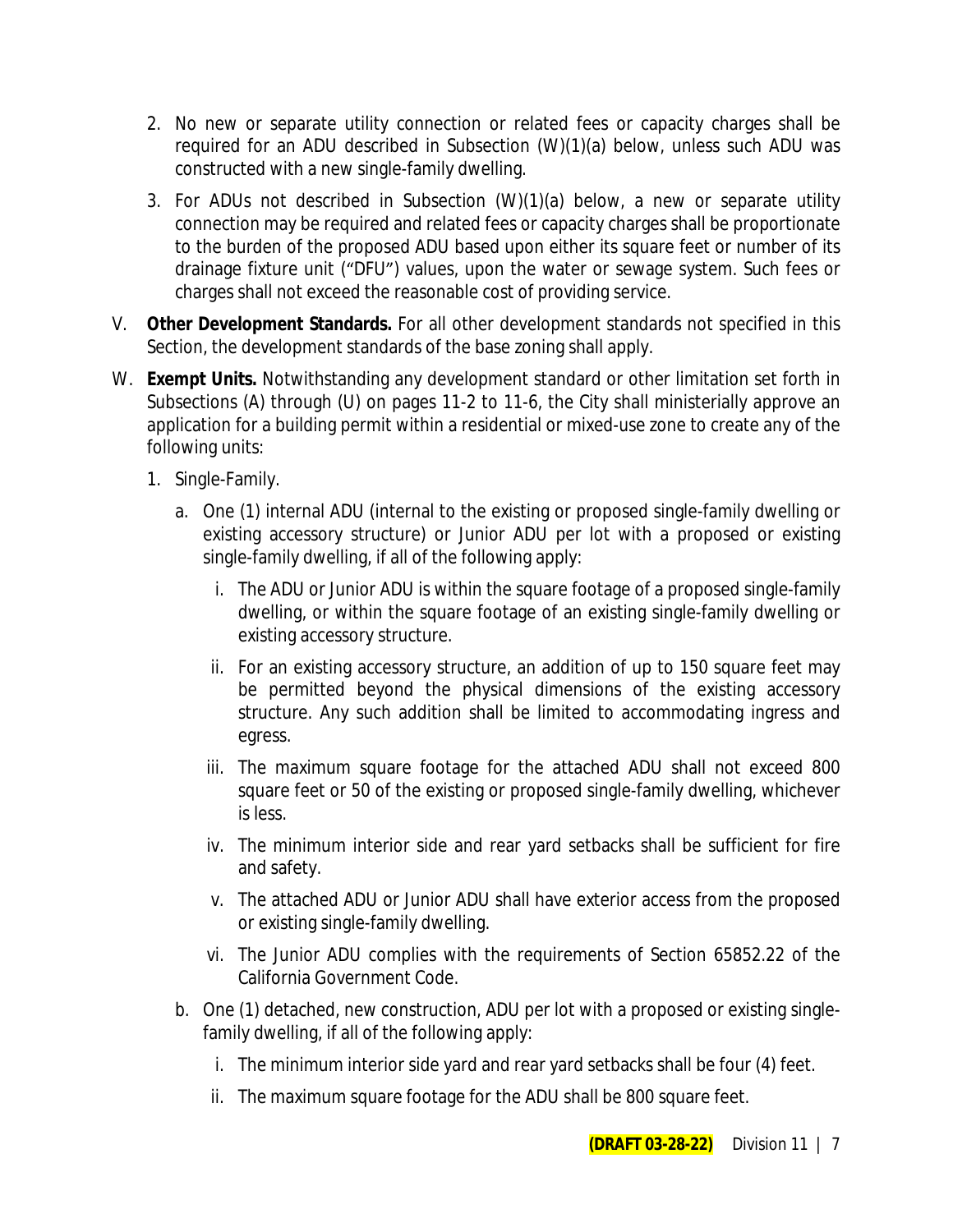- iii. The maximum height of the ADU shall be 16 feet.
- iv. The ADU may be combined with a Junior ADU described in Subsection (W)(1)(a) on the previous page.
- 2. Multifamily, including multifamily in mixed-use zones:
	- a. Attached ADUs to an existing multifamily building:
		- i. Multiple ADUs within portions of existing multifamily structures that are not used as livable space, including, but not limited to, storage rooms, boiler rooms, passageways, attics, basements, or garages, provided each unit complies with state building standards for dwellings.
		- ii. ADUs equal to a maximum of 25 percent of the units, with a minimum of one (1) ADU per building. Fractions shall be rounded down to the nearest whole number.
	- b. Detached ADUs on a lot with existing multifamily units:
		- i. A maximum of two (2) ADUs shall be permitted.
		- i. The maximum square footage for the ADU shall be 800 square feet.
		- ii. The maximum height of the ADU shall be 16 feet.
		- iii. The minimum interior side yard and rear yard setbacks shall be four (4) feet.

### **17.110.040 – Home Occupation Business. (NEW)**

A. **Permitted Zoning Districts.** Refer to Division A (Matrix of Permitted Uses) for zoning districts that may permit home occupation businesses, subject to the requirements of this Section.

### B. **Subject Property:**

- 1. For rental property, the property owner's written authorization for the proposed use shall be obtained and submitted with the application for a home occupation business.
- 2. A home occupation business shall be conducted entirely within a structure and shall occupy no more than 500 square feet of floor area. This maximum floor area shall include on-site storage areas and any portion of the home occupation that is located within an accessory structure. No outside storage shall be permitted.
- 3. Trucks and vans may be used for the home occupation business, provided the vehicles do not exceed a height of seven (7) feet and can fit within a parking stall of 8'6" wide by 18 feet deep.
- 4. On-site signs advertising a home occupation business shall not be allowed. Paper and electronic advertisements are allowed (including business cards), provided they do not include the address of the home occupation business.
- C. **Operational Standards:**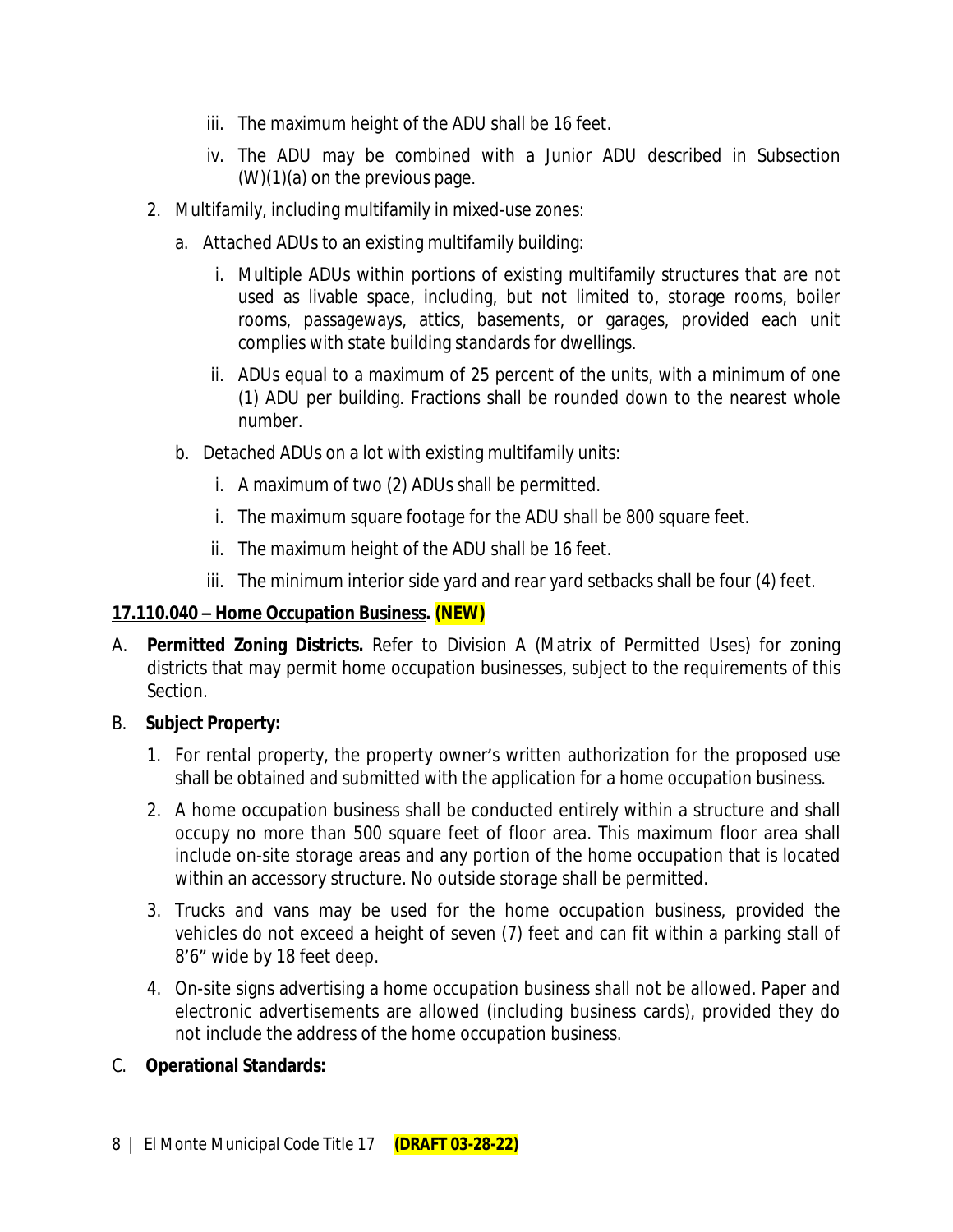- 1. There shall be no items sold on-site other than products crafted on the premises. Items manufactured off-site may be sold through mail order or through the internet as long as the home occupation use (including storage area) does not exceed 500 square feet of floor area. This floor area maximum can be exceeded if the storage area is located off-site.
- 2. A home occupation use shall not allow any clients or customers without prior appointments. Client/customer appointments are limited to the hours of 7:00 a.m. to 10:00 p.m., Monday through Saturday.
- 3. The existence of a home occupation use shall not be apparent beyond the boundaries of the subject site.

### **17.110.050 – Live/Work Units. (FULLY UPDATED)**

A. **Permitted Zoning Districts.** Refer to Division A (Matrix of Permitted Uses) for zoning districts that may permit live/work units, subject to the requirements of this Section.

### B. **Permitted Uses:**

- 1. Permitted uses. Table 17.110-2 prescribes the land use regulations in live/work units. These designations apply strictly to the permissibility of land uses; applications for building improvements may require other reviews.
- 2. Unlisted uses. Any land use not listed in Table 17.110-2 is not permitted in live/work units, except as outlined in Section 17.12.050 (Rules and Measurements – Additional Permitted Uses) of this Title.

### C. **Development Standards:**

- 1. Ground floor height. The minimum height shall be nine (9) feet floor-to-floor.
- 2. Work area access. Each live/work unit fronting a public right-of-way shall have a pedestrian-oriented frontage that allows views into the interior of the nonresidential areas of the unit. The entrance should be built at the same grade as the sidewalk, to minimize the need for ramps.
- 3. Access within the live/work units. The living space shall be contiguous with the working space, with direct access between the two (2) areas.
- 4. Residential access. Access to individual units should be from common access areas (e.g. lobby entrance) or private entrances along another façade.
- 5. Emergency access. Access to each unit shall be clearly identified to provide for emergency services.
- 6. Projections. Projecting element such as balconies, roof overhangs, shade structures and bay windows on upper floor may project up to four (4) feet into a street yard setback.

### D. **Operational Standards:**

1. No portion of a live/work unit shall be separately sold or rented.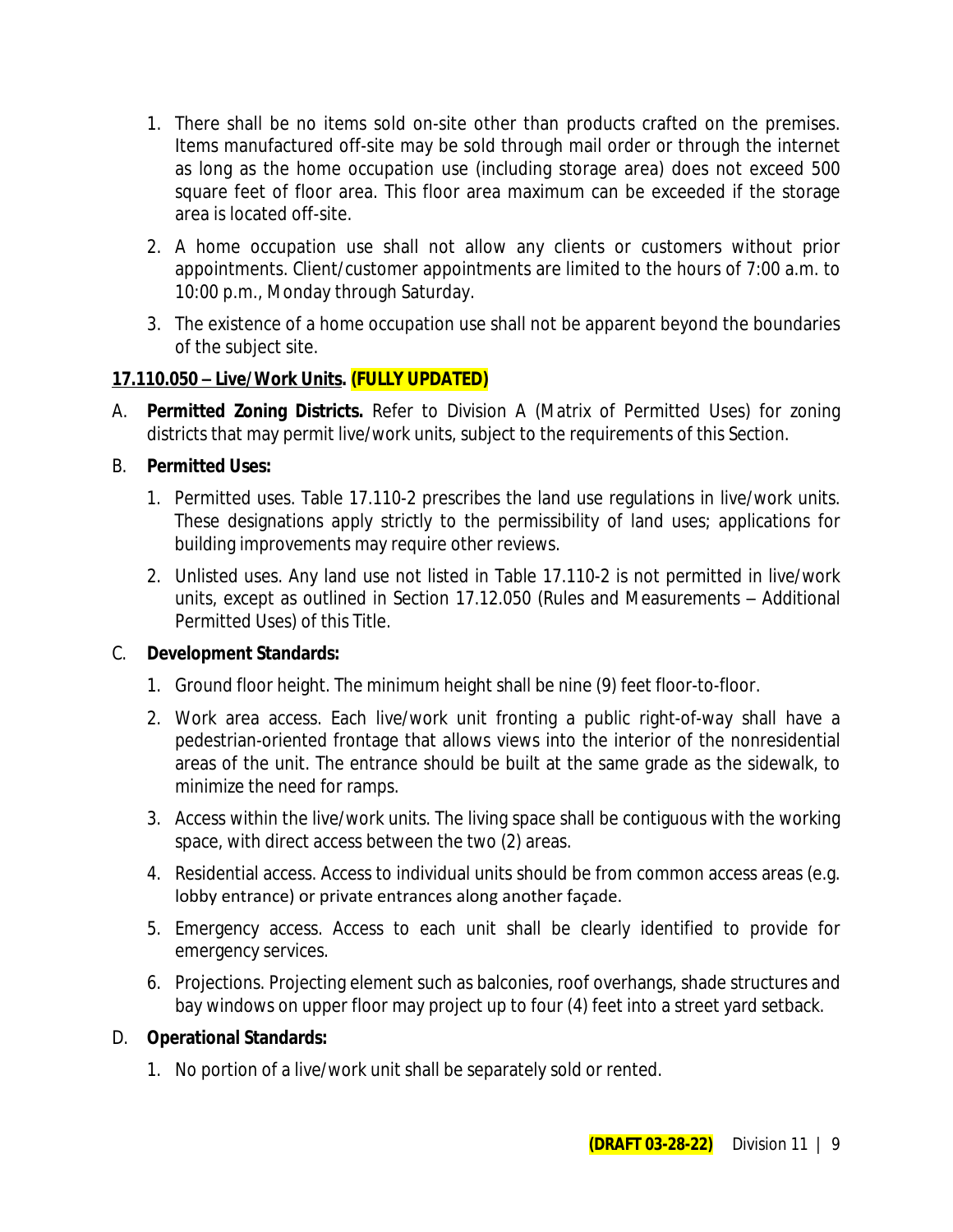2. The owner/operator of the live/work unit shall comply with all performance standards outlined in Chapter 17.50 (Performance Standards) of this Title.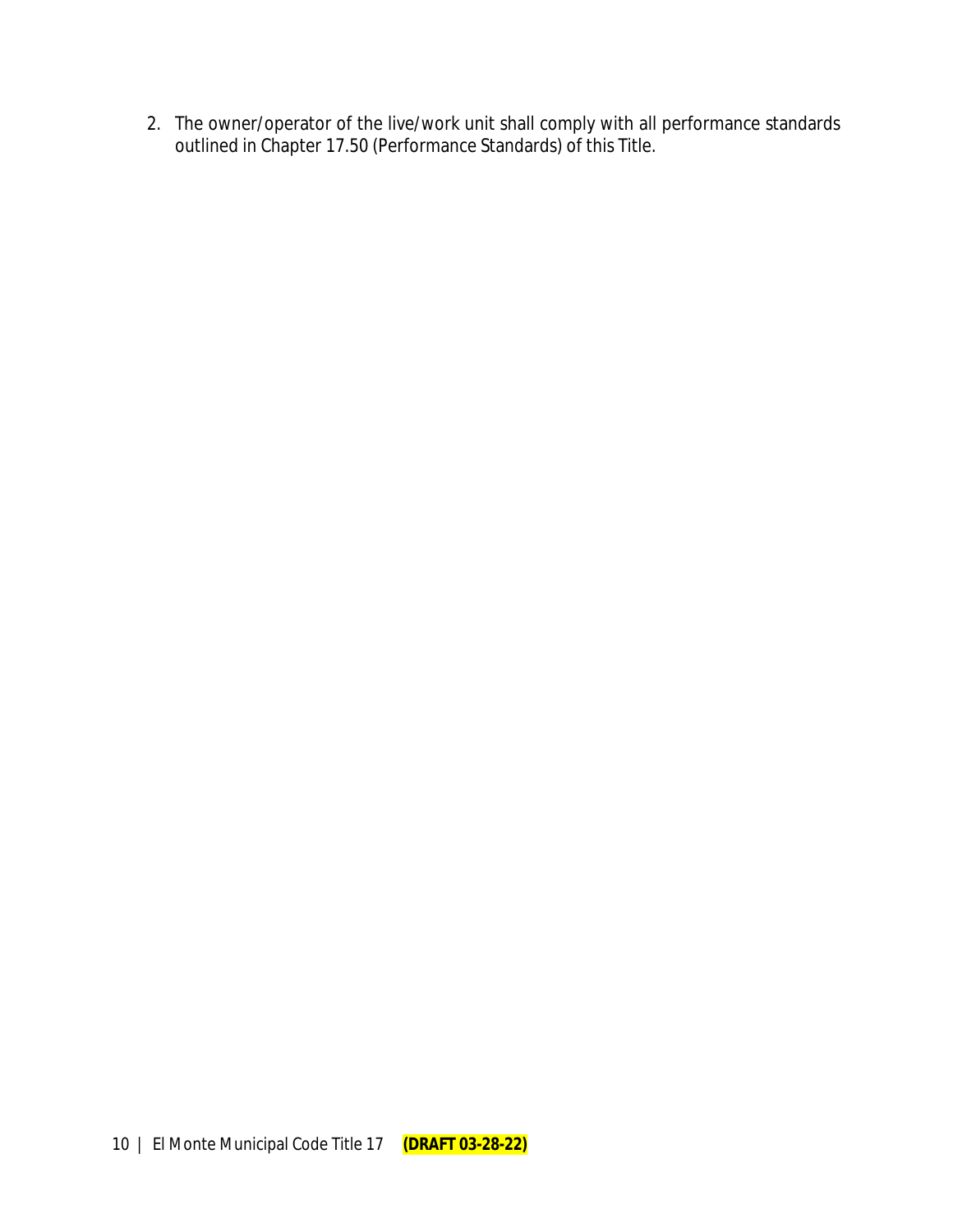| Table 17.110-2 - Permitted Uses - Live/Work Units |   |                                                                                                                                                                                                    |  |
|---------------------------------------------------|---|----------------------------------------------------------------------------------------------------------------------------------------------------------------------------------------------------|--|
| Land Use                                          |   | <b>Notes</b>                                                                                                                                                                                       |  |
| Home occupations                                  | P |                                                                                                                                                                                                    |  |
| Schools and education institutions -              |   |                                                                                                                                                                                                    |  |
| Specialized education and training                | P | Limited to five (5) students                                                                                                                                                                       |  |
| Tutoring and education centers                    | P | at any time                                                                                                                                                                                        |  |
| Offices $-$                                       |   |                                                                                                                                                                                                    |  |
| Ancillary                                         | P |                                                                                                                                                                                                    |  |
| Administrative, business professional             | P |                                                                                                                                                                                                    |  |
| Medical                                           | P | Limited to chiropractors, acupuncturists<br>and counselors/psychotherapists. Limited<br>to one (1) patient at any time.                                                                            |  |
| Personal service use, general                     | P | For personal fitness and training facilities,<br>limited to three (3) customers at any time.<br>For all other uses, limited to one (1)<br>customer at any time. Excludes dry<br>cleaning services. |  |

- 3. All activities related to the "work" component of a live/work unit shall be conducted within a completely enclosed building.
- 4. Up to two (2) additional persons who do not reside in the live/work unit may work in the unit.
- 5. Client and customer visits to live/work units are allowed.
- 6. A live/work unit shall not be converted to either entirely residential use or entirely nonresidential use.

### E. **Signage Regulations:**

- 1. A Master Sign Program shall be required.
- 2. Refer to Section 17.80.100 (Signage Regulations Signs for Specific Uses) of this Title for permitted signs for live/work units.

### **17.110.060 – Mixed-Use – Vertical or Horizontal. (FULLY UPDATED)**

- A. **Permitted Zoning Districts.** Refer to Division A (Matrix of Permitted Uses) for zoning districts that may permit mixed-use vertical or horizontal developments, subject to the requirements of this Section.
- B. **Permitted Nonresidential Uses:**
	- 1. Properties within one-quarter (¼) mile of an MTI and in the C-3 zoning district. It shall be limited to uses denoted with an "\*" on Table 17.40-1 (Permitted Uses – Commercial Zoning Districts) of Chapter 17.40 (Commercial Zoning Districts) of this Title.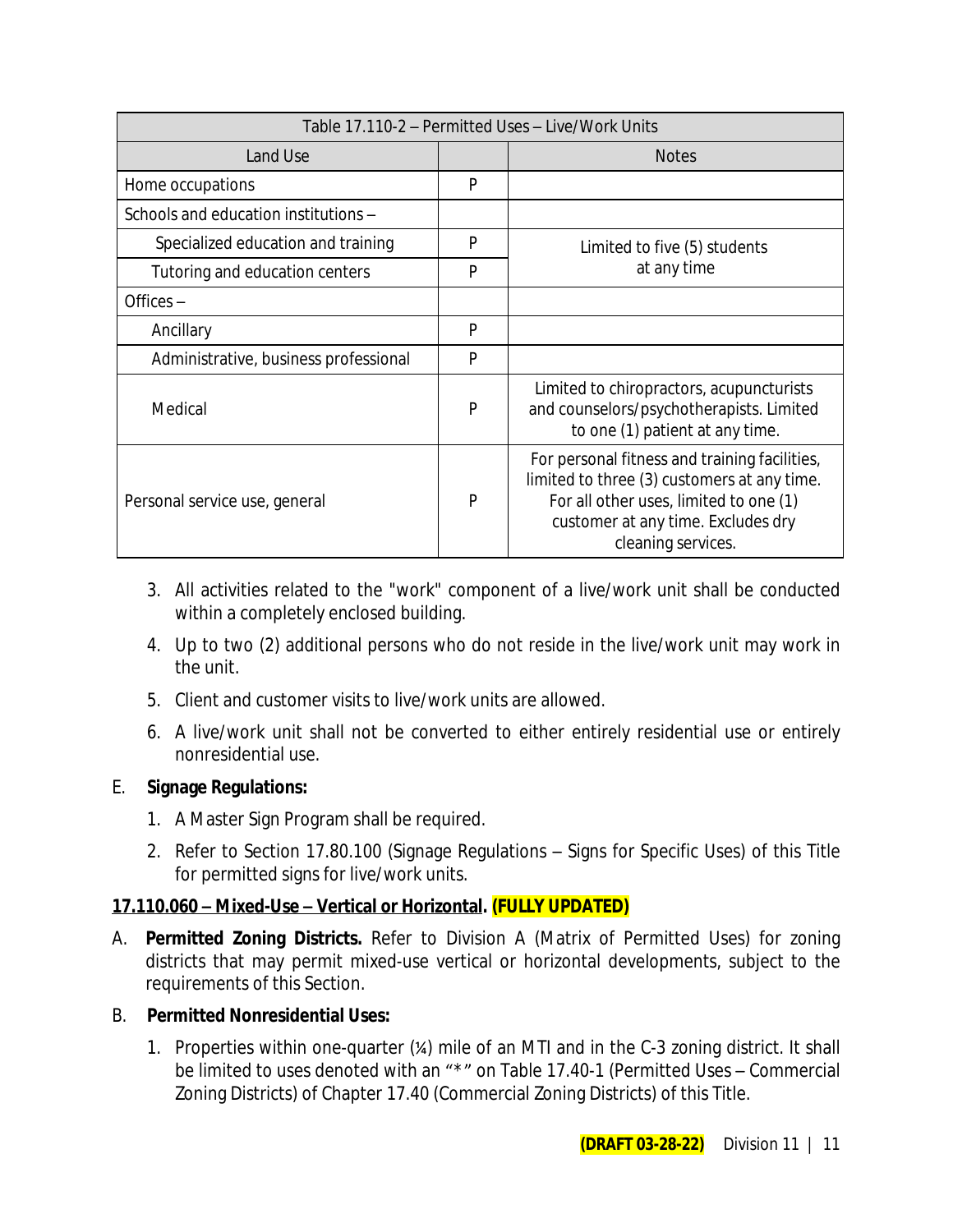- 2. M/MU zoning district. For vertical mixed-use, it shall be limited to those uses which are denoted with an " \* " on Table 17.30-1 (Permitted Uses – Mixed/Multiuse Zoning District) of Chapter 17.30 (Mixed/Multiuse Zoning District) of this Title. For horizontal mixed-use, any use listed in Table 17.30-1 may be permitted.
- 3. Downtown Specific Plan. Any use permitted in the applicable subarea.

### C. **Development Standards:**

- 1. Architectural details and materials:
	- a. Architectural style and use of quality materials shall be compatible and consistent throughout the entire project. However, differences in architectural details and materials may occur to differentiate between the residential and nonresidential portions of the project.
	- b. Street level features. Variations in the front building plane shall be incorporated through the use of varying building setbacks, variations in wall planes and the inclusion of pedestrian amenities (e.g., plaza, courtyard, outdoor dining, landscaping). Long expanses of blank walls shall be prohibited.
	- c. Upper level features. Upper floor balconies, bays, and windows shall be provided whenever opportunities exist for these types of features.
- 2. Building entrances:
	- a. Nonresidential entrances. Each tenant shall have a separate pedestrian entrance which faces the public right-of-way or a public open space area.
	- b. Residential entrances. For vertical mixed-use buildings, entrances to individual units shall not be permitted along a street frontage. Instead, the units shall be accessed from shared entrances (e.g. a lobby). For residential-only buildings, the units may be accessed individually or from shared entrances.
	- c. Design. Entrances for nonresidential uses shall be designed to be visually distinct from the entrances for residential uses.
- 3. Pedestrian access:
	- a. Building frontage. A minimum 75 percent of the building frontage facing a public street, pedestrian walkway or parking lot shall be devoted to pedestrian-oriented features (e.g., storefronts, pedestrian entrances to nonresidential uses, display windows, landscaping, etc.).
	- b. Linkages. Provide direct pedestrian linkages to adjacent public sidewalks and throughout the project between residential and nonresidential uses and parking areas.
	- c. Amenities. Provide enhanced pedestrian amenities throughout the project, including seating, pedestrian area lighting, special paving, public art, water features, common open space, directories and similar items to create a pleasant pedestrian experience.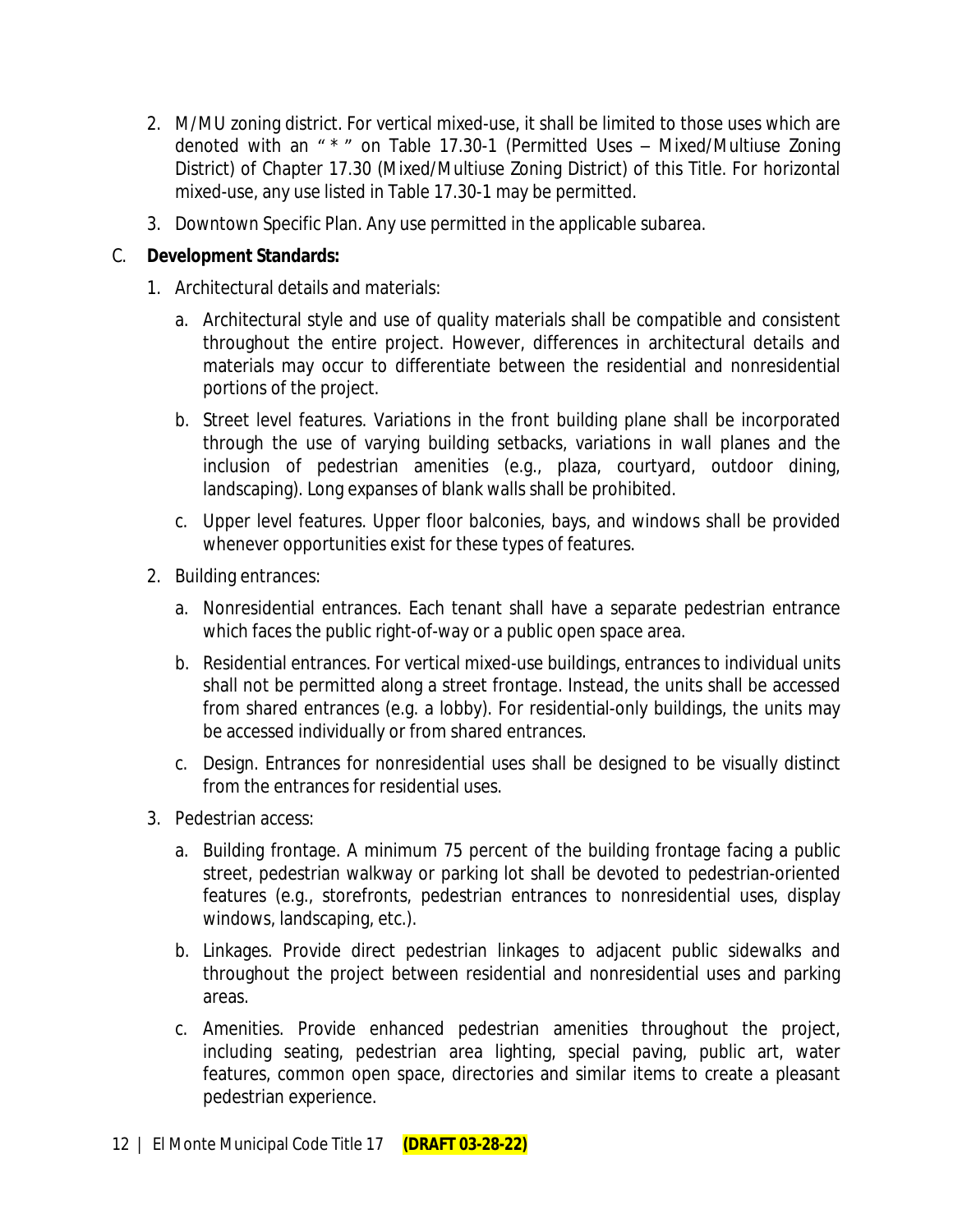- d. Scale and character. Create a pedestrian scale and character of development along the street by providing significant wall articulation and varying roof heights, incorporating pedestrian scale elements (e.g., doors, windows, lighting, landscaping), and locating storefronts and common open space areas (e.g., plaza, courtyard, outdoor dining) near the public sidewalk to contribute to an active street environment.
- 4. Safety. Projects shall be designed to minimize security risks to residents and to minimize the opportunities for vandalism and theft. This may be accomplished by incorporating the following:
	- a. Maximize visibility to common open space areas, internal walkways and public sidewalks. Use opportunities for natural surveillance to increase visibility.
	- b. Use walkways, low fences, lighting, signage and landscaping to clearly guide people and vehicles to and from the proper entrances.
	- c. Eliminate areas of concealment, hiding places and dead spaces.
- 5. Lighting. Decorative lighting shall be incorporated along pedestrian walkways, plazas, paseos, courtyards, and other common open areas to enhance the pedestrian environment and increase public safety. Lighting for nonresidential uses shall be designed, located, and shielded to ensure that they do not adversely impact the residential uses, but shall provide sufficient illumination for access and security purposes.
- 6. Parking regulations. Residential parking shall be secured and separated from nonresidential parking.
- 7. Signage regulations:
	- a. The nonresidential portion of project shall follow the sign standards of multiuse zoning districts. The residential portion of the project shall follow the sign standards of multiple-family residential uses.
	- b. A Master Sign Program shall be required.
	- c. Refer to Chapter 17.80 (Signage Regulations) of this Title for additional regulations.

### D. **Operational Standards:**

- 1. A joint Tenants and Owners Association (TOA) should be established for the well-being of each residential and nonresidential tenant and owner. In addition to the requirements outlined in Section 17.50.120 (Performance Standards – Property Maintenance) of this Title, the Covenants, Conditions, and Restrictions (CC&Rs) for the TOA, shall incorporate the following:
	- a. Identification of maintenance responsibilities for landscaping, parking facilities, and recycling and refuse storage facilities;
	- b. Noise notification procedures;
	- c. Relationship between uses regarding association representation;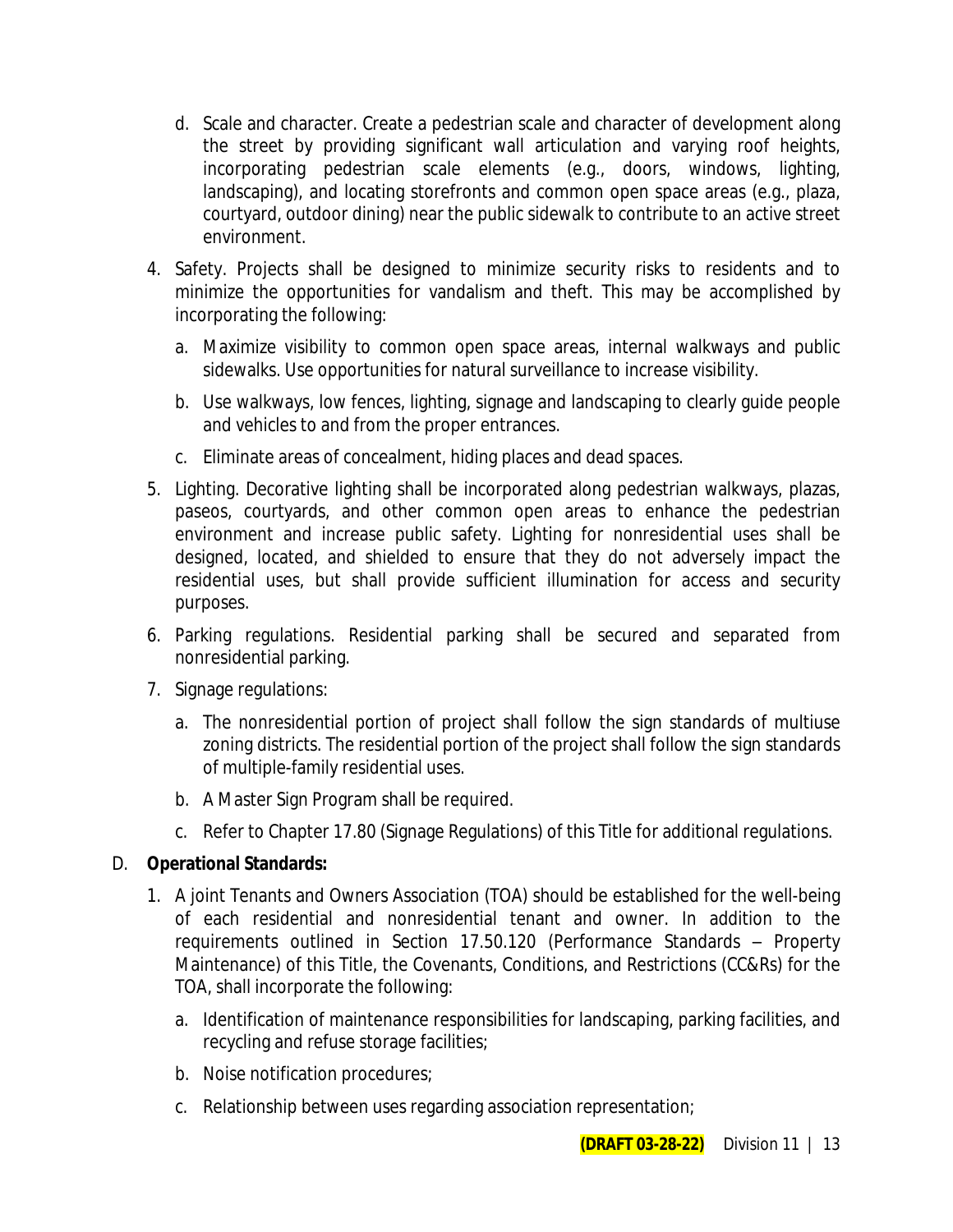- d. Voting procedures; and
- e. Procedures for solving problems that may arise between the different types of uses or residents.
- 2. Loading and unloading activities. Where applicable, the covenants, conditions, and restrictions of a mixed-use project shall indicate the times when the loading and unloading of goods may occur on the street, provided that in no event shall loading or unloading take place after 10:00 p.m. or before 7:00 a.m. on any day of the week.
- 3. Noise notification:
	- a. Residents, whether owners or tenants, shall be notified in writing before taking up residence that they will be living in an urban type of environment and that the noise levels may be higher than a typical residential area.
	- b. The covenants, conditions, and restrictions shall require that the residents acknowledge their receipt of the written noise notification. Their signatures shall confirm receipt and understanding of this information

### *17.110.070 – Religious Institutions, Housing Developments.*

### *Reserved*

### **17.110.080 – Single Room Occupancy (SRO). (RENUMBERED)**

A. **Permitted Zoning Districts.** Refer to Division A (Matrix of Permitted Uses) for zoning districts that may permit SRO developments, subject to the requirements of this Section.

### B. **Development Standards:**

- 1. Each SRO facility shall comply with all applicable development standards for the applicable zoning district it is located in and the minimum standards contained in this Section.
- 2. Each unit shall have a minimum size of 150 square feet and a maximum of 400 square feet.
- 3. Each unit shall accommodate a maximum of two (2) persons.
- 4. Tenancy shall be a minimum 30 days and maximum period of 12 months.

### C. **Required Amenities:**

- 1. Each unit is required to provide a separate bathroom containing a water closet, lavatory and bathtub or shower.
- 2. Each unit shall be provided with a kitchen sink, functioning cooking appliance and a refrigerator, each having a clear working space of not less than 30 inches in front.
- 3. Each unit shall have a separate closet.
- 4. Laundry facilities must be provided in a separate enclosed room at the ratio of one (1) washer and one (1) dryer for every 20 units of fractional number thereof.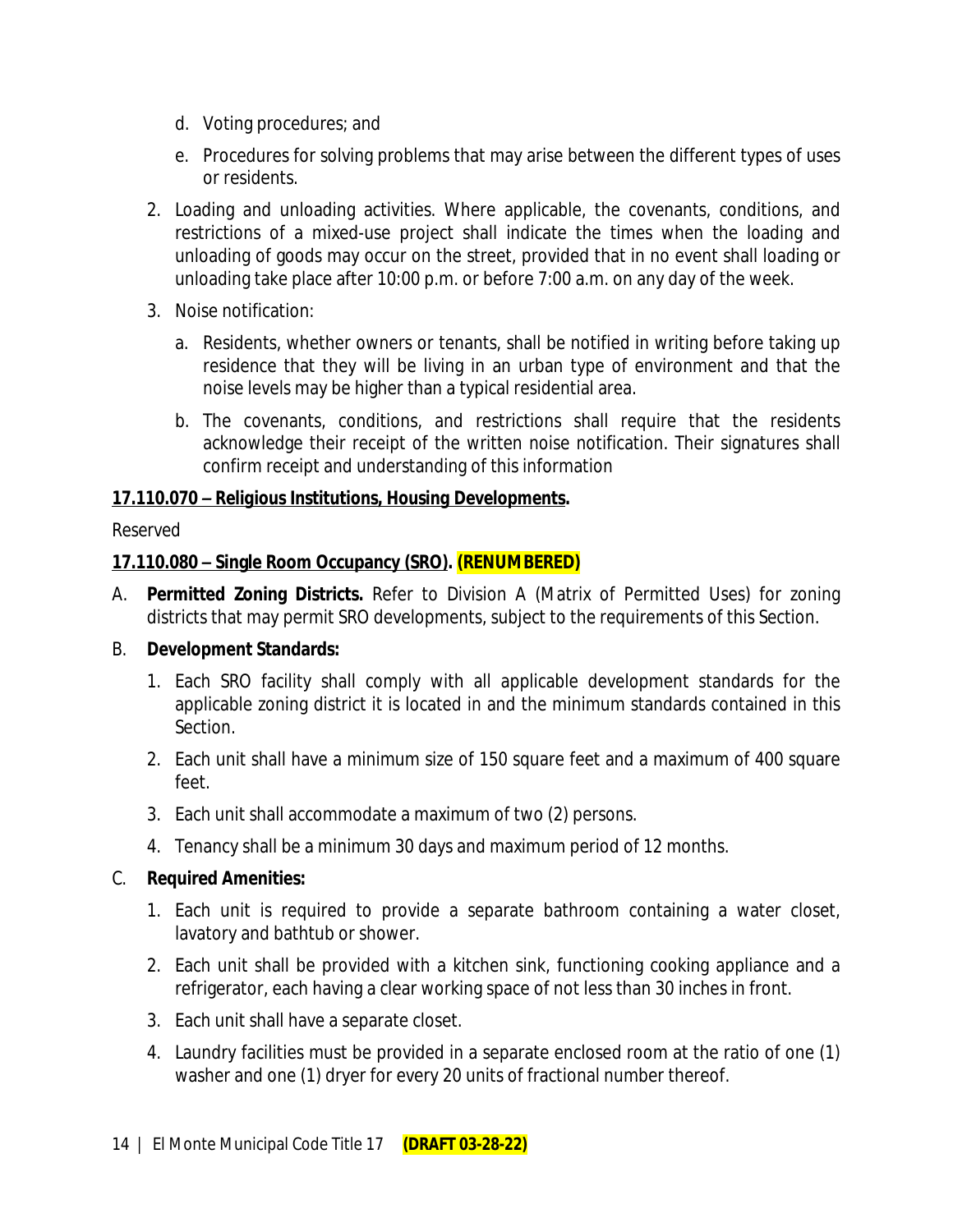- 5. A cleaning supply room or utility closet with a wash tub with hot and cold running water shall be provided on each floor of the SRO facility.
- 6. Projects with ten (10) or more units shall provide on-site management. A project with less than ten (10) units may provide a management office off-site.

### **17.110.090 – Transitional Uses. (FULLY UPDATED)**

A. **Permitted Zoning Districts.** Refer to Division A (Matrix of Permitted Uses) for zoning districts that may permit transitional uses, subject to the requirements of this Section.

### B. **Permitted Uses:**

- 1. Table 17.110-3 prescribes the land use regulations for transitional uses. These designations apply strictly to the permissibility of land uses; applications for building improvements may require other reviews.
- 2. Unlisted permitted uses. Any land use not listed in Table 17.110-3 is not permitted, except as outlined in Section 17.12.050 (Rules and Measurements – Additional Permitted Uses) of this Title.

### C. **Operational Standards:**

- 1. The transitional use may continue in perpetuity.
- 2. If the commercial use converts to a residential use or other conforming use, it cannot thereafter convert to a nonconforming commercial use.

| Table 17.110-3 - Permitted Uses - Transitional Uses |                                                                                                                                                                                         |  |
|-----------------------------------------------------|-----------------------------------------------------------------------------------------------------------------------------------------------------------------------------------------|--|
| Land Use                                            | <b>Notes</b>                                                                                                                                                                            |  |
| Coffeehouse or café                                 | Excludes ancillary entertainment                                                                                                                                                        |  |
| Retail use                                          | Limited to 3,500 sq. ft. in gross floor area.<br>Excludes convenience store or minimart<br>and alcohol sales.                                                                           |  |
| Schools and education institutions -                |                                                                                                                                                                                         |  |
| Specialized education and training                  | Limited to five (5) students<br>at any time                                                                                                                                             |  |
| Tutoring and education centers                      |                                                                                                                                                                                         |  |
| Offices-                                            |                                                                                                                                                                                         |  |
| Ancillary                                           |                                                                                                                                                                                         |  |
| Administrative, business professional               |                                                                                                                                                                                         |  |
| Medical                                             | Limited to chiropractors, acupuncturists<br>and counselors/psychotherapists                                                                                                             |  |
| Personal service use, general                       | With the exception of clothing rental shops,<br>locksmiths and metaphysical stores, all<br>other personal service uses shall be by appointment<br>only. Excludes dry cleaning services. |  |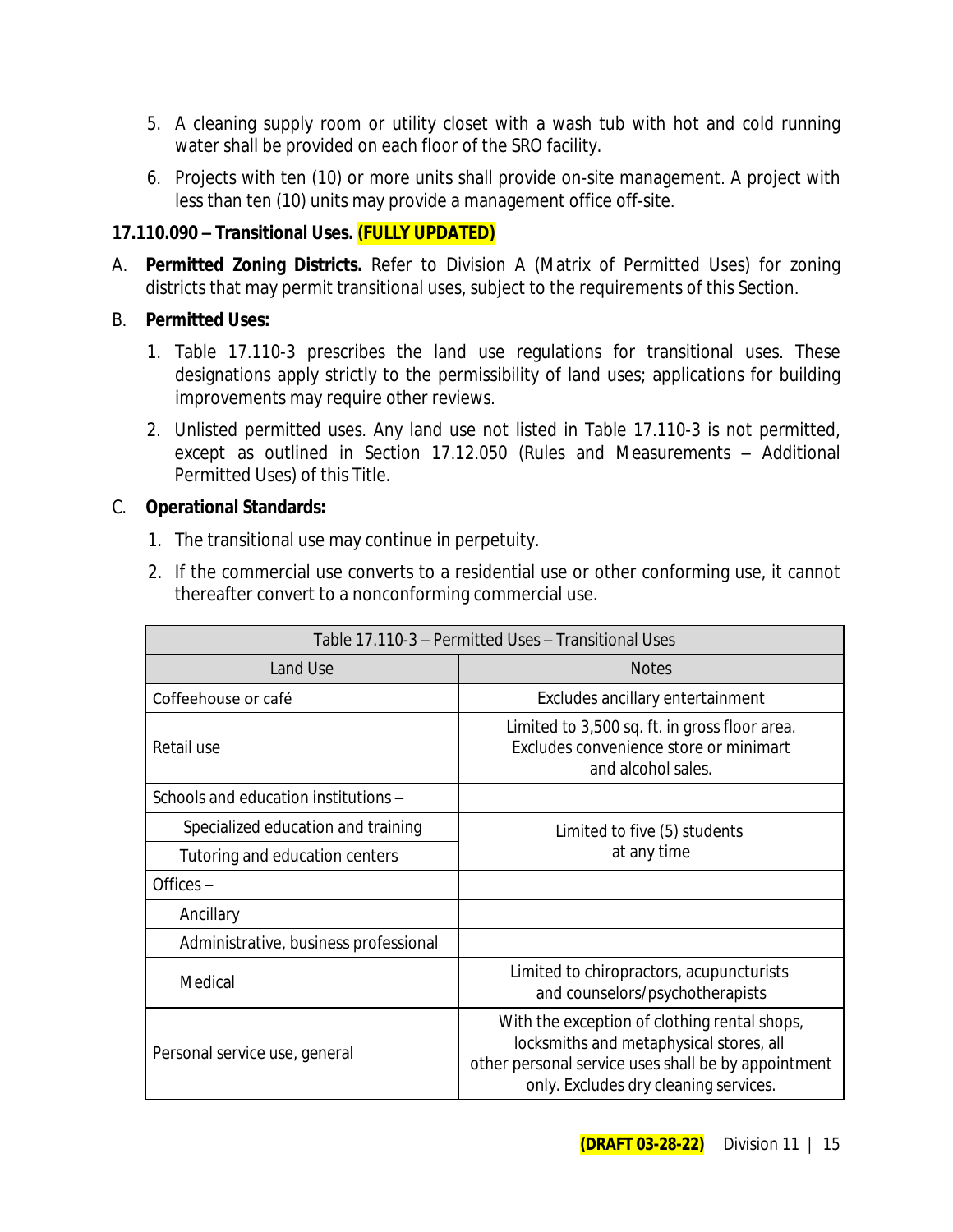- 3. This Section only applies to existing structures; new projects must adhere to current applicable zoning.
- 4. The Conditional Use Permit or Minor Use Permit may limit signage and hours of operation among other standards. Minor renovations to the building may be permitted, such as new/replaced doors, windows and facades, provided no additional square footage is added.
- 5. The Conditional Use Permit or Minor Use Permit may limit signage and hours of operation among other standards. Minor renovations to the building may be permitted, such as new/replaced doors, windows and facades, provided no additional square footage is added.
- E. **Limitations.** Applications to request a transitional use will only be accepted up to December 31, 2026. Thereafter, the use and property shall be subject to the nonconforming provisions outlined in Chapter 17.16 (Nonconforming Provisions) of this Title.
- F. **Additional Findings.** In addition to the required findings outlined in Chapter 17.123.030 (Conditional and Minor Use Permit – Necessary Findings) of this Title, the following findings shall also be made:
	- 1. That the parking for the transitional use will not have a significant negative impact on the surrounding parcels or neighborhood; and
	- 2. That the property will be improved, to the extent feasible, to meet current development standards relating to landscaping, walls and fencing, building facades, trash enclosures and the Americans with Disabilities Act (ADA) accessibility.

# **17.110.100 – Urban Dwellings. (MINOR UPDATES)**

A. **Purpose.** The urban dwelling regulations set forth in this Section are established to comply with the state standards and requirements set forth in Section 65852.21 of the California Government Code and other applicable state laws. All provisions set forth in this Section shall be subject to the applicable preemptive limitations set forth in Section 65852.21 of the California Government Code, unless stated otherwise.

### B. **Applications:**

- 1. An urban dwelling submitted separately. The City shall ministerially, and without discretionary review or a hearing, act on the application to create an urban dwelling. If the property is vacant and two (2) urban dwellings are proposed, they shall be submitted as one (1) application.
- 2. An urban dwelling submitted with new primary single-family dwelling. The City may delay acting on the application for the urban dwelling until the City acts on the application to create the new primary single-family dwelling. However, the application for the urban dwelling shall still be considered without discretionary review or hearing.
- 3. One (1) or two (2) urban dwellings submitted as part of an urban lot split (as outlined per Section 17.110.110 of this Chapter). The City shall act on the urban lot split at the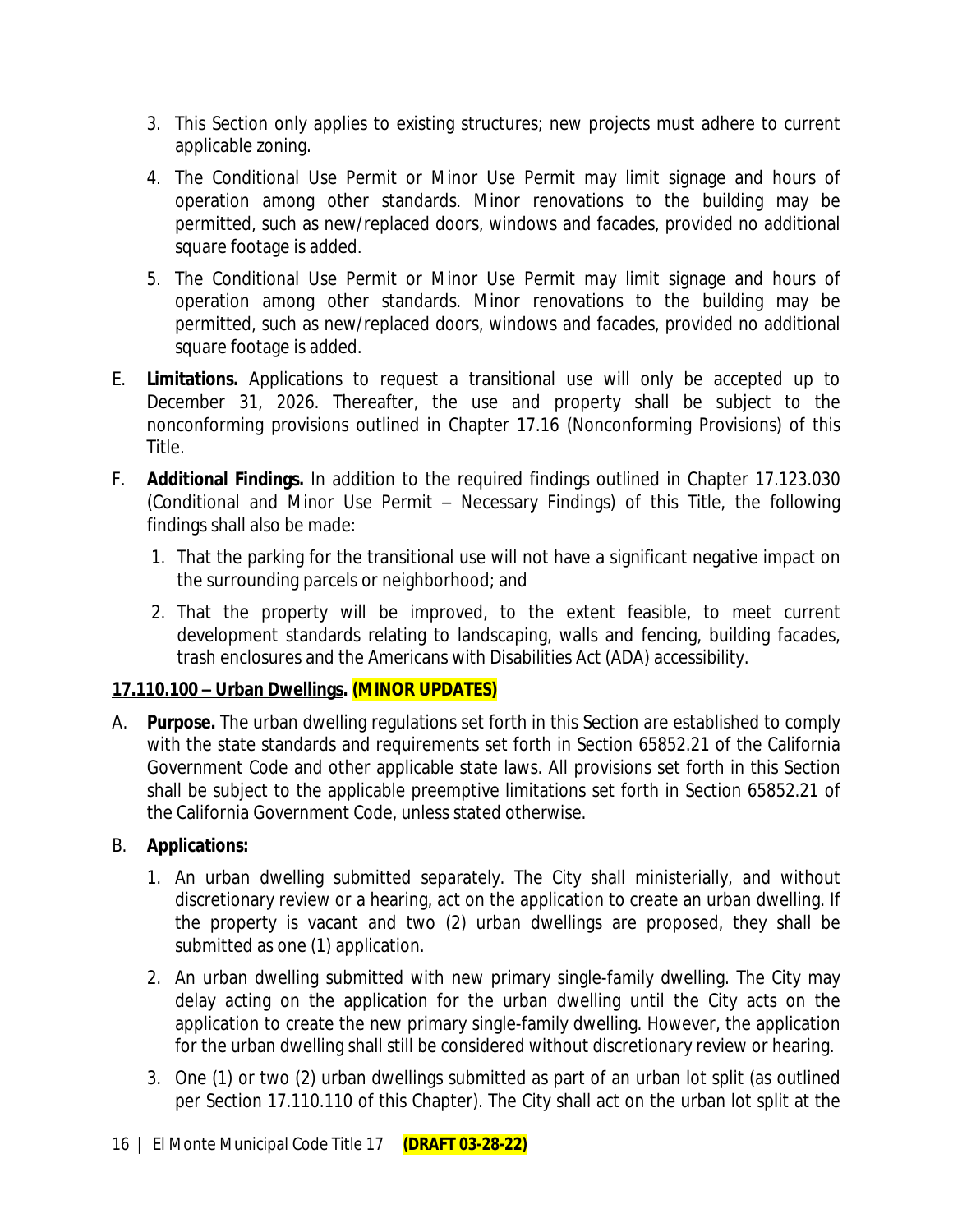same time or before acting on the application for the urban dwelling(s). However, the applications for the urban lot split and urban dwelling(s) shall still be considered without discretionary review or hearing.

- 4. An urban dwelling shall be the requirements of this Section and approval of a Zoning Clearance.
- C. **Permitted Zoning Districts.** Urban dwellings shall only be permitted in One-Family Dwelling (R-1A or R-1B) zoning districts.
- D. **Development Standards:** Table 17.110-4 prescribes the land use regulations for urban dwellings.
- E. **Design Standards – Primary Single-family Dwelling and one (1) Urban Dwelling:**
	- 1. Exterior. The urban dwelling's exterior design shall be compatible with all other structures on the property in terms of architectural style, building forms, materials used, color, exterior finishes, roof forms, and style of windows/doors.
	- 2. Street elevations. The urban dwelling's elevations that are visible from the public rightof-way must provide windows or other architectural features that are compatible with the existing primary single-family dwelling.
	- 3. Entrances:
		- a. For an attached urban dwelling, the entrance shall be located on the side or rear of the primary single-family dwelling. The entrance shall not face the front yard or street side yard (for corner properties). In addition, there shall be no exterior staircase leading to or from an urban dwelling.
		- b. For a detached urban dwelling, the entrance shall not face or be visible from the public right-of-way.
	- 4. For an urban dwelling attached to a garage, there shall be no direct access from the garage to the urban dwelling.

| Table 17.110-4 - Development Standards - Urban Dwellings |                                                               |                   |                                                            |
|----------------------------------------------------------|---------------------------------------------------------------|-------------------|------------------------------------------------------------|
| Development<br>Standard                                  | <b>Existing or Proposed Primary</b><br>Single-family Dwelling |                   | <b>Existing Vacant or</b><br><b>Proposed Vacant Parcel</b> |
| Maximum number of<br>urban dwelling <sup>4</sup>         | One (1) permitted                                             | One (1) permitted | Two (2) permitted                                          |
| Maximum unit size                                        | 800 sq. ft.                                                   | 800 sq. ft.       | 800 sq. ft. each                                           |
| <b>Building height</b>                                   | Underlying R zone                                             |                   | Maximum one (1) story and 16 ft.                           |

<sup>4</sup> If the property is developed with two (2) or more single-family, multiple-family dwellings, an Accessory Dwelling Unit (ADU) or Junior ADU, no urban dwelling(s) shall be permitted.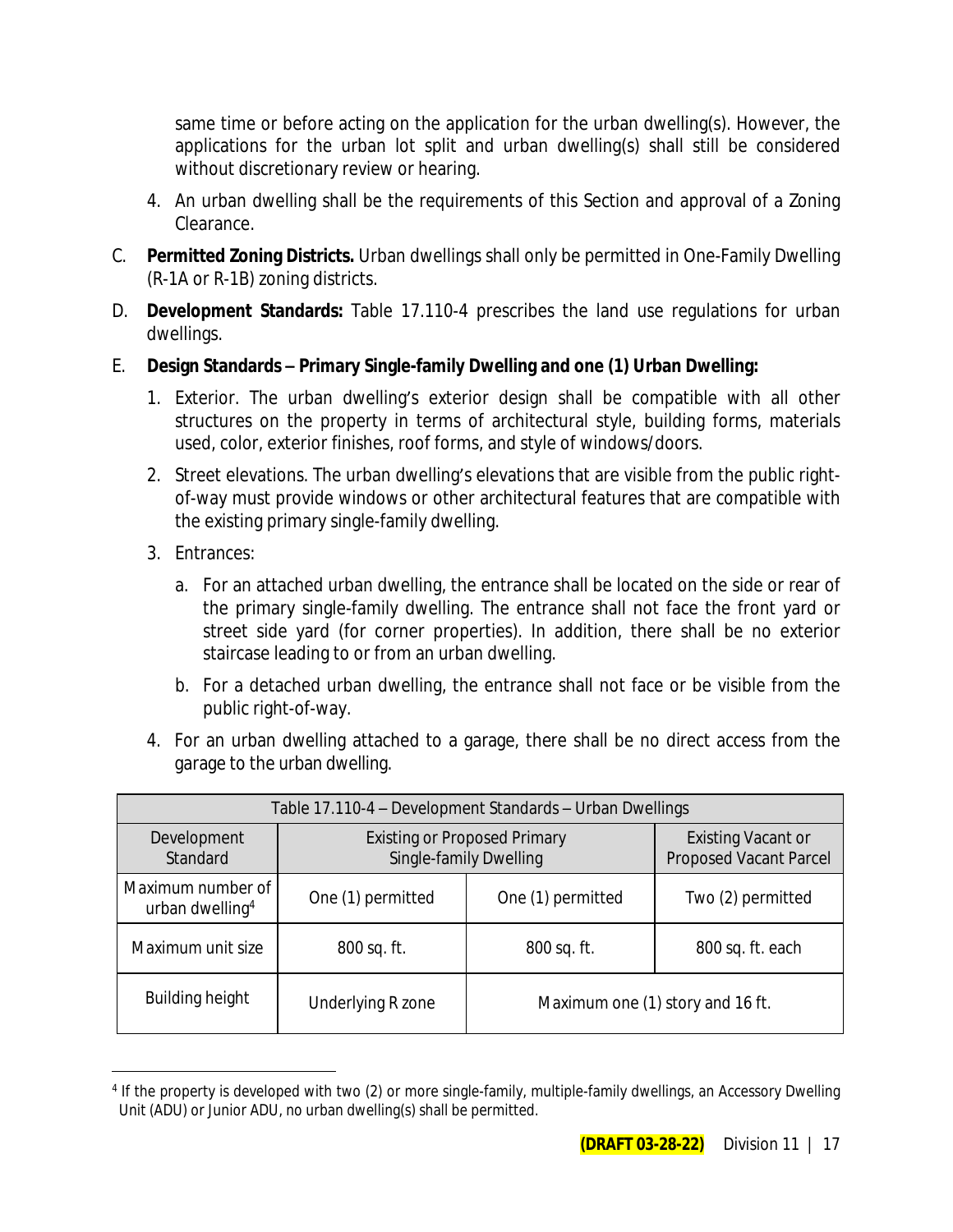| Table 17.110-4 - Development Standards - Urban Dwellings (continued) |                                                                                                                                                                                                                                                                                                                                                                                                                             |                                                                                   |                                                                        |  |
|----------------------------------------------------------------------|-----------------------------------------------------------------------------------------------------------------------------------------------------------------------------------------------------------------------------------------------------------------------------------------------------------------------------------------------------------------------------------------------------------------------------|-----------------------------------------------------------------------------------|------------------------------------------------------------------------|--|
| Development<br>Standard                                              | <b>Existing or Proposed Primary</b><br>Single-family Dwelling                                                                                                                                                                                                                                                                                                                                                               |                                                                                   | <b>Existing Vacant or</b><br><b>Proposed Vacant Parcel</b>             |  |
| Configuration                                                        | Attached <sup>5</sup>                                                                                                                                                                                                                                                                                                                                                                                                       | Detached                                                                          | Attached or detached                                                   |  |
| <b>Building separation</b>                                           | None                                                                                                                                                                                                                                                                                                                                                                                                                        |                                                                                   | Minimum 10 ft.                                                         |  |
| Minimum setbacks                                                     | Underlying R zone                                                                                                                                                                                                                                                                                                                                                                                                           | Front: 50% of the<br>parcel depth or 50 ft,<br>whichever is less.<br>Street side: | Front & street side:<br>underlying zone<br>Interior side & rear: 4 ft. |  |
|                                                                      |                                                                                                                                                                                                                                                                                                                                                                                                                             | underlying zone                                                                   |                                                                        |  |
|                                                                      |                                                                                                                                                                                                                                                                                                                                                                                                                             | Interior side & rear: 4 ft.                                                       |                                                                        |  |
|                                                                      | Primary dwelling: underlying zone                                                                                                                                                                                                                                                                                                                                                                                           |                                                                                   |                                                                        |  |
| Minimum Parking                                                      | Urban dwelling:<br>· One (1) tandem open space per urban dwelling.<br>. No parking if property within 0.5 miles walking of a High Transit Corridor or<br>Major Transit Stop (MTS) <sup>6</sup> , or within one (1) block of a car sharing vehicle<br>location.<br>If no on-site parking is proposed as permissible in this table, the property<br>owner shall submit all necessary documentation to confirm compliance with |                                                                                   |                                                                        |  |
|                                                                      | one of the circumstances.<br>If the City were to implement limitations on overnight parking, none of the<br>dwellings shall be eligible for overnight parking permits.                                                                                                                                                                                                                                                      |                                                                                   |                                                                        |  |
| Driveways                                                            | If the property has one (1) existing driveway, a<br>second driveway shall not be permitted, unless the<br>Limited to one (1)<br>second driveway is accessed from an alley. If the<br>driveway<br>property has two (2) existing driveways, the second<br>driveway may remain.                                                                                                                                                |                                                                                   |                                                                        |  |
| Lot coverage and<br>Floor Area Ratio<br>(FAR)                        | The roofed area of an urban dwelling shall be included in the maximum lot<br>coverage and the square footage of an urban dwelling shall be included in the<br>FAR limits of the underlying zone.                                                                                                                                                                                                                            |                                                                                   |                                                                        |  |
| Minimum private<br>open space for<br>each urban dwelling             | R-1A zone: 200 sq. ft.<br>R-1B or R-1C zones:<br>200 sq. ft.<br>300 sq. ft.<br>Minimum dimension of<br>Minimum dimensions of<br>ten (10) ft. in each direction.<br>ten (10) ft. in each<br>direction.                                                                                                                                                                                                                       |                                                                                   |                                                                        |  |

<sup>5</sup> Attached shall mean the urban dwelling shares a wall with the existing or proposed primary single-family dwelling, with both sides of the wall being habitable space. An urban dwelling shall not be connected to an existing or proposed primary single-family dwelling solely by a patio cover, breezeway or similar roofed area.

<sup>6</sup> High Quality Transit Corridor as defined in Section 21155(b) of the Public Resources Code; MTS as defined in Section 21064.3 of the Public Resources Code.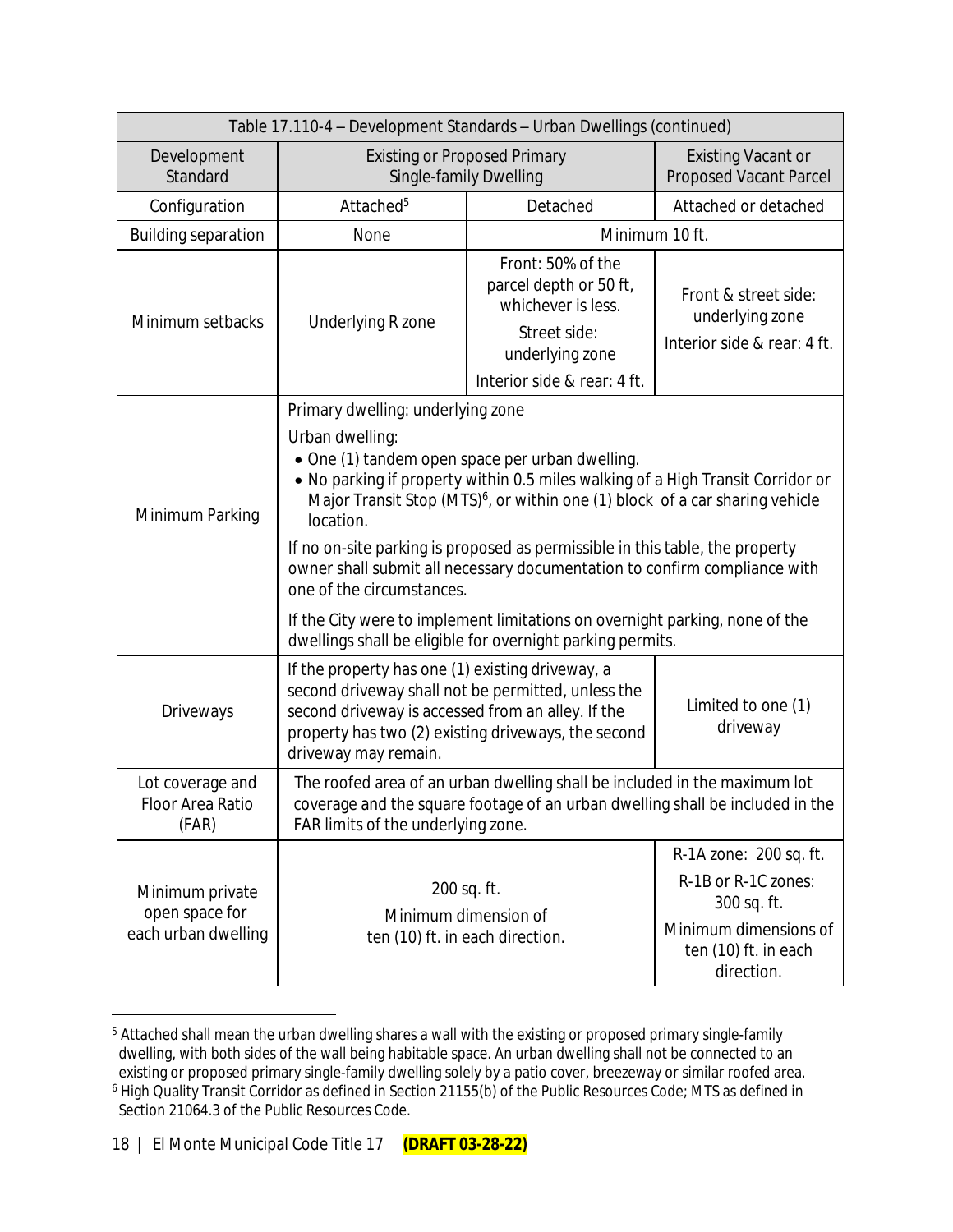5. Urban dwellings shall comply with Chapter 17.140 (Design Guidelines) of this Title.

### F. **Design Standards – Two (2) Urban Dwellings:**

- 1. Exterior. The urban dwellings' exterior design shall be compatible with each other in terms of architectural style, building forms, materials used, color, exterior finishes, roof forms, and style of windows/doors.
- 2. Entrances. Only one (1) entrance to an urban dwelling may face a public or private street. The entrance for the second urban dwelling shall not face or be visible from a public or private street, whether attached or detached.
- 3. Street elevations. Street elevations must include at least two (2) of the following: porch, canopy, bay window, awning, chimney or courtyard. A porch or courtyard must be a minimum five (5) feet deep.
- 4. Materials. All structures must have at least two (2) exterior building wall materials. Examples include stucco, wood, rock/stone, hand-painted tile, brick or clinker brick. Window and door trim do not count as a second material. Materials made from foam covered by stucco shall not be permitted.
- 5. Colors. Buildings must include at least two (2) colors, one (1) for the main wall color and another for architectural trim pieces.
- G. **Occupancy.** For new construction, the primary single-family dwelling shall receive a Certificate of Occupancy at the same time or prior to the urban dwelling receiving a Certificate of Occupancy.
- H. **Building, Fire and Other Codes.** All urban dwellings shall comply with all provisions of the EMMC pertaining to water, sewer, electrical, drainage, and fire and emergency services to the property on which the urban dwelling will be located as well as all applicable codes pertaining to building, fire, health, and/or safety.
- I. **Other Development Standards.** For all other development standards not specified in this Section, the development standards of the base zoning shall apply.
- J. **Fees/Utility Connections:**
	- 1. Impact fees. The applicant shall pay all applicable impact fees for each new dwelling, including but not limited to, parks, traffic, water and sewer. Such fees shall be charged at the same rate as a new single-family dwelling.
	- 2. Utilities. New or separate utility connection shall be required, including all related fees or capacity charges. Such fees shall be charged at the same rate as a new single-family dwelling.
	- 3. Inclusionary housing. If the City were to adopt an Inclusionary Housing Ordinance, all new urban dwellings shall be subject to the Ordinance.

### K. **Limitations to Develop an Urban Dwelling:**

1. Historic properties. Any proposed urban dwelling shall not be located within a historic district or property included on the State Historic Resources Inventory (per Section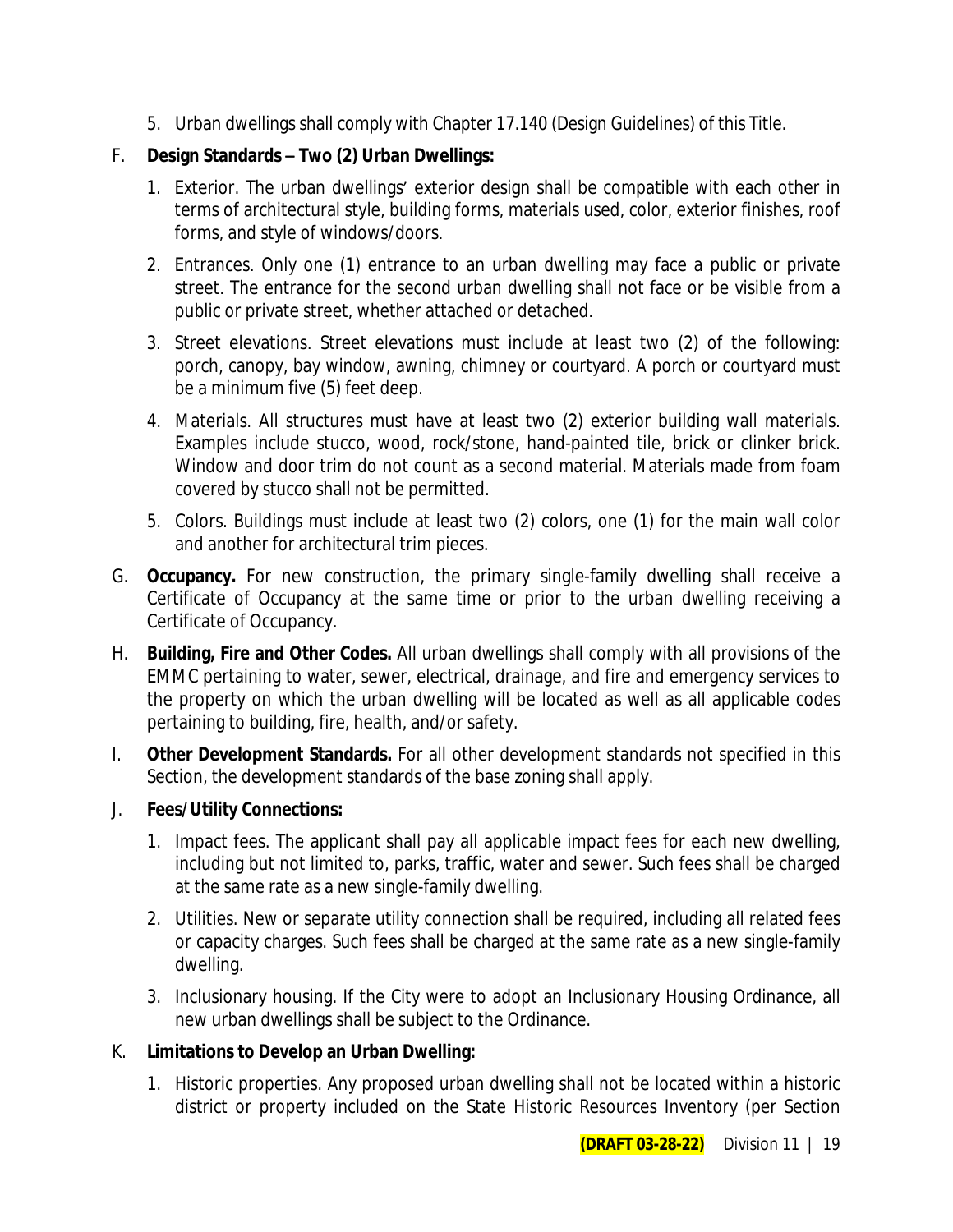5020.1 of the Public Resources Code), or within a property that is designated or listed as a city or county landmark or historic property or district pursuant to a city or county ordinance.

- 2. Demolition:
	- a. The following types of housing shall not be demolished or altered to accommodate an urban dwelling:
		- i. Housing that is subject to a recorded covenant, ordinance or law that restricts rents to levels affordable to persons and families of moderate, lower or very low income;
		- ii. Housing that is subject to any form of rent or price control through a public entity's valid exercise of its police power; and
		- iii. Housing that has been occupied by a tenant within the past three (3) years.
	- b. For housing that has been vacant and/or owner occupied for the past three (3) years, the dwelling may be fully demolished.
	- c. It shall be the applicant's responsibility to provide compelling and substantial evidence to the satisfaction of the Community and Economic Development Director that the dwelling has been vacant and/or owner occupied over the past three (3) years.
- 3. Accessory Dwelling Units (ADUs) and Junior ADUs. An urban dwelling shall not be permitted if the property is already developed with an ADU or Junior ADU. In addition, if an urban dwelling is developed on the property, an ADU or Junior ADU shall not be permitted thereafter.
- 4. Separate conveyance. The urban dwelling shall not be sold or otherwise conveyed separate from any other dwelling on the property; and
- 5. Short term rentals. The urban dwelling shall not be rented for any duration less than 30 consecutive calendar days.

#### L. **Disclosures:**

- 1. The dwellings shall not be used for short term rentals;
- 2. The property (or properties if there was an urban lot split) shall not be further subdivided in the future (through an urban lot split or other process);
- 3. The urban dwelling shall not be sold or otherwise conveyed separate from any other dwelling on the property;
- 4. The driveway easement shall remain in place and both property owners shall be equally responsible to maintain, repair and repave the driveway;
- 5. If the City were to establish overnight parking limitations, urban dwellings shall not be eligible for overnight parking permits; and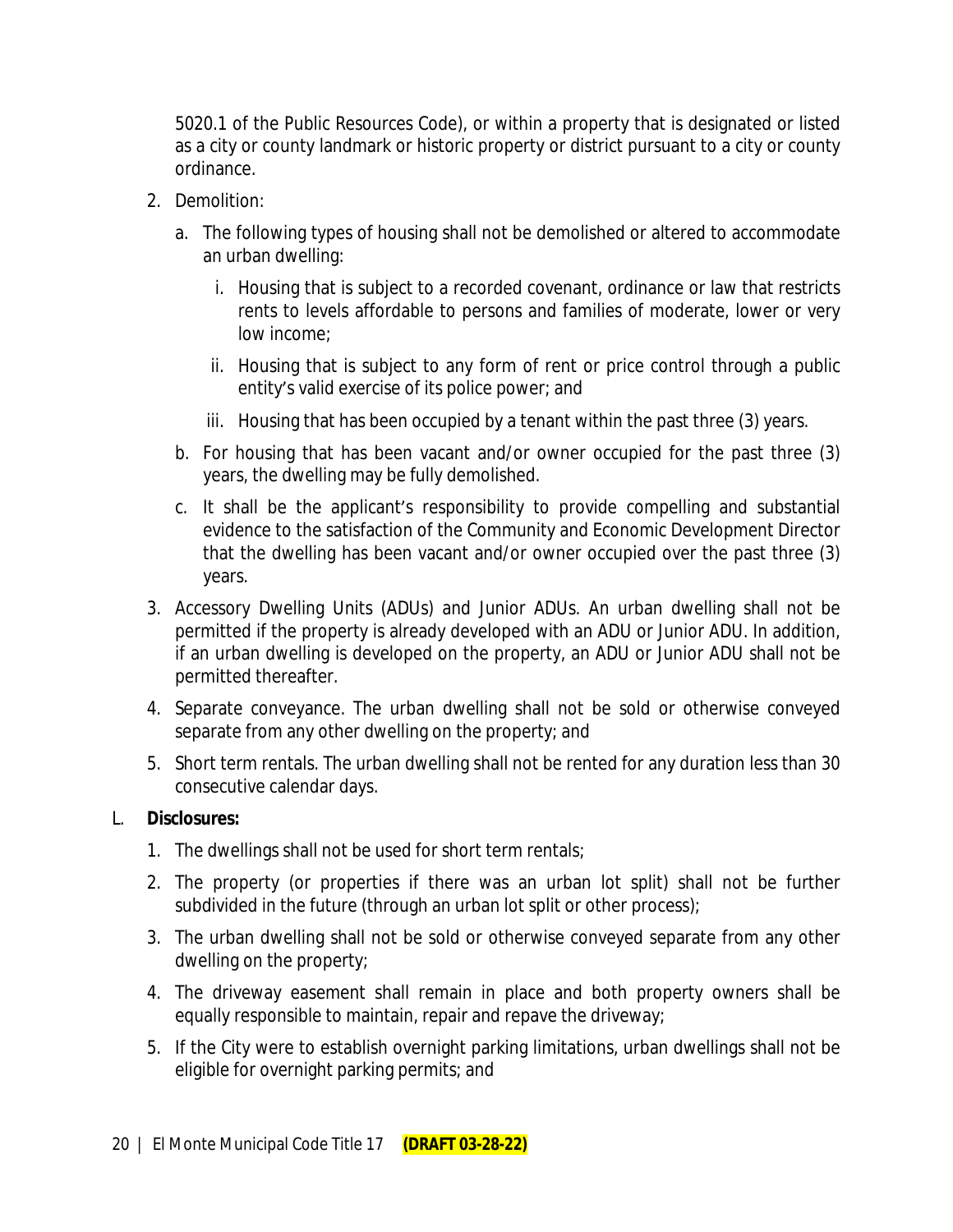- 6. If the City were to adopt an Inclusionary Housing Ordinance and the property owner to develops the dwelling(s) as affordable housing, the seller must disclose the property must continue to be used as affordable housing per the recorded covenant.
- M. **Exempt Units.** Notwithstanding any development standard or other limitation set forth in Subsections (A) through (M) above, the City shall ministerially approve an application for a building permit within a one-family dwelling zone (R-1A and R-1B) to create any of the following units:
	- 1. If the property is vacant and two (2) urban dwellings are proposed, the City shall approve an average size of up to 800 square feet for each urban dwelling (i.e. 1,600 square feet total).
	- 2. If the property is developed with one (1) primary single-family dwelling, the City shall approval an urban dwelling of up to 800 square feet.
	- 3. If the above cannot be accommodated because of property constraints, the City shall provide relief to the development standards of this Section (without requiring a Variance or Minor Variance), in the following descending order (i.e. relief shall be provided through (a) maximum FAR first and then (b) lot coverage, and so on):
		- a. Maximum Floor Area Ratio (FAR) for the property.
		- b. Maximum lot coverage for the property.
		- c. Minimum building separation for a detached urban dwelling.
		- d. Requirement for enclosed parking spaces may be partially or fully replaced with unenclosed parking spaces;
		- e. Minimum front yard setback for the rear urban dwelling(s) may be reduced to four (4) feet;
		- f. Height. The overall height may be increased to two (2) stories with a maximum top plate of 18 feet and a maximum overall height of 25 feet, provided the following standards are met:
			- i. The front yard, street side yard and interior side yard shall be step backed an additional five (5) feet from the line of the first floor;
			- ii. The rear yard shall have a setback of ten (10) feet for the rear urban dwelling(s);
			- iii. There shall be no exterior staircase leading to or from an urban dwelling; and
			- iv. There shall be no upper floor patios or balconies.
		- g. Minimum open space requirements may be reduced, eliminated and/or have reduced dimensions.
		- h. Minimum parking requirements for the urban dwellings may be reduced or eliminated.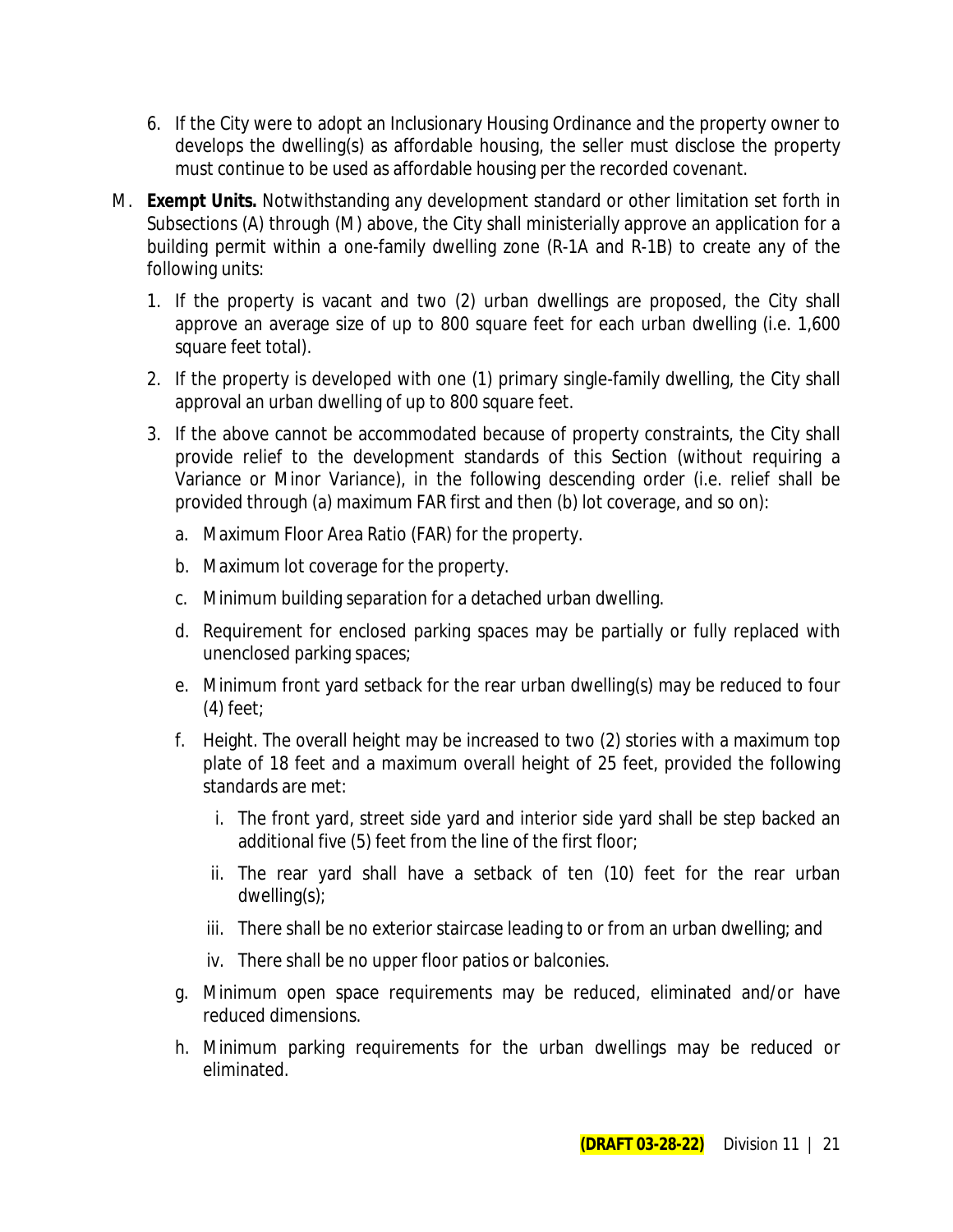- i. Additional height. If a third story is needed to accommodate the minimum square footage, it shall be completely subterranean (with exception to the minimum opening requirements for light and ventilation per the most recently adopted California Building Code).
- j. Other standards as determined by the Community and Economic Development Director.

### **17.110.110 – Urban Lot Splits. (RENUMBERED)**

A. **Purpose.** The urban dwelling regulations set forth in this Section are established to comply with the state standards and requirements set forth in Section 66411.7 of the California Government Code and other applicable state laws. All provisions set forth in this Section shall be subject to the applicable preemptive limitations set forth in Section 66411.7 of the California Government Code, unless stated otherwise.

### B. **Applications:**

- 1. Urban lot split. The City shall ministerially, and without discretionary review or a hearing, act on the application to create an urban lot split.
- 2. Urban lot split submitted as part of one (1) or two (2) urban dwelling(s) (as outlined in Section 17.06.166 of this Chapter). The City shall act on the urban lot split at the same time or before acting on the application for the urban dwelling(s). However, the applications for the urban lot split and urban dwelling(s) shall still be considered without discretionary review or hearing.
- 3. An urban lot split shall be subject to a Tentative Parcel Map as outlined in Chapter 16.12 (Subdivisions – Tentative Parcel Maps) of the EMMC. However, the following shall apply:
	- a. The City shall not require any dedication of right-of-way;
	- b. The City shall not require the construction of any offsite improvements; and
	- c. The application shall be approved ministerially by the Community Development Director, and without discretionary review or a hearing.
- C. **Permitted Zoning Districts.** Urban lot splits shall only be permitted in One-Family Dwelling (R-1A or R-1B) zoning districts.
- D. **Number and Lot Size:**
	- 1. Number of urban lots. The parcel map subdividing an existing parcel shall create no more than two (2) parcels. Both parcels shall be considered new parcels.
	- 2. Size of urban lots. One (1) parcel shall not be smaller than 40 percent of the lot area of the original parcel proposed for subdivision.
	- 3. Minimum urban lot size. Both newly created parcels shall have a minimum size of 1,200 square feet.
- E. **Parcel Configuration:**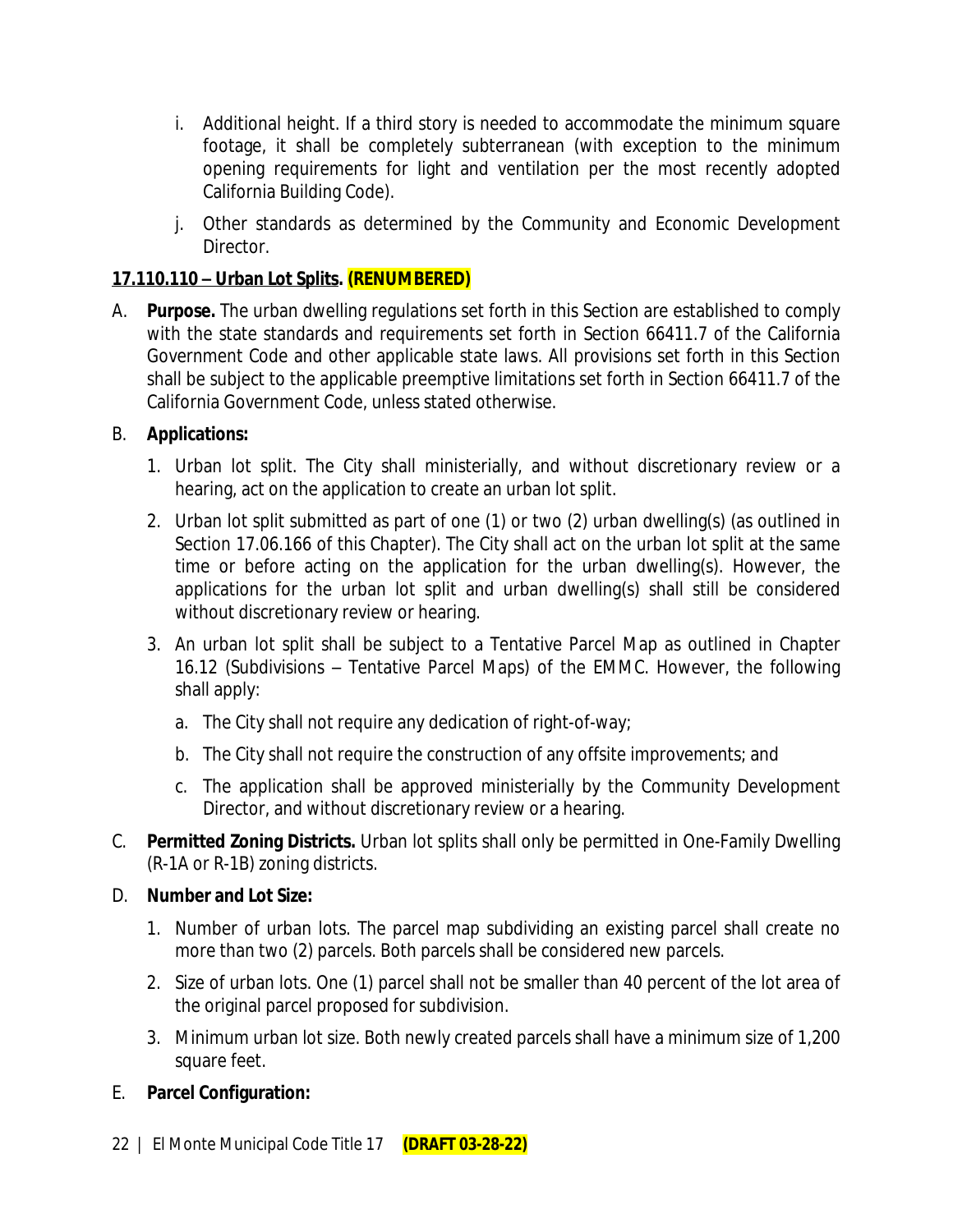- 1. The lot split line shall be parallel (i.e. a straight line) to the street property line. If the street property line curves, the lot split line may have the same curve radius or may be straight;
- 2. The front parcel shall be the same size or larger than the rear parcel; and
- 3. An access easement shall be recorded shall providing street access for the rear parcel.
- F. **Owner Occupancy Requirements.** The applicant for an urban lot split shall sign an affidavit stating they intend to occupy one (1) of the urban dwellings as their principal residence for a minimum of three (3) years from the date of the approval of the urban lot split.
- G. **Nonconforming Zoning Conditions.** The City shall not require, as a condition for approval to create an urban lot split, the correction of a nonconforming zoning condition.
- H. **Limitations to Urban Lot Splits:**
	- 1. Historic properties. Any proposed urban lot split shall not be located within a historic district or property included on the State Historic Resources Inventory (per Section 5020.1 of the Public Resources Code), or within a property that is designated or listed as a city or county landmark or historic property or district pursuant to a city or county ordinance.
	- 2. Demolition:
		- a. The following types of housing shall not be demolished or altered to accommodate an urban lot split:
			- i. Housing that is subject to a recorded covenant, ordinance or law that restricts rents to levels affordable to persons and families of moderate, lower or very low income;
			- ii. Housing that is subject to any form of rent or price control through a public entity's valid exercise of its police power; and
			- iii. Housing that has been occupied by a tenant within the past three (3) years.
		- b. For housing that has been vacant and/or owner occupied for the past three (3) years, the dwelling may be fully demolished.
		- c. It shall be the applicant's responsibility to provide compelling and substantial evidence to the satisfaction of the Community and Economic Development Director that the dwelling has been vacant and/or owner occupied over the past three (3) years.
	- 3. Existing housing. An urban lot split shall not be permitted for a property that is currently developed with four (4) or more housing units.
	- 4. New construction. Any new dwelling constructed on either of the new parcels shall be limited to an urban dwelling as outlined in Section 17.110.100 of this Chapter.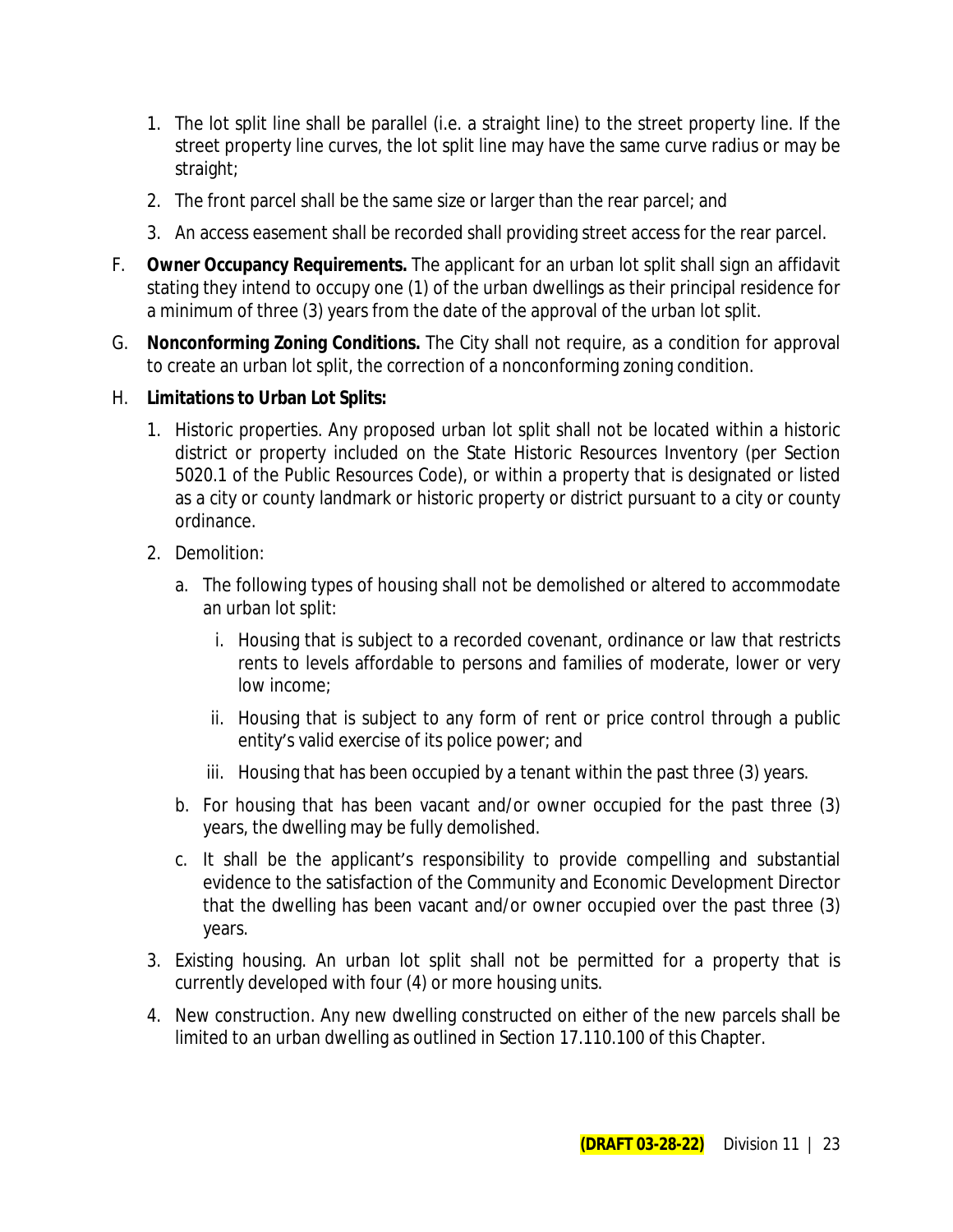- 5. Development of adjacent parcels. Neither the owner or any person acting in concert with the owner of the parcel being subdivided may subdivide an adjacent parcel using an urban lot split as provided for in this Section.
- I. **Urban Dwelling Standards.** Refer to Section 17.110.100 of this Chapter for development standards to develop urban dwellings on the newly created urban lots.

### **17.110.120 – Urban Housing. (NEW)**

- A. **Permitted Zoning Districts.** Refer to Division A (Matrix of Permitted Uses) for zoning districts that may permit urban housing, subject to the requirements of this Section.
- B. **Development Standards:**
	- 1. Minimum density. The project shall have a minimum density of 35 units per acre. The maximum density shall be the maximum permitted in the underlying zoning district.
	- 2. Architectural details and materials:
		- a. Street level features. Variations in the front building plane shall be incorporated through the use of varying building setbacks, variations in wall planes and the inclusion of pedestrian amenities (e.g., plaza, courtyard, outdoor dining, landscaping). Long expanses of blank walls shall be prohibited.
		- b. Upper level features. Upper floor balconies, bays, and windows shall be provided whenever opportunities exist for these types of features.
	- 3. Building entrances. Units may be accessed individually or from shared entrances (e.g. a lobby).
	- 4. Pedestrian access:
		- a. Building frontage. A minimum 75 percent of the building frontage facing a public street, pedestrian walkway or parking lot shall be devoted to pedestrian-oriented features (e.g., storefronts, pedestrian entrances to nonresidential uses, display windows, landscaping, etc.).
		- b. Linkages. Provide direct pedestrian linkages to adjacent public sidewalks and throughout the project between residential and parking areas.
		- c. Amenities. Provide enhanced pedestrian amenities throughout the project, including seating, pedestrian area lighting, special paving, public art, water features, common open space, directories and similar items to create a pleasant pedestrian experience.
		- d. Scale and character. Create a pedestrian scale and character of development along the street by providing significant wall articulation and varying roof heights, incorporating pedestrian scale elements (e.g., doors, windows, lighting, landscaping), and locating common open space areas (e.g., plaza, courtyard, outdoor dining) near the public sidewalk to contribute to an active street environment.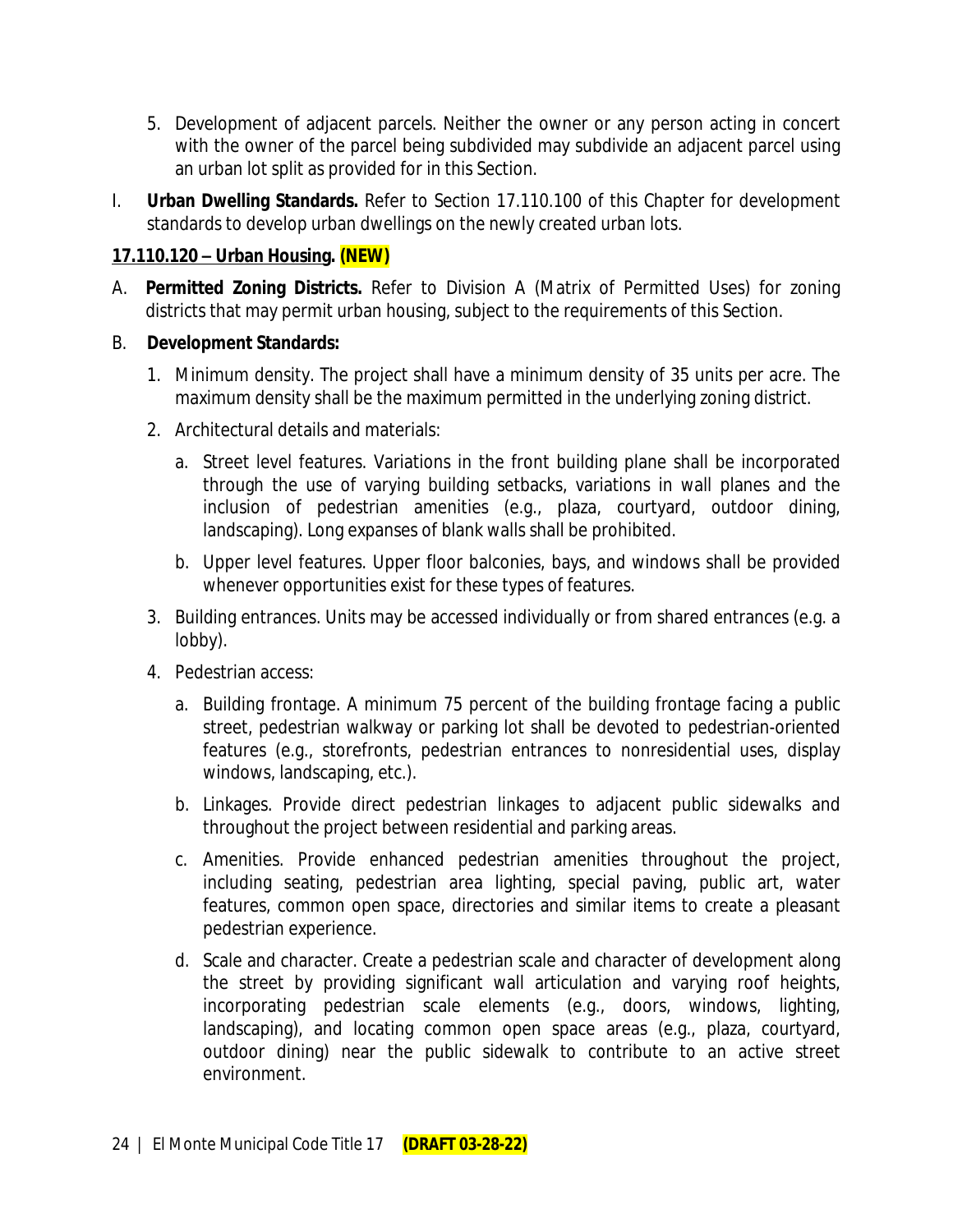- 5. Safety. Projects shall be designed to minimize security risks to residents and to minimize the opportunities for vandalism and theft. This may be accomplished by incorporating the following:
	- a. Maximize visibility to common open space areas, internal walkways and public sidewalks. Use opportunities for natural surveillance to increase visibility.
	- b. Use walkways, low fences, lighting, signage and landscaping to clearly guide people and vehicles to and from the proper entrances.
	- c. Eliminate areas of concealment, hiding places and dead spaces.
- 6. Lighting. Decorative lighting shall be incorporated along pedestrian walkways, plazas, paseos, courtyards, and other common open areas to enhance the pedestrian environment and increase public safety. Lighting for nonresidential uses shall be designed, located, and shielded to ensure that they do not adversely impact the residential uses, but shall provide sufficient illumination for access and security purposes.
- 7. Signage regulations. A Master Sign Program shall be required. Refer to Chapter 17.80 (Signage Regulations) of this Title for additional regulations.

#### D. **Operational Standards:**

- 1. Loading and unloading activities. Where applicable, the covenants, conditions, and restrictions of a mixed-use project shall indicate the times when the loading and unloading of goods may occur on the street, provided that in no event shall loading or unloading take place after 10:00 p.m. or before 7:00 a.m. on any day of the week.
- 2. Noise notification:
	- a. Residents, whether owners or tenants, shall be notified in writing before taking up residence that they will be living in an urban type of environment and that the noise levels may be higher than a typical residential area.
	- b. The covenants, conditions, and restrictions shall require that the residents acknowledge their receipt of the written noise notification. Their signatures shall confirm receipt and understanding of this information.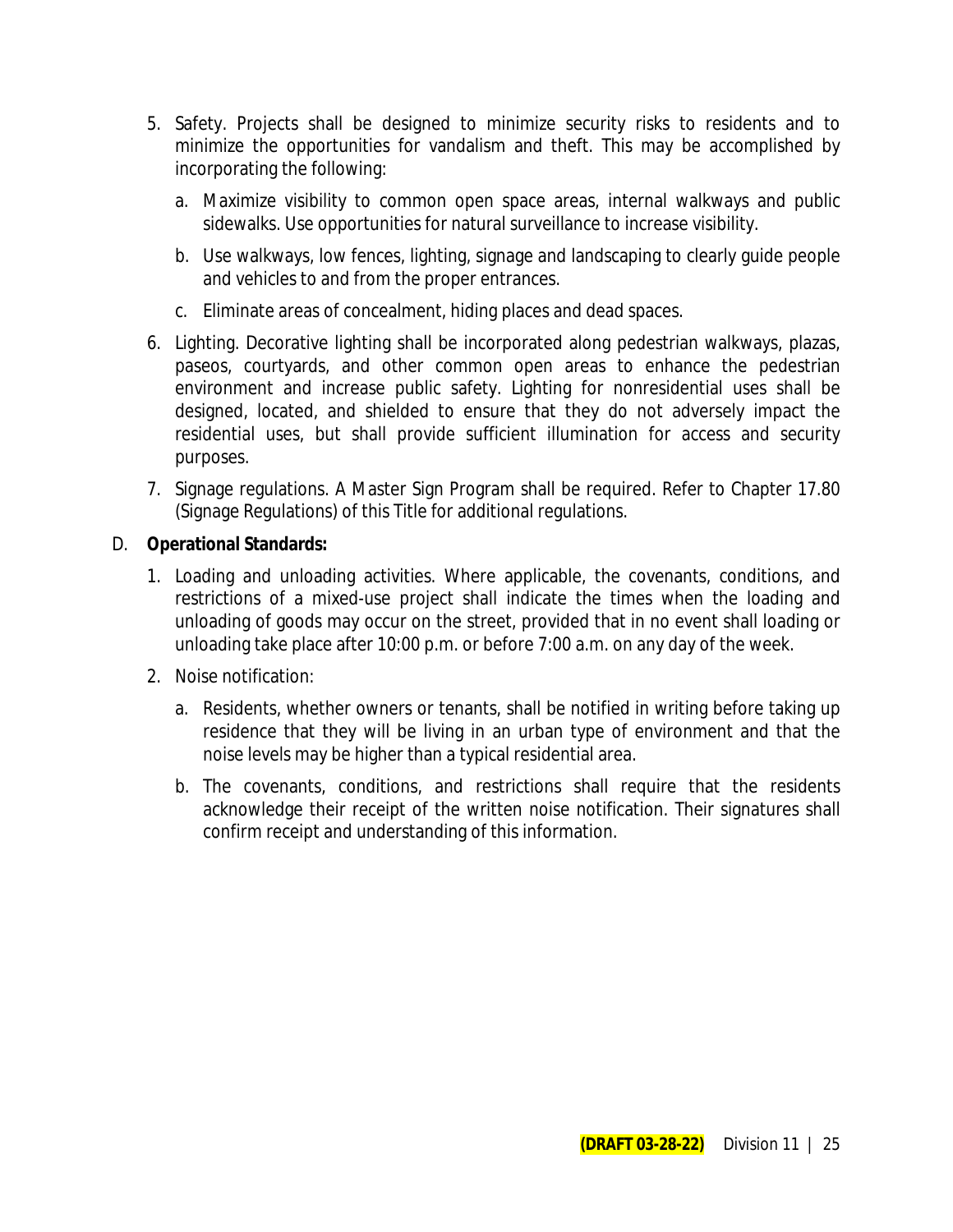# **CHAPTER 17.112 – STANDARDS FOR SPECIFIC NONRESIDENTIAL USES**

### **Sections.**

- 17.112.010 Purpose.
- 17.112.020 Adult Entertainment Establishment.
- 17.112.030 Alcohol Sales Use.
- 17.112.040 Alternative Financial Establishment.
- 17.112.050 Automated Teller Machine (ATM).
- 17.112.060 Collection Containers.
- 17.112.070 Correctional Facility.
- 17.112.080 Drive-thru Business.
- 17.112.090 Hotel or Motel.
- 17.112.100 Low Barrier Navigation Center and Emergency Shelter.
- 17.112.110 Multiple-tenant Center.
- 17.112.120 Outdoor Dining.
- 17.112.130 Pawnbroker or Pawnshop.
- 17.112.140 Personal Service Use (General, Restricted and Massage).
- 17.112.150 Recycling Facility.
- 17.112.160 Secondhand Vendor.
- 17.112.170 Significant Tobacco Retailer.
- 17.112.180 Vehicle Sales and Lease.
- 17.112.190 Vehicle Repair Facility.
- 17.112.200 Vehicle Service Station.
- 17.112.210 Vehicle Washing Facility.

### **17.112.010 – Purpose. (NEW)**

The purpose of this Chapter is to establish site plan, development and/or operational standards for specific uses and activities that are permitted or conditionally permitted in some or all zoning districts. These provisions are supplemental standards and requirements to minimize the impacts of these uses and activities on surrounding properties and to protect the health, safety and welfare of their occupants and the general public.

### **17.112.020 – Adult Entertainment Establishment. (RENUMBERED)**

### A. **Purpose:**

1. The purpose and intent of this Section is to regulate adult entertainment establishment which, unless closely regulated, may have serious negative secondary effects on properties within the vicinity of an adult entertainment establishment, which effects include, but are not limited to, the following: depreciation of property values and increase in vacancies in residential and commercial areas; interference with residential property owners' enjoyment of their property as a result of increases in crime, litter, noise and vandalism; higher crime rates; and blighting conditions such as lower maintenance levels of commercial properties, which thereby have a deleterious effect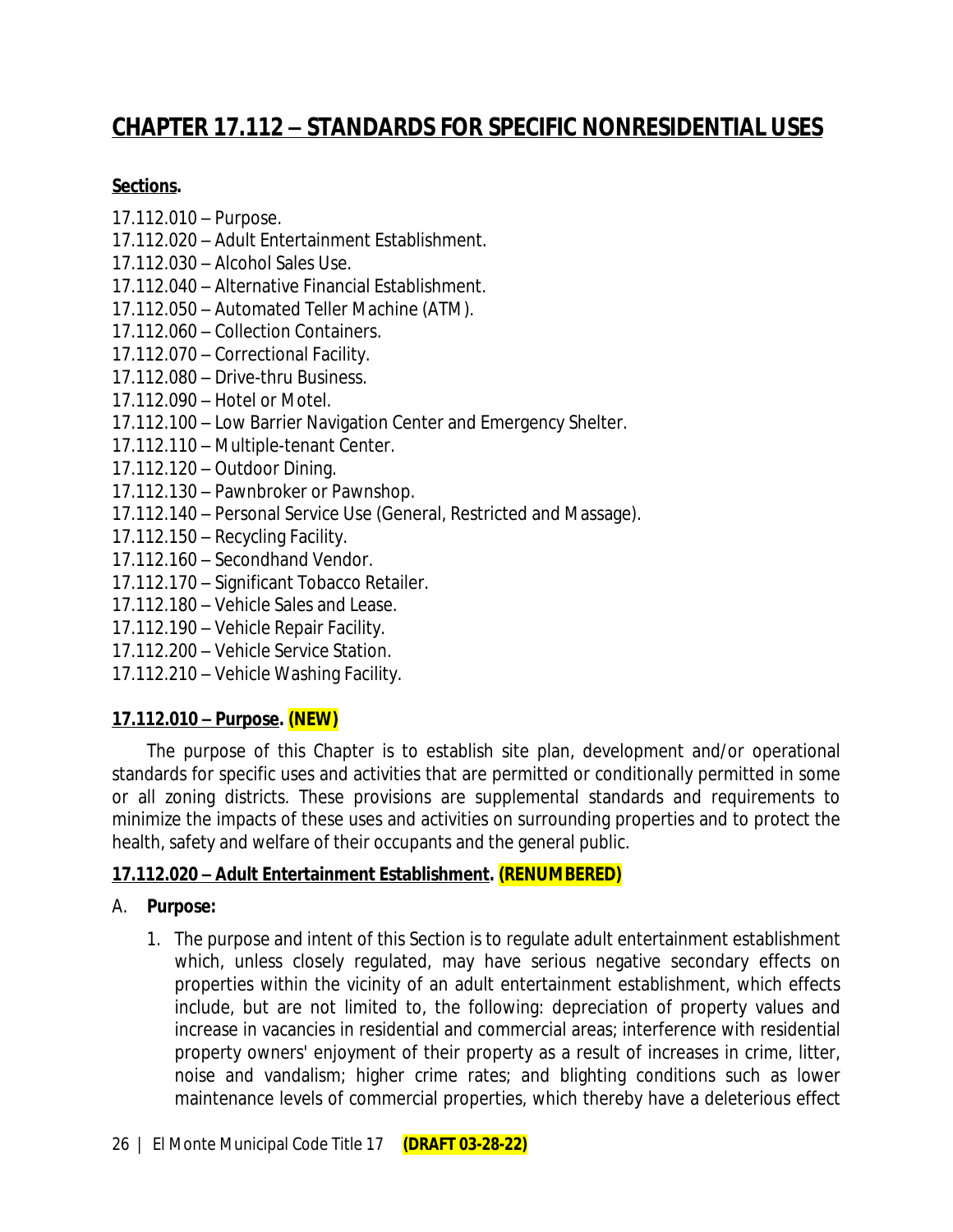upon adjacent areas. Special regulation of these businesses is necessary to prevent these adverse effects and the blighting or degradation of the neighborhoods in the vicinity of the adult entertainment establishment.

- 2. It is neither the intent nor the effect of this Section to impose limitations or restrictions on the content of any communicative material. Similarly, it is neither the intent nor the effect of this Chapter to restrict or deny access by adults to communication materials or to deny access by the distributors or exhibitors of adult entertainment establishment to their intended market.
- 3. Nothing in this Section is intended to authorize, legalize or permit the establishment, operation or maintenance of any business, building or use which violates any City Ordinance or any statute of the state of California regarding public nuisances, unlawful or indecent exposure, sexual conduct, lewdness or obscene or harmful matter or the exhibition or public display thereof.
- 4. Notwithstanding any provision of Title 9 (Public Peace, Morals and Safety) of the EMMC, the regulations set forth under this Chapter shall apply specifically to adult entertainment establishment.
- B. **Permitted Zoning Districts.** Refer to Division A (Matrix of Permitted Uses) for zoning districts that may permit adult entertainment establishments, subject to the requirements of this Section.
- C. **Applicability.** This Section shall apply to adult entertainment establishments, as defined in Chapter 17.150 (Use Definitions) of this Title.
- D. **Exempt Businesses.** This Section shall not apply to any of the following businesses or activities:
	- 1. Any massage establishment holding a valid massage establishment certificate and whose owner(s) and manager(s) are also the holders of valid operating certificates, all issued in accordance with the provisions of Chapter 5.56 (Massage Establishments and Massage Practitioners/Therapists) of the EMMC;
	- 2. Any massage practitioner holding a valid state certificate and in full compliance with all requirements, restrictions and obligations set forth under Chapter 5.56 (Massage Establishments and Massage Practitioners/Therapists) of the EMMC; and
	- 3. Any treatment administered in good faith in the course of the practice of any healing art or profession by any person holding a valid license or certificate issued by the State of California to practice such art or profession under the provisions of the Business and Professions Code or any other applicable state law.

### E. **Development Standards:**

- 1. Separation requirements from sensitive uses. Any adult entertainment establishments shall be a minimum 250 feet from any of the following:
	- a. Any residential zoning district, whether in the City, in an adjoining City or within an unincorporated area;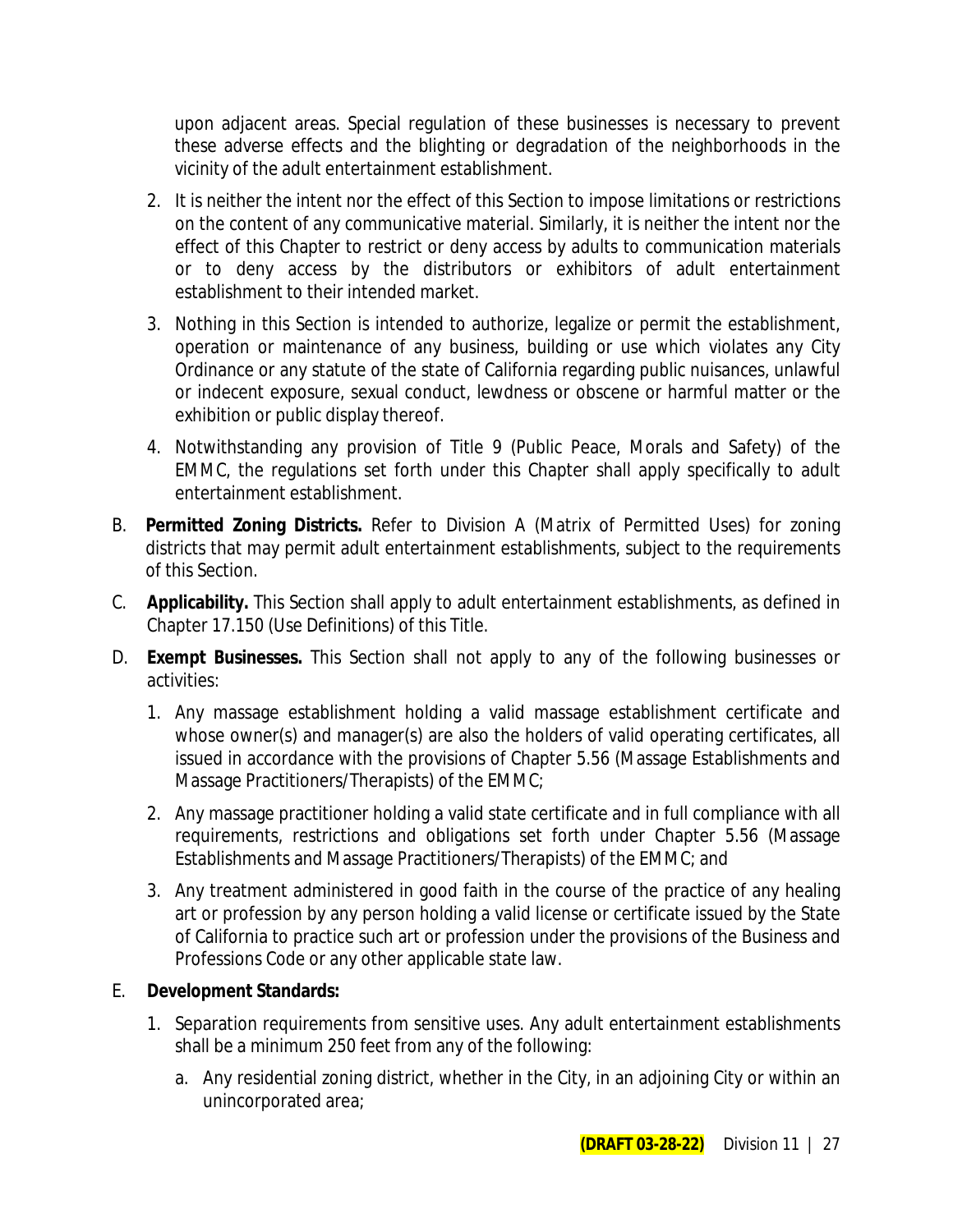- b. Any residential use in any zoning district;
- c. Public recreation facilities;
- d. Public or private K-12 schools, public or private preschools and child daycare centers;
- e. Community centers and libraries; and
- f. Religious institutions.
- 2. Separation requirements from another adult entertainment establishment. Any adult entertainment establishment shall be a minimum 750 feet another adult entertainment establishment, whether in the City, in an adjoining City or within an unincorporated area (provided the adult business was legally established).
- 3. Each such adult entertainment establishment must, prior to commencement or continuation or substantial enlargement of such business, first apply for and receive an adult business license in accordance with the provisions of Chapter 5.98 (Adult Business License Regulations) of the EMMC.
- F. **Misdemeanor Offenses.** In addition to all other offenses specified in this Section, this Title and state statutes, an adult entertainment establishment shall be subject to the following restrictions:
	- 1. Notwithstanding that it is not a criminal offense for a person to operate or cause to be operated an adult entertainment establishment to be in violation of the nudity limitation set forth in Chapter 5.98 (Adult Business License Regulations) of the EMMC, it is unlawful and a misdemeanor to establish, substantially enlarge or operate an adult entertainment establishment within the City without first complying with the provisions of this Chapter.
	- 2. It is unlawful and a misdemeanor to operate or cause to be operated an adult entertainment establishment outside of the zones specified in this Chapter.
	- 3. It is unlawful and a misdemeanor to operate or cause to be operated an adult entertainment establishment in violation of the locational standards set forth in Subsection 17.112.020 of this Section.
	- 4. It is unlawful and a misdemeanor to cause or permit the operation, establishment or maintenance of more than one (1) adult entertainment establishment within the same building, structure or portion thereof, or cause the increase of floor area of any adult entertainment establishment in any building, structure or portion thereof containing another adult entertainment establishment.
	- 5. It is unlawful and a misdemeanor to cause or permit the operation, establishment or maintenance of a sex supermarket/sex mini-mall as defined in this Section.

### G. **Penalties:**

1. Violations/penalties. Any firm, corporation or person, whether as principal, agent, employee or otherwise, violating or causing the violation of any provision of this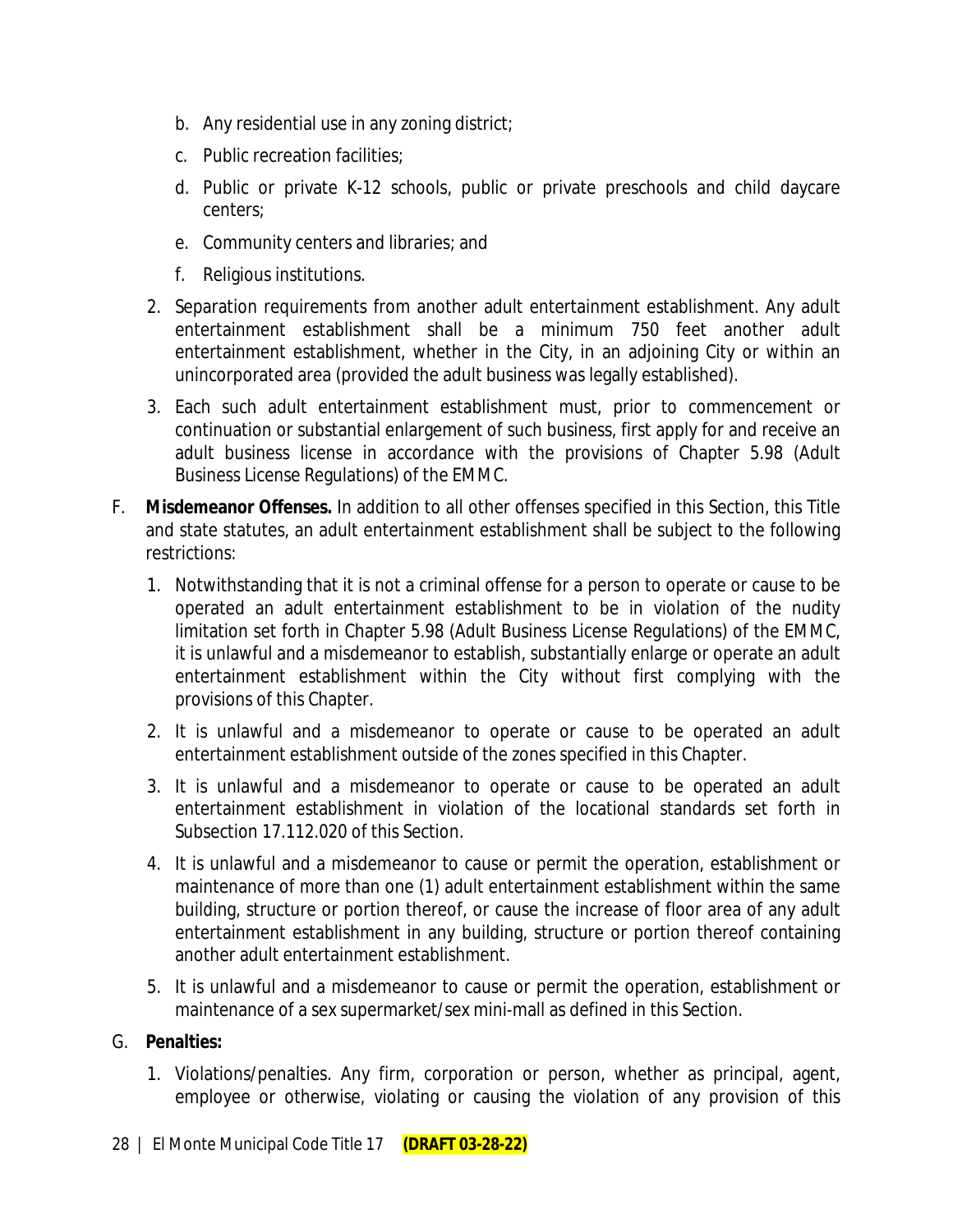Chapter shall be guilty of a misdemeanor, and any conviction thereof shall be punishable by a fine of not more than \$1,000.00 and/or by imprisonment for not more than six (6) months, or by both such fine and imprisonment. Any violation of the provision of this Chapter shall constitute a separate offense for each and every day during which such violation is committed, permitted, caused or continued.

- 2. Administrative penalties. In addition to the civil remedies and criminal penalties set forth above, any person that violates the provisions of this Chapter may be subject to administrative penalties, as set forth by City Ordinance.
- H. **Civil Injunction.** The violation of any provision of this Chapter shall be and is declared to be contrary to the public interest and shall, at the discretion of the City, create a cause of action for injunctive relief.
- I. **Public Nuisance.** In addition to the penalties set forth above, any adult entertainment establishment which is operating in violation of this Chapter or any provision thereof, or Chapter 5.98 (Adult Business License Regulations) of the EMMC, or any provision thereof, is declared to constitute a public nuisance and, as such, may be abated or enjoined from further operation.

### **17.112.030 – Alcohol Sales Use. (NEW)**

### A. **Off-site Alcohol Sales:**

- 1. Permitted zoning districts. Refer to Division A (Matrix of Permitted Uses) for zoning districts that may permit off-site alcohol sales, subject to the requirements of this Subsection.
- 2. Development standards:
	- a. Retail stores that sell alcohol and are less than 5,000 square feet of gross floor area (this Subsection shall not apply to retail stores that are 5,000 square feet or greater):
		- i. If the proposed alcohol sales business will be within 500 feet of a public recreation facility or community center, the applicant shall provide a letter of non-protest from the Parks and Recreation Director; and
		- ii. If the proposed alcohol sales business will be within 500 feet of a public or private school (grades K-12), the applicant shall provide a letter of non-protest from the school principal.
	- b. All liquor stores (this Subsection shall apply to all liquor stores, regardless of their size):
		- i. The proposed alcohol sales business shall be a minimum 500 feet from a public recreation facility, community center and public or private school (K-12); and
		- ii. The proposed alcohol sales business shall be a minimum 500 feet from any existing liquor store.
- 3. Operating standards. All of the following shall apply: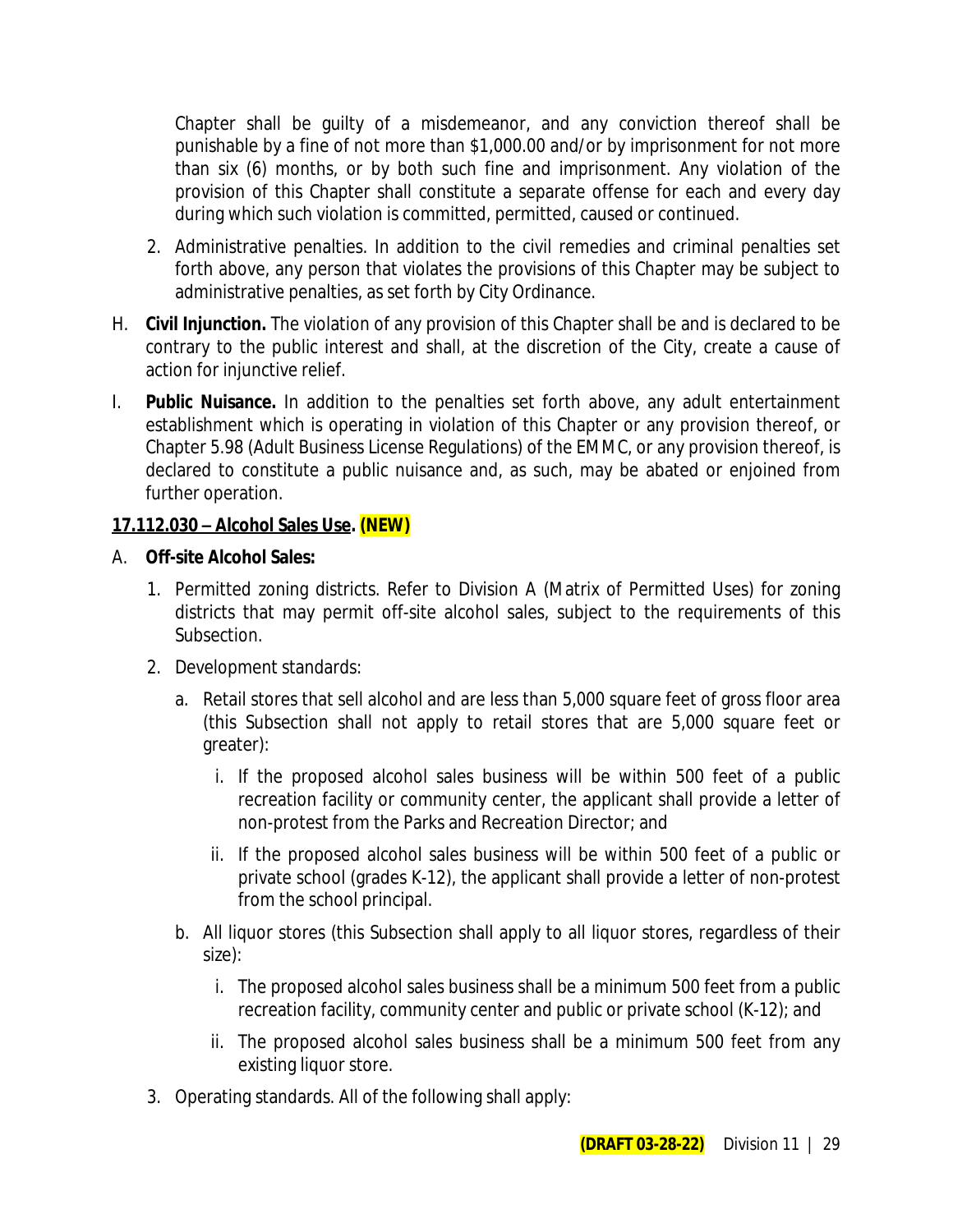- a. Alcohol consumption on premises prohibited. Consumption of alcoholic beverages inside a retail alcohol sales business, outside the building, or elsewhere outside on the premises shall be prohibited.
- b. Sales activities. Alcoholic beverages shall not be sold outside the exterior walls of the alcohol sales business or from drive-up or walk-up service windows.
- c. Litter and graffiti. The owner/operator shall:
	- i. Maintain the exterior of the premises, including signs and accessory structures, free of litter and graffiti at all times; and
	- ii. Provide for daily removal of trash from the premises and abutting sidewalks or alleys within 20 feet of the premises.
- d. Security. The Planning Commission may require on-site security (for example security personnel, security programs, and/or surveillance devices), both inside and outside the building.
- e. Sales training:
	- i. Personnel. Owners, operators, and managers of businesses selling alcoholic beverages shall complete a Licensee Education on Alcohol and Drugs (LEAD) program sponsored by the Department of Alcoholic Beverage Control (ABC).
	- ii. Records. Records of each owner's and operator's successful completion of the LEAD training program shall be maintained on the premises and shall be presented to a representative of the City upon request
- 4. Signs. Signs shall comply with Chapter 17.80 (Signage Regulations). In addition, the following shall apply:
	- a. Window signs shall not obstruct the view of the interior of the premises (e.g., sales counter, cash register, employees, customers, etc.) from the exterior; and
	- b. Loitering, open container, and other signs specified by the Alcoholic Beverage Control (ABC) Act shall be posted as required by the ABC.
- 5. Additional Findings. In addition to the required findings outlined in Chapter 17.123.030 (Conditional and Minor Use Permit – Necessary Findings) of this Title, the following findings shall also be made:
	- a. The crime rate in the reporting service area is not significantly higher compared to other areas of the City. In addition, the numbers of alcohol-related calls for service, crimes, or arrests in the reporting service area are not significantly higher compared to other areas of the City; and
	- b. The proposed alcohol sales business will not significantly contribute to an undue proliferation of alcohol sales businesses in an area where additional ones would be undesirable, with enhanced consideration given to the area's function and character, problems of crime and loitering and traffic problems.
- B. **On-site Alcohol Sales:**
- 30 | El Monte Municipal Code Title 17 **(DRAFT 03-28-22)**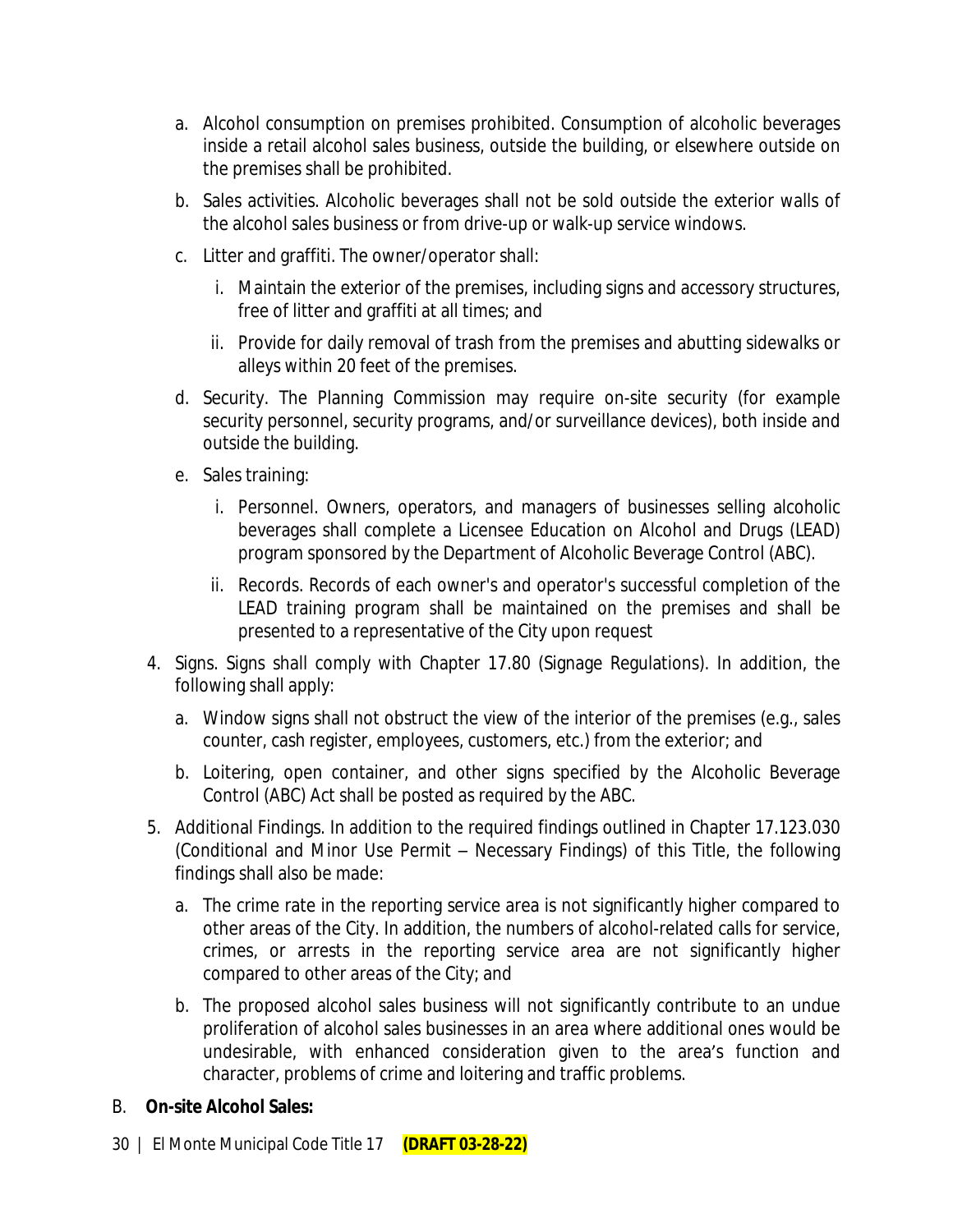- 1. Permitted zoning districts. Refer to Division A (Matrix of Permitted Uses) for zoning districts that may permit off-site alcohol sales, subject to the requirements of this Subsection.
- 2. Additional Finding. In addition to the required findings outlined in Chapter 17.123.030 (Conditional and Minor Use Permit – Necessary Findings) of this Title, the following finding shall also be made (this shall not apply to proposed alcohol sales businesses in the Gateway Specific Plan (SP-1) and Downtown Specific Plan (SP-4)):
	- a. The proposed alcohol sales business will not significantly contribute to an undue proliferation of alcohol sales businesses in an area where additional ones would be undesirable, with enhanced consideration given to the area's function and character, problems of crime and loitering and traffic problems.

### **17.112.040 – Alternative Financial Establishment. (NEW)**

- A. **Permitted Zoning Districts.** Refer to Division A (Matrix of Permitted Uses) for zoning districts that may permit alternative financial establishments, subject to the requirements of this Section.
- B. **Separation Requirement.** Any new alternative financial establishment business shall be a minimum 1,000 feet from an existing alternative financial establishment business.

### **17.112.050 – Automated Teller Machine (ATM). (NEW)**

A. **Permitted Zoning Districts.** Refer to Division A (Matrix of Permitted Uses) for zoning districts that may permit ATM facilities, subject to the requirements of this Section.

### B. **Development and Operational Standards:**

- 1. Visibility. ATM facilities within a building and walk-up ATM facilities shall be highly visible from the public right-of-way.
- 2. Design. Walk-up ATM facilities that are stand-alone structures shall incorporate the onsite building's architectural design, materials and colors.
- 3. Privacy. ATM facilities on the exterior wall of a building and facing a walkway shall have a three (3) foot deep privacy area between the ATM and the walkway.
- 4. Lighting. Adequate lighting shall be provided for safety purposes.
- 5. Maintenance. A refuse container shall be accessible immediately adjacent to the ATM.
- 6. Future removal. When walk-up facilities are removed, the structure's façade shall have a finished appearance consistent with the existing structure.

### **17.112.060 – Collection Containers. (FULLY UPDATED)**

- A. **Permitted Zoning Districts.** Refer to Division A(Matrix of Permitted Uses) for zoning districts that may permit collection containers, subject to the requirements of this Section.
- B. **Exemptions:**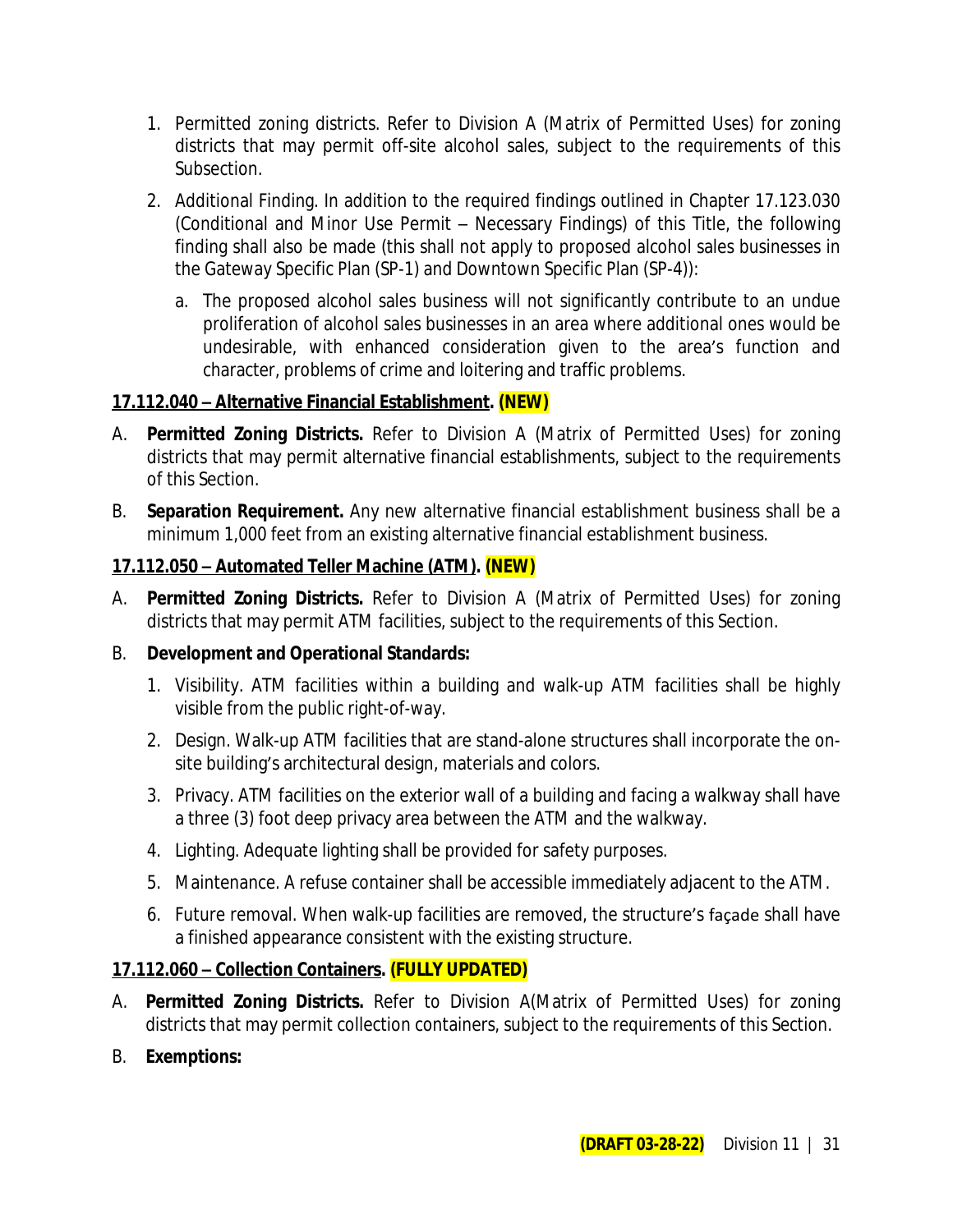- 1. Collection containers that are located within an entirely enclosed and lawfully constructed and permitted building or otherwise cannot be seen from outside of the boundaries of the property on which the containers are located, provided that such collection containers satisfy the operational requirements set forth below.
- 2. Refuse or recycling containers that comply with the provisions of this Title.

### C. **Development Standards:**

- 1. Separation requirements. A property with a new collection container shall be a minimum 500 feet from another property with an existing collection container.
- 2. Maximum number. A maximum of one (1) collection container shall be located on any property.
- 3. Residential uses. Collection containers shall not be located on a property which has a residential use. In addition, the collection container area shall be set back a minimum 100 feet from any residentially zoned property.
- 4. Vacant properties. Collection containers shall not be located on a vacant property.
- 5. Location on property. No collection container shall be located within a required landscaping area, parking space and within 20 feet of a street property line.
- 6. Minimum access requirements. Collection containers shall not be located to block or impede access to driveways, parking areas, pedestrian and disabled access routes, emergency access, building ingress and egress, refuse storage facilities.
- 7. Physical attributes. All collection containers, shall:
	- a. Be fabricated of durable and waterproof materials;
	- b. Be placed on ground that is paved with durable cement;
	- c. Have a tamper-resistant locking mechanism for all collection openings;
	- d. Not be electrically or hydraulically powered or otherwise mechanized; and
	- e. Not be considered a fixture of the site or an improvement to real property.
- 8. A small collection container shall be no taller than seven (7) feet above the finished grade of the parcel on which it is located.
- 9. Collection containers shall have the following information conspicuously displayed in at least two (2) inch type visible from the front on the collection container:
	- a. The name, address, 24-hour telephone number and email address of the operator of the collection container and the agent for the property owner;
	- b. The type of materials that may be deposited;
	- c. For small collection containers: a notice stating that no material shall be left outside the collection container. For large collection containers: a statement that no items may be left for collection unless an attendant is on duty; and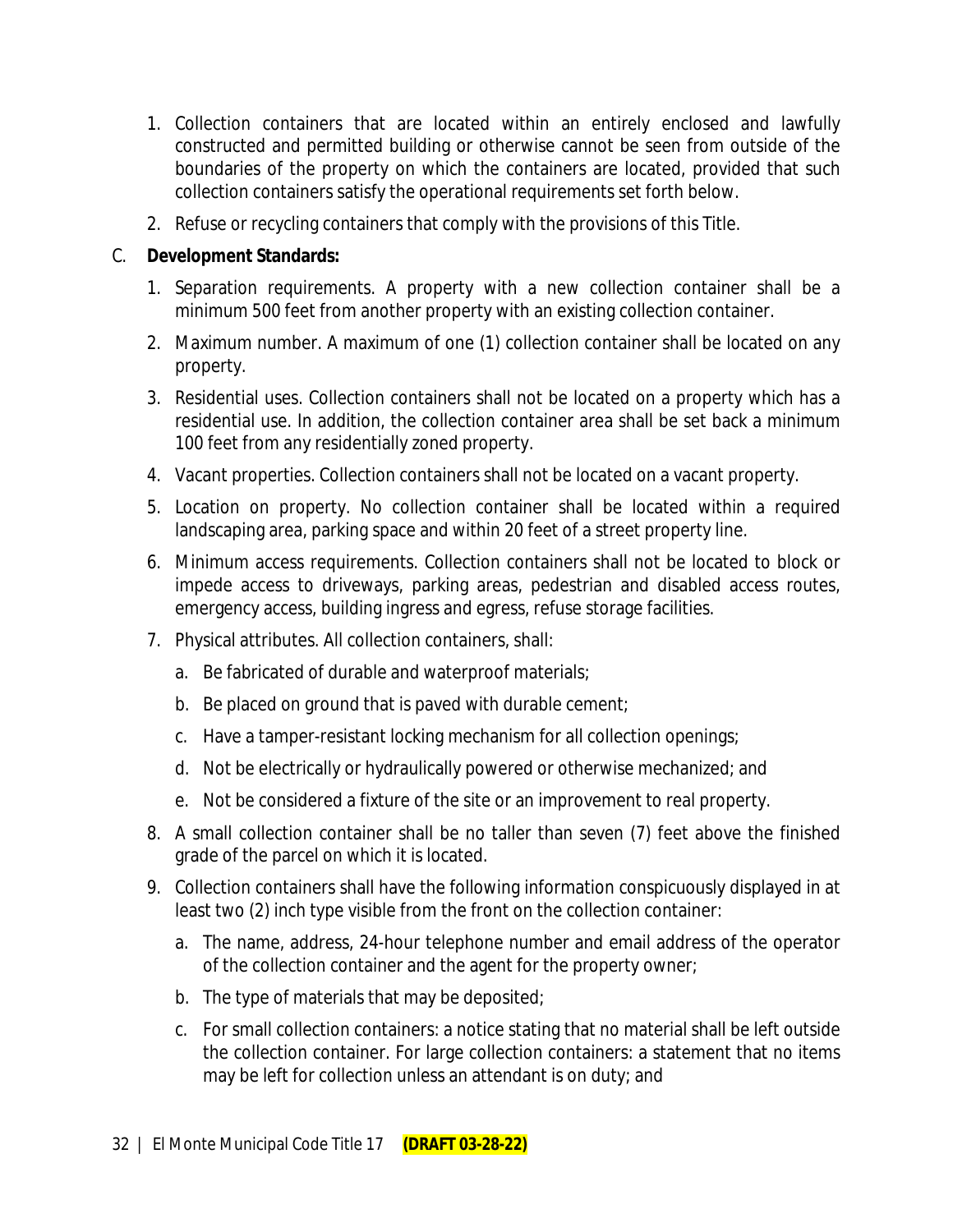d. A sticker, certificate or other form of identification from the Planning Division with the permit number and date of City approval or inspection.

### D. **Operational Standards:**

- 1. Maintenance. Collection containers shall be maintained and in good working order, and free from graffiti, removed or damaged signs and notifications, peeling paint, rust, and broken collection operating mechanisms.
- 2. Minimum service. Collection containers shall be serviced not less than weekly between 7:00 a.m. and 7:00 p.m. on weekdays and 10:00 a.m. and 6:00 p.m. on weekends. This servicing includes maintenance of the container, the removal of collected material and abatement of any graffiti, litter, or nuisance condition as defined in of this Code.
- 3. Solid waste and hazardous materials. Collection containers shall not be used for the collection of solid waste and/or any hazardous materials except as authorized by of this Code or other applicable law.
- 4. Reporting requirements. The operators of the collection containers shall report all tonnage collected within City limits on an annual basis by June 1 of the following year to the public works department (pursuant to the requirements of Integrated Waste Management Act, (AB 939, Chapter 1095, Statutes of 1989) and the Per Capita Disposal Measurement Act of 2008 (Chapter 343, Statutes of 2008 [Wiggins, SB 1016] and SB 1016, the Per Capita Disposal Measurement System i) and any related successor laws or regulations in order to properly account for the city's waste diversion and recycling efforts.
- 5. Attendants. Large collection containers shall have an attendant present at the container at all times that items are being received.
- 6. Enforcement. Any conditions that are in violation of this Section must be remedied or abated within 48 hours of being reported to the operator or property owner.

### **17.112.070 – Correctional Facility. (FULLY UPDATED)**

- A. **Permitted Zoning Districts.** Refer to Division A (Matrix of Permitted Uses) for zoning districts that may permit correctional facilities, subject to the requirements of this Section.
- B. **Development Standards:**
	- 1. Separation requirements from sensitive uses. Any correctional facility shall be set back from the following uses:
		- a. Minimum 500 feet from any community care use;
		- b. Minimum 1,000 feet from public or private K-12 schools, public or private preschools, child daycare centers and libraries;
		- c. Minimum 1,000 feet from public recreation facilities and community centers; and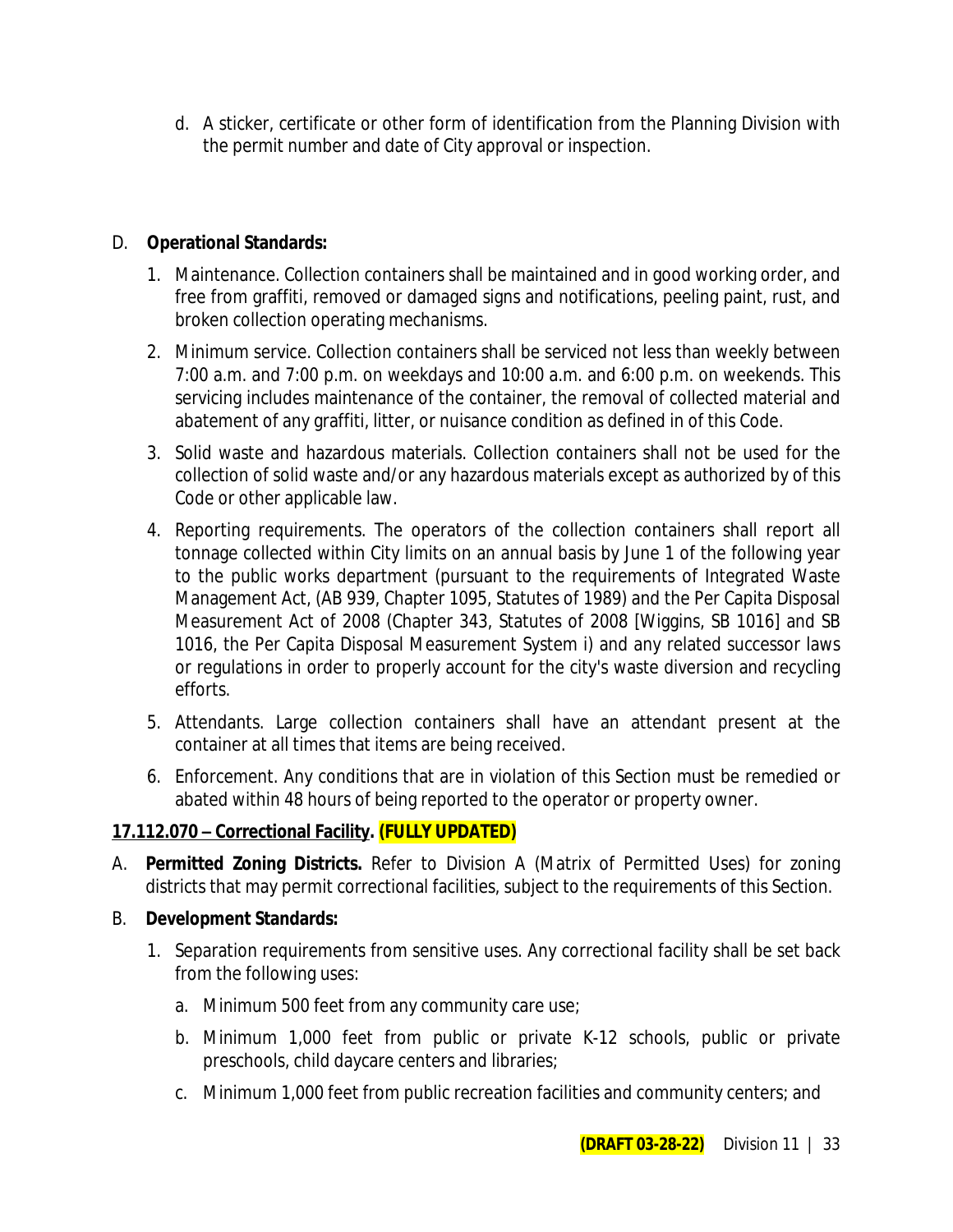- d. Minimum one-half (½) mile from another correctional facility.
- 2. Sleeping space. A correctional facility shall provide a minimum of 60 square feet of sleeping space per bed/resident, not including the square footage provided for Subsections (3) through (6) below.
- 3. Multi-purpose space. A minimum ten (10) square feet of multi-purpose space per bed/resident shall be provided. Multi-purpose space shall be used for games and activities, visiting, television lounge, meetings and quiet space for study, counseling and reading. This space shall be designed so that several activities can occur simultaneously without conflict. In addition, the facility shall provide an exercise area of at least 500 square feet, not including required yards and required landscape areas.
- 4. Storage space. A minimum eight (8) cubic feet of closet and drawer space per bed/resident shall be provided. The required closet and drawer space may consist of portable or permanent fixtures and shall be located in the sleeping space.
- 5. Dining areas. A minimum 15 square feet of dining area per bed/resident shall be provided, not including kitchen areas.
- 6. Restroom facilities. A minimum one (1) toilet and wash basin for every eight (8) beds/residents shall be provided. In addition, a minimum one (1) shower or bathtub for every 12 beds/residents shall be provided. The correctional facility shall provide individual privacy for all toilet, shower, and bath areas.
- C. **Employment Requirements.** Correctional facility residents shall be regularly employed, regularly attending job training or regularly attending a learning institution.
- D. **Dispatch Calls.** A correctional facility may be liable for City Police Department costs related to dispatch calls, up to a maximum of \$500.00 per dispatch call. This shall apply if the Police Department determines that the dispatch call was the result of a crime or alleged crime that resulted in a police report or enforcement agency investigation.

### E. **Electronic and Written Record Maintenance:**

- 1. List of residents. The correctional facility shall maintain a list of all facility residents, which shall detail the sentences and offenses precipitating each resident's stay at the facility. In addition, the facility shall maintain a list of residents returned to higher security federal, state or county prison or jail for violation of facility rules and/or parole. Either list shall be made available to the City within 15 calendar days of the City presenting a written request.
- 2. Electronic and written records. The correctional facility shall maintain electronic and written records, including but not limited to, Department of Motor Vehicle registration and licensing pertaining to all vehicles driven by residents of the facility. Either list shall be made available to the City within 15 calendar days of the City presenting a written request.
- 3. Surveillance system. The correctional facility shall install recorded camera surveillance systems as approved by the City. The installation of such recorded camera surveillance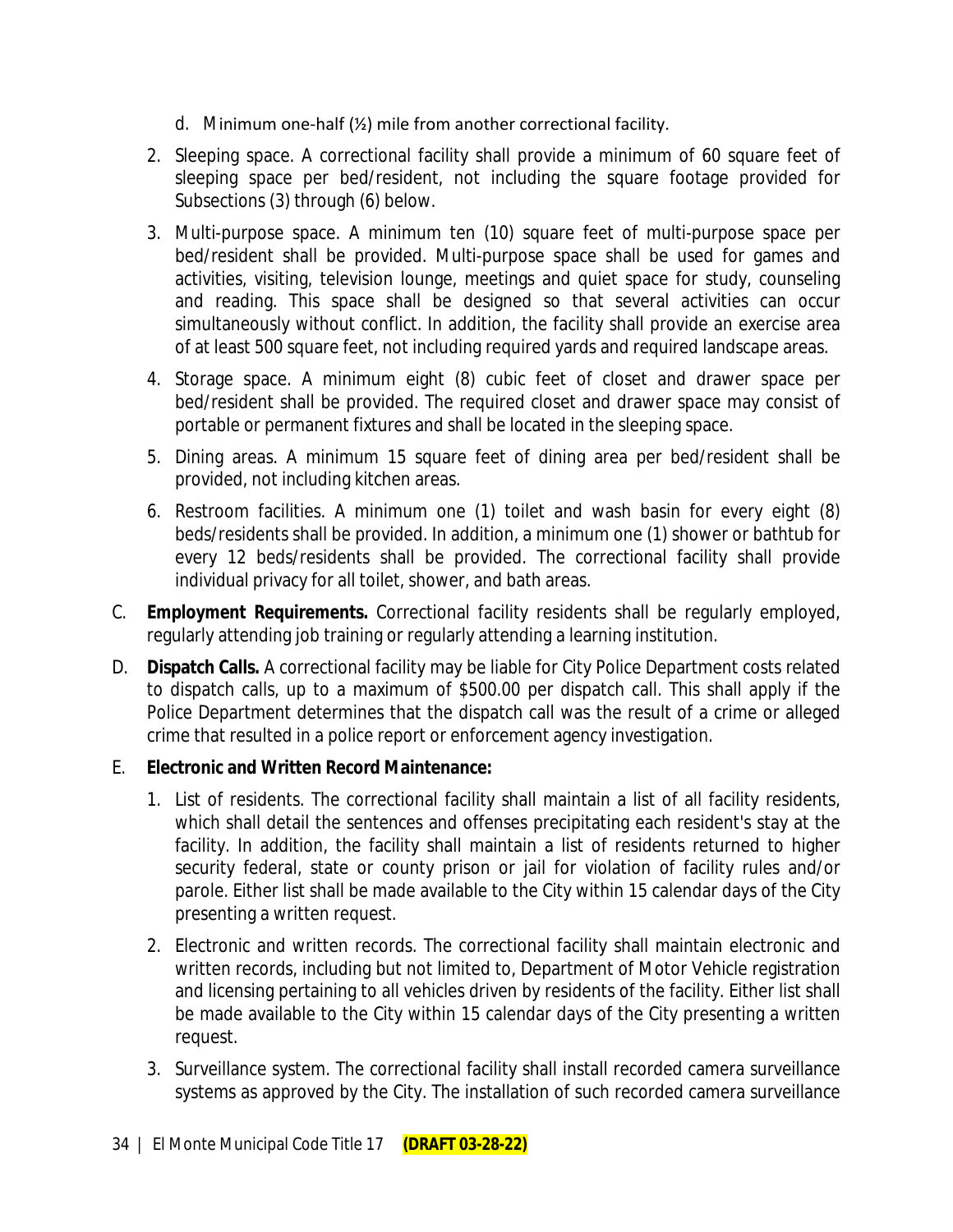systems shall be a condition precedent to the City's issuance of a Certificate of Occupancy for the facility. Such systems shall be set up for a 45-day rotation period. All video recordings shall be kept onsite for at least five (5) years from the date of recordings. The recordings shall be made available to the City within 15 calendar days of the City presenting a written request.

4. Failure to timely make electronic and written records available to the City, as provided for in this Section, within the time period allowed shall result in the assessment of a \$500.00 penalty due to the City per day until the requested records are made available.

### F. **Personnel Requirements:**

- 1. All correctional facility personnel shall be trained in accordance with Title 15, Sections 11-358 of the California Code of Regulations and maintained at levels mandated by the Federal Bureau of Prisons.
- 2. Correctional facilities shall provide at least two Cardiopulmonary Resuscitation (CPR) trained, uniformed custodial guards or monitors on duty at all times on facility premises. CPR training must be made in accordance with the most current American Heart Association CPR guidelines.
- G. **Excludable Offences.** A correctional facility shall not accept persons that were convicted of any of the following offenses, as are defined in the California Penal Code, to be facility residents or personnel:

### Arson

- Assault with a deadly weapon
- Assault by a life prisoner on a noninmate
- Assault with a deadly weapon by an inmate
- Assault with intent to rape or rob;
- Exploding a destructive device with intent to injure, murder, cause mayhem or great bodily injury
- Any felony punishable by death or life imprisonment
- Forcible oral copulation
- Forcible penetration by foreign object
- Forcible sodomy
- Grand theft using a firearm
- Holding of a hostage by a prisoner
- Kidnapping
- Lewd act on a child
- Mayhem
- Murder
- Personal infliction of a great bodily injury
- Personal use of a deadly weapon or a firearm
- $\bullet$  Rape
- Robbery (including bank robbery)
- Sale or possession for sale of a controlled substance
- Selling and/or furnishing drugs to a minor
- Vehicular manslaughter
- Voluntary manslaughter
- An attempt to commit any of the crimes listed above;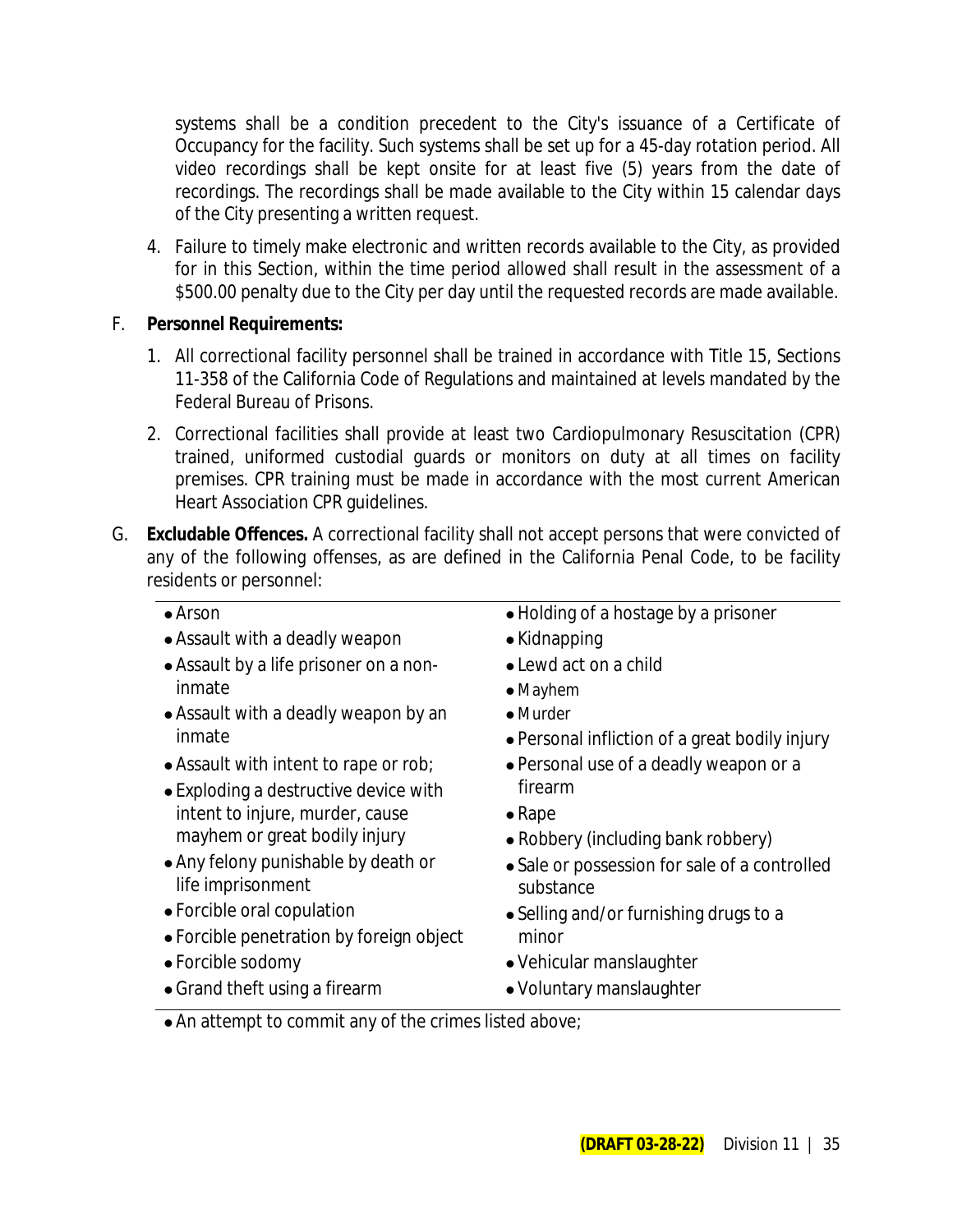- Any sex offense, either a misdemeanor or a felony, wherein the victim is a child under the age of 18, including all offenses registerable as sex offenses under California Penal Code Section 290, and also offenses involving child pornography as described in California Penal Code Sections 311 through 312.3;
- Any person convicted of a crime whom the sentencing judge deems unacceptable for community access; and
- Any person sentenced for a federal crime that is similar in nature or type, to any of the crimes listed.
- H. **Repeat Residence Prohibition.** Correctional facilities shall not accept persons to be facility residents that have previously resided in any correctional facility within the City limits and were subsequently released, after service of his or her sentence, or returned to federal, state or county prison or jail for violation of correctional facility rules and/or parole.

### **17.112.080 – Drive-thru Business. (NEW)**

- A. **Applicability.** This Section applies to drive-thru food or beverage establishments and drivethru service or retail uses (e.g. banks, pharmacies, etc.). The drive-thru may be ancillary to the main business or the primary form of the business. This Section shall not apply to vehicle related activities (e.g. vehicle washing facilities).
- B. **Permitted Zoning Districts.** Refer to Division A (Matrix of Permitted Uses) for zoning districts that may permit drive-thru businesses, subject to the requirements of this Section.

### C. **Development Standards:**

- 1. Drive-thru site orientation. In multiuse zoning districts, the drive-thru aisle shall be inwardly focused within the property and located away from adjoining streets. In all other zones, this is highly encouraged, when feasible.
- 2. Pedestrian walkways. Such walkways should not intersect the drive-thru access aisle. When they are permitted, they shall be clearly visible and emphasized by enhanced paving or markings.
- 3. Parking. The provisions of drive-thru and drive-up service facilities shall not justify a reduction in the number of required off-street parking spaces.
- 4. Vehicle stacking requirements:
	- a. Food or beverage establishment. A minimum two (2) waiting vehicles before the order window and a minimum two (2) waiting vehicles before the pick-up window. A minimum of three (3) vehicles if there is only one (1) window.
	- b. Pharmacy. A minimum two (2) waiting vehicles before the pick-up window.
	- c. Financial institution. A minimum one (1) waiting vehicle before the Automated Teller Machine (ATM). If two (2) or more drive-thru ATMs are provided, waiting vehicle areas are not required.
	- d. All other uses. As required per the Conditional Use Permit or Minor Use Permit.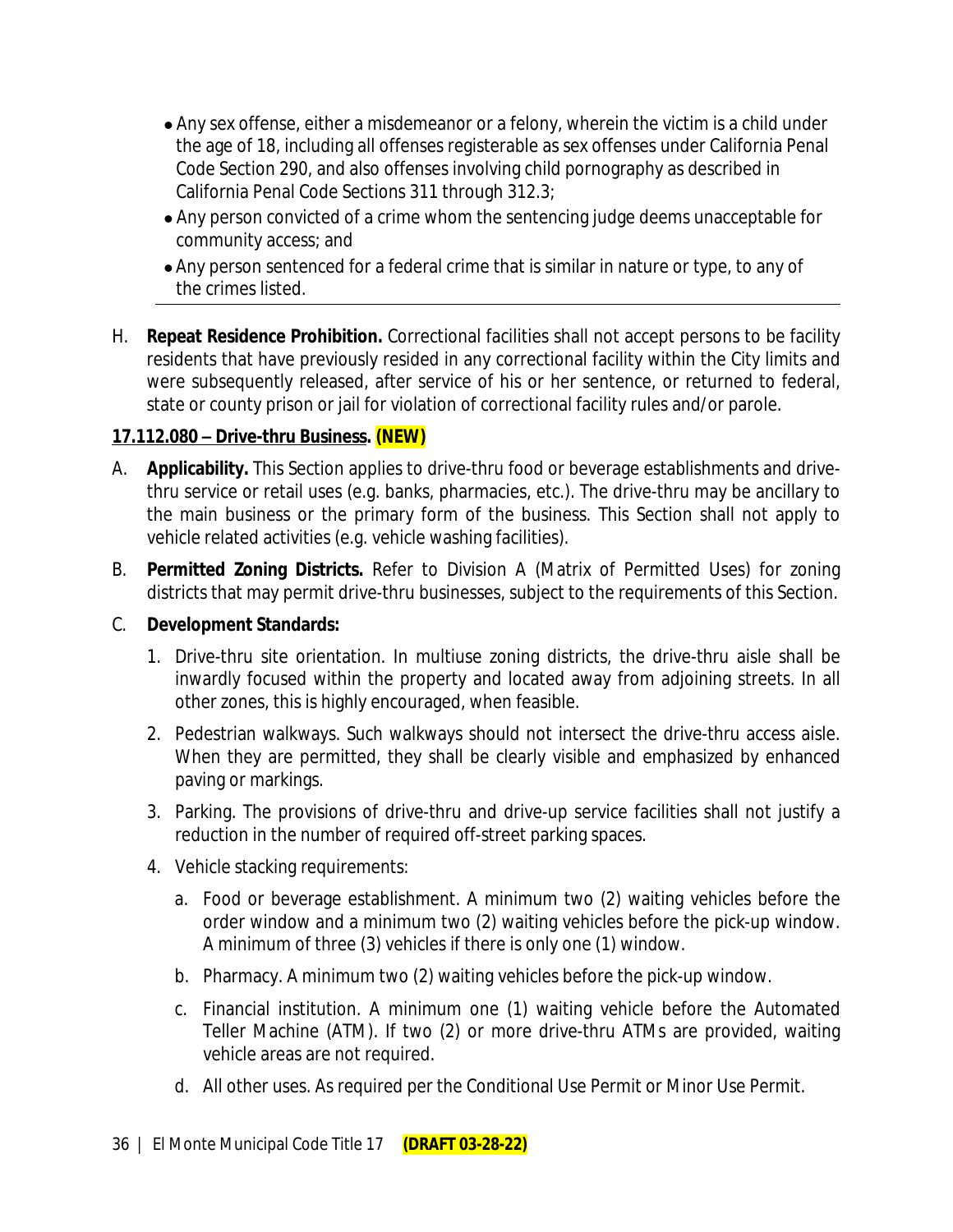- e. Queuing study. The vehicle stacking requirements listed in Subsections (a), (b), (c) and (d) above are the minimums required. The Community Development Director may require a queuing study prepared by a traffic engineer and approved by the City. The study should support the proposed vehicle stacking and may include conditions of approval for the Conditional Use Permit or Minor Use Permit to reduce wait times.
- 5. Drive-thru aisle. All aisles shall have a minimum width of 12 feet and a minimum interior radius of 15 feet at curves.
- 6. Landscaping. The area between the drive-thru aisle and adjacent sidewalks, roadways, driveways or parking areas shall be separated by curbing and landscaping. Such landscaping shall be a minimum three (3) feet high to screen headlights, and a maximum four (4) feet high to provide visibility.
- 7. Adjacent to residential properties. A minimum six (6) feet high solid decorative masonry wall shall be constructed on each property line that adjoins a residentially zoned property. A minimum five (5) feet deep landscape planter shall be provided between the wall and any parking or driveway.

### D. **Operational Standards:**

- 1. Noise. All amplified equipment (e.g. menu board speakers) shall be located so as not to adversely impact adjoining uses. Outdoor piped music shall be prohibited.
- 2. Refuse. The applicant shall provide a littler pick-up schedule and a map of the clean-up area. Outdoor refuse bins shall be incorporated throughout the parking lot.

### E. **Signage Regulations:**

- 1. A Master Sign Program shall be required.
- 2. Refer to Section 17.80.100 (Signage Regulations Signs for Specific Uses) of this Title for permitted signs for live/work units.
- F. **Additional Findings.** In addition to the required findings outlined in Section 17.123.040 (Conditional and Minor Use Permits – Necessary Findings) of this Title, the following findings shall also be made:
	- 1. The proposed parking and circulation plan will provide adequate area for safe queuing and maneuvering of vehicles, and the site design will provide adequate buffering of the use from adjoining land uses; and
	- 2. The proposed location of the drive-thru business will not result in adverse impacts on the surrounding area, after giving consideration to the site plan, litter clean-up plan and business operations plan.

#### **17.112.090 – Hotel or Motel. (NEW)**

A. **Permitted Zoning Districts.** Refer to Division A (Matrix of Permitted Uses) for zoning districts that may permit hotels or motels, subject to the requirements of this Section.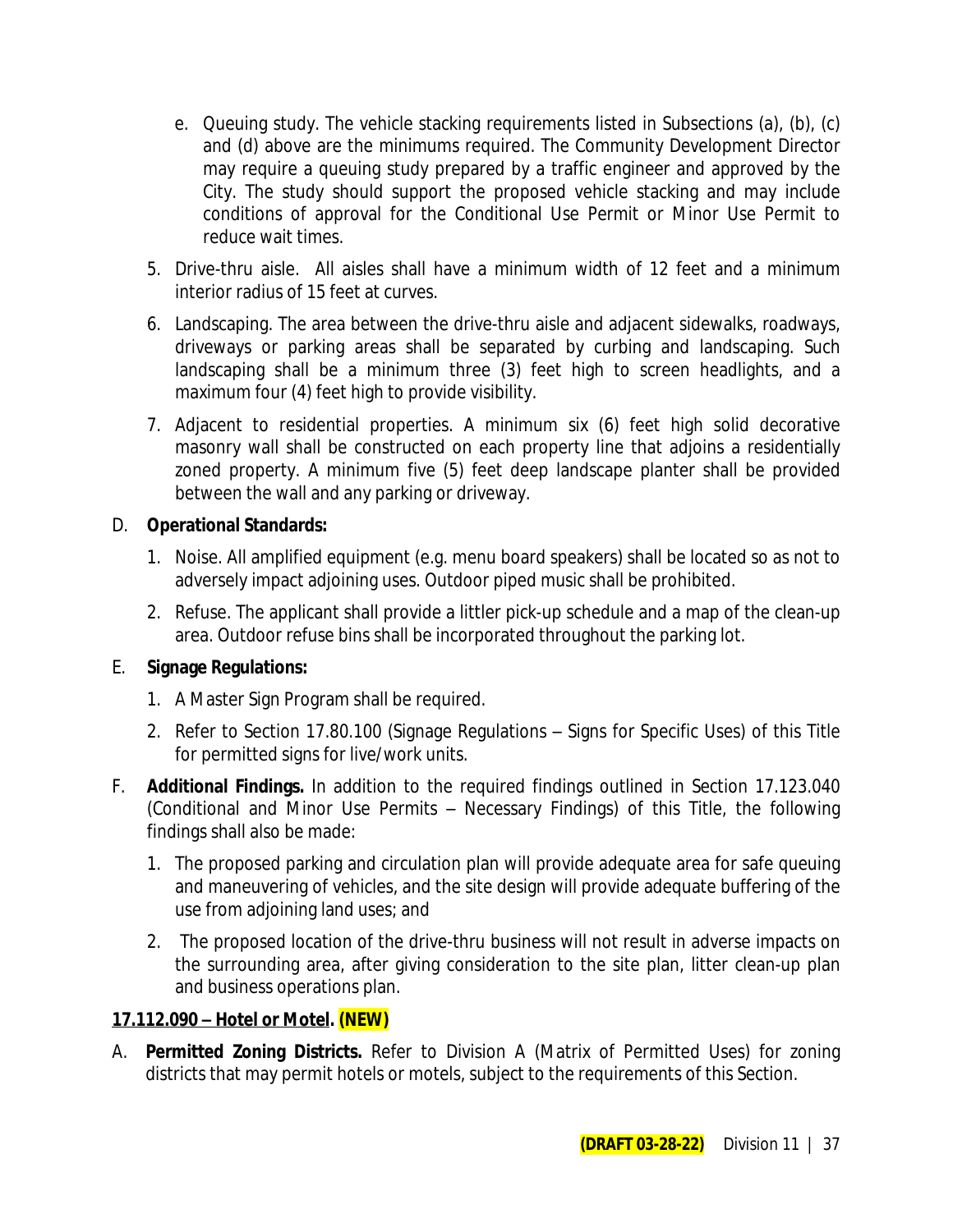B. **Maximum Floor Area Ratio (FAR).** Hotels and motels with 100 or more rooms may request an FAR bonus of up to ten (10) percent, provided the additional square footage is evaluated for any potential environmental impacts (and mitigated to less than significant levels).

### C. **Development Standards:**

- 1. Lot size. The minimum lot size shall be 30,000 square feet and the minimum lot width shall be 150 feet. This standard shall not apply for projects within the Downtown Specific Plan (SP-4).
- 2. Lobby. The minimum interior lobby size shall be 400 square feet, exclusive of any office area.
- 3. Guest amenities. One (1) or more amenity area(s) shall be provided for each hotel or motel facility. This shall be at the rate of 25 square feet of amenity space per guestroom, or 2,500 square feet, whichever is less. A minimum 50 percent shall be outdoors and a minimum 25 percent shall be indoors. Examples include patios, playground equipment, swimming pools, tennis courts, exercise rooms and saunas.
- 4. Minimum stay. Hotel and motel guest rooms shall not be provided on less than a daily basis.
- 5. Manager unit. An on-site manager's dwelling unit shall be provided for each hotel or motel facility having fewer than 75 rooms. Such dwelling shall contain a minimum of one (1) bedroom and a maximum of two (2) bedrooms.

### D. **Ancillary Uses:**

- 1. Hotel guests only. Examples may include the guest amenities listed in Subsection (C) above, continental breakfast areas, business concierge service areas and meeting rooms.
- 2. Hotel and other guests. Examples may include the restaurants, lounge/bar areas, gift shops, conference rooms and banquet facilities.

### E. **Signage Regulations:**

- 1. A Master Sign Program shall be required.
- 2. Refer to Section 17.80.100 (Signage Regulations Signs for Specific Uses) of this Title for permitted signs for hotels and motels.

### **17.112.100 – Low Barrier Navigation Center and Emergency Shelter. (FULLY UPDATED)**

A. **Permitted Zoning Districts.** Refer to Division A (Matrix of Permitted Uses) for zoning districts that may permit low barrier navigation centers and emergency shelters, subject to the requirements of this Section. In addition, emergency shelters shall comply with Section 65583(4)(A) of the California Government Code.

### B. **Development Standards:**

1. Separation requirements: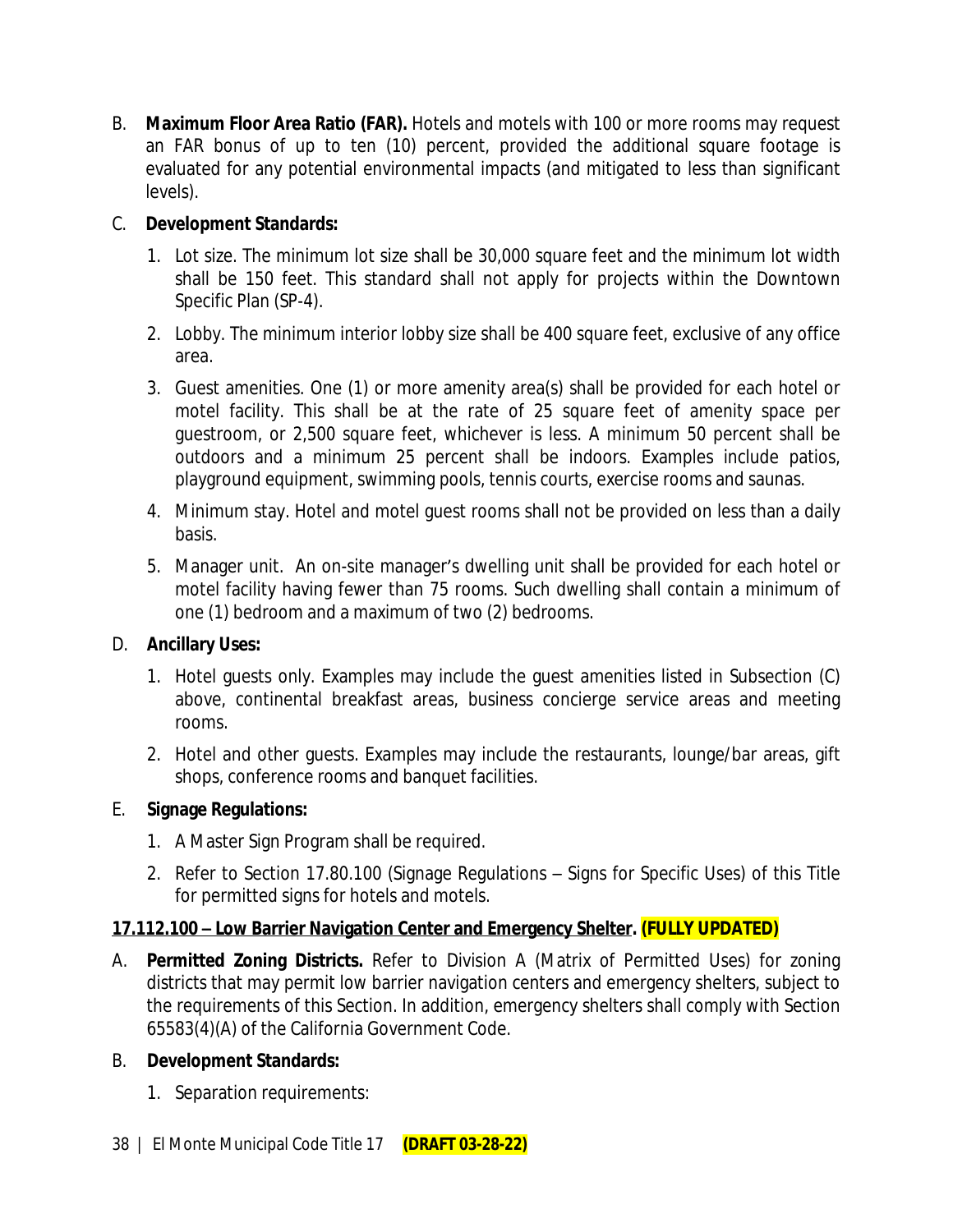- a. The facility shall be a minimum 300 feet from any existing low barrier navigation center or emergency shelter.
- b. The facility shall be a minimum 500 feet from any public recreation facility, public or private K-12 school, public or private preschool and child daycare center.
- 2. Waiting areas. An interior waiting area shall be provided near the entrance of the facility. It shall have an area of ten (10) square feet per bed, with a minimum overall area of 100 square feet.

### C. **Amenities:**

- 1. Required for low barrier navigation centers and emergency shelters:
	- a. A minimum of one (1) toilet for every eight (8) beds per gender.
	- b. A minimum of one (1) shower for every (8) beds per gender.
	- c. A private toilet and shower for each area designated for use by individual families. In addition, the facility shall provide lockers for clients to temporarily store their belongings.
	- d. A minimum of one (1) short-term bicycle parking space for every six (6) beds. The bicycle parking shall be within 25 feet of the main entrance.
- 2. Required for low barrier navigation centers and optional for emergency shelters:
	- a. A recreation area inside the facility or in an outdoor area visually separated from public view by a minimum six (6) foot high decorative wall or fence.
	- b. A minimum one (1) storage area of five (5) square feet for every two (2) beds. Shopping carts shall not be permitted on-site.
	- c. Privacy screens around beds in a dormitory setting or in larger rooms containing more than two (2) beds. Screens may be in the form of draperies or partitions.
- 3. Optional for low barrier navigation centers and emergency shelters:
	- a. A counseling center for job placement, educational, health care, legal services, or mental health services.
	- b. Laundry facilities to serve the number of clients at the shelter.
	- c. Kitchen and dining areas.

### D. **Operational Standards:**

- 1. Required for low barrier navigation centers and emergency shelters:
	- a. The facility shall operate on a first-come, first serve basis with clients only permitted on-site and admitted to the shelter between 6:00 p.m. and 7:00 a.m. during Pacific Daylight Time, and 5:00 p.m. and 7:00 a.m. during Pacific Standard Time. There shall be no referral requirement to stay at the facility.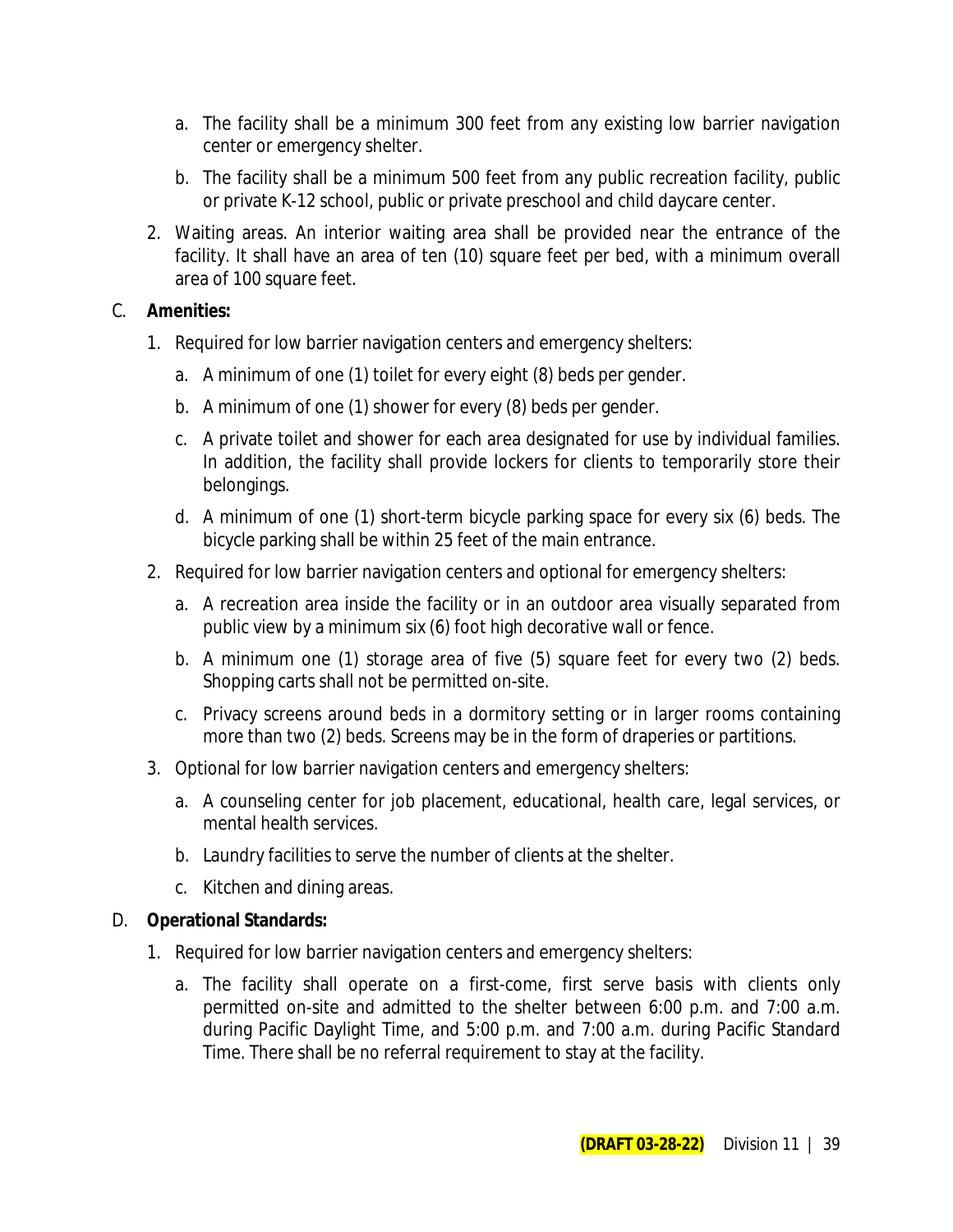- b. Clients shall vacate the facility by 8:00 a.m. and have no guaranteed bed for the next night. A curfew of 10:00 p.m. (or earlier) shall be established and strictly enforced and clients shall not be admitted after the curfew.
- c. There shall be a minimum one (1) staff member per ten (10) beds awake and on duty when the facility is open. Staff shall be trained in operating procedures, safety plans and assisting. The shelter shall not employ staff who has been convicted of a felony or who are required to register as a sex registrant under Penal Code Section 290.
- d. The facility shall maintain sufficient monetary resources to enable them to operate per the facility management plan. They shall demonstrate to the City prior to approval of the permit application that such funds shall be available for use upon first occupant and shall reasonably be expected to be available for the life of the facility.
- e. Alcohol and illegal drug use shall be prohibited on-site. Service providers shall expel clients from the facility if found to be using alcohol or illegal drugs.
- f. The facility shall be subject to City inspection prior to the commencement of operations. In addition, the City may inspect the facility at any time for compliance with the facility's management plan and other applicable laws and standards.
- 2. Required for low barrier navigation centers and optional for emergency shelters:
	- a. The facility shall allow for the presence of partners, unless it is a population-specific facility, such as for survivors of domestic violence or sexual assault.
	- b. The facility shall allow for the presence of pets.
	- c. The facility shall accommodate people with disabilities.
	- d. The facility shall not deny entry based on use of drugs or alcohol, a history of justice involvement or poor credit, or refusal to participate in services or programs.

### E. **Facility Management Plan:**

- 1. Required for low barrier navigation centers and emergency shelters:
	- a. Maintain up-to-date information and referral sheets to give clients and other persons who, for any reason, cannot be served by the establishment.
	- b. Provide criteria to screen clients for admittance eligibility, with the objective to provide first service to individuals with connections to the City.
	- c. Maintain information on individuals utilizing the facility to ensure that the maximum stay at the facility shall not exceed 120 days in a 365-day period.
	- d. Continuously monitor waiting areas to inform prospective clients whether they can be served within a reasonable time. If they cannot be served by the provider because of time or resource constraints, the monitor shall inform the client of alternative programs and locations where he or she may seek similar service.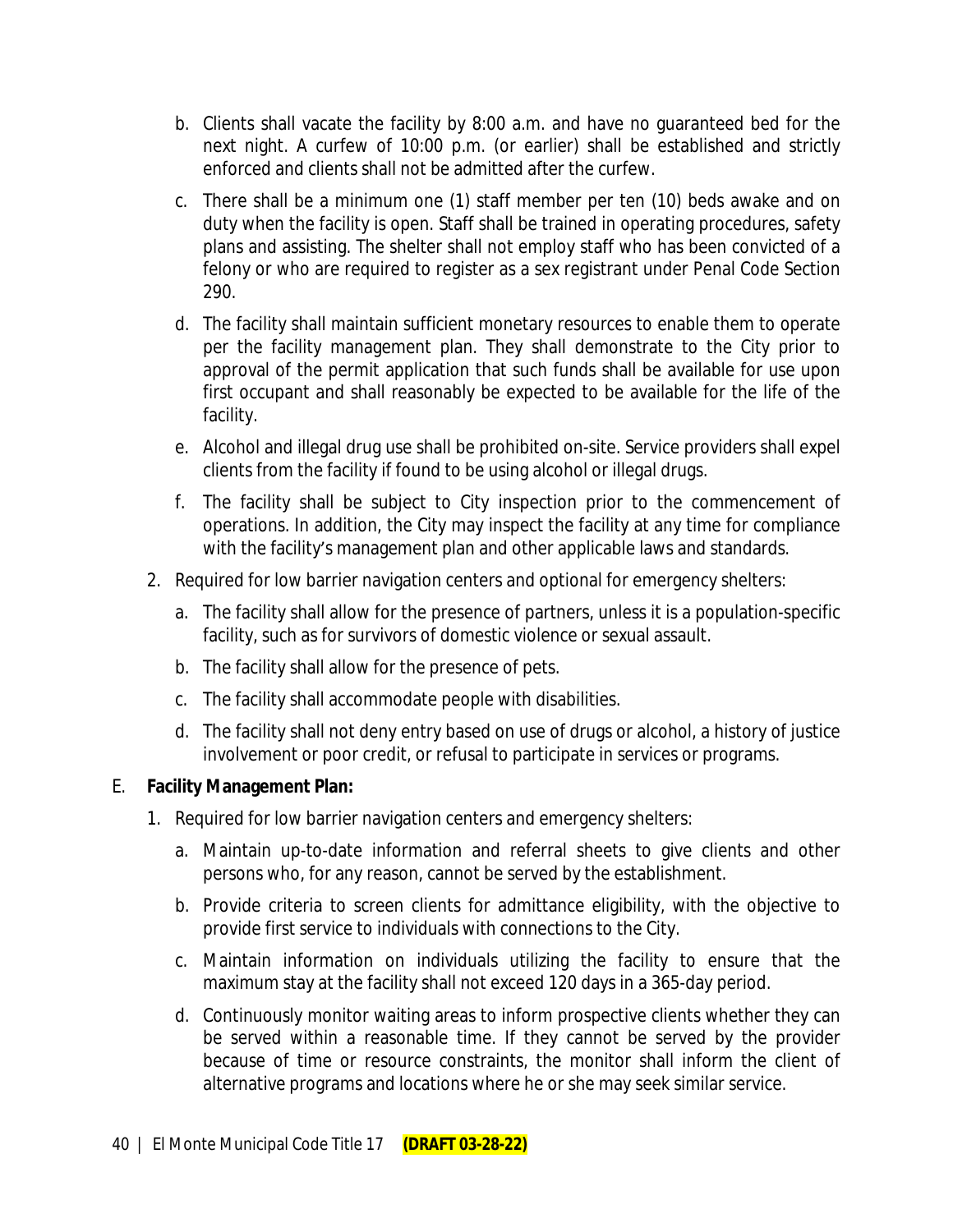- e. Educate on-site staff to provide adequate knowledge and skills to assist clients in obtaining permanent shelter and income, including referrals to outside assistance agencies. An annual report on this activity will be provided to the City.
- f. Establish standards for responding to emergencies and incidents expelling clients from the facility. Re-admittance policies for clients who have previously been expelled from the facility shall also be established.
- g. Implement other conditions and/or measures as determined by the City, in consultation with other agencies necessary to ensure that management and/or clients of the establishment maintain the quiet, safety and cleanliness of the premises and the vicinity of the use.
- h. Provide an updated list of emergency shelter residents each month to the City.
- i. Provide for the timely removal of litter attributable to clients within the vicinity of the facility every 24-hour period.
- j. Other requirements as deemed necessary by the city to ensure that the facility does not create an adverse impact to surrounding properties.
- 2. Required for low barrier navigation centers and optional for emergency shelters:
	- a. The facility is linked to a coordinated entry system so that staff may conduct assessments and provide services to connect people to permanent housing.
	- b. The facility has a system for entering information regarding client stays, client demographics, client income and exit designations through the Local Homeless Management Information System as defined by Section 578.3 of Title 24 of the Code of Federal Regulations.

### **17.112.110 – Multiple-Tenant Commercial Center. (FULLY UPDATED)**

A. **Permitted Zoning Districts.** Refer to Division A (Matrix of Permitted Uses) for zoning districts that may permit multiple-tenant commercial centers, subject to the requirements of this Section.

### B. **Development Standards:**

- 1. Lot size. The minimum lot size shall be 20,000 square feet and the minimum lot width shall be 150 feet. This standard shall not apply to vertical mixed-use projects.
- 2. Tenant sizes. One (1) tenant shall be a minimum 20 percent of the total building square footage or 3,500 square feet, whichever is less. This standard shall not apply to vertical mixed-use projects.
- 3. Signage regulations. A Master Sign Program shall be required. Refer to Chapter 17.80 (Signage Regulations) of this Title for additional regulations.

### **17.112.120 – Outdoor Dining. (NEW)**

A. **Permitted Zoning Districts.** Outdoor dining may occur as ancillary to any existing or proposed restaurant use or as a primary use in zoning districts that permit restaurants and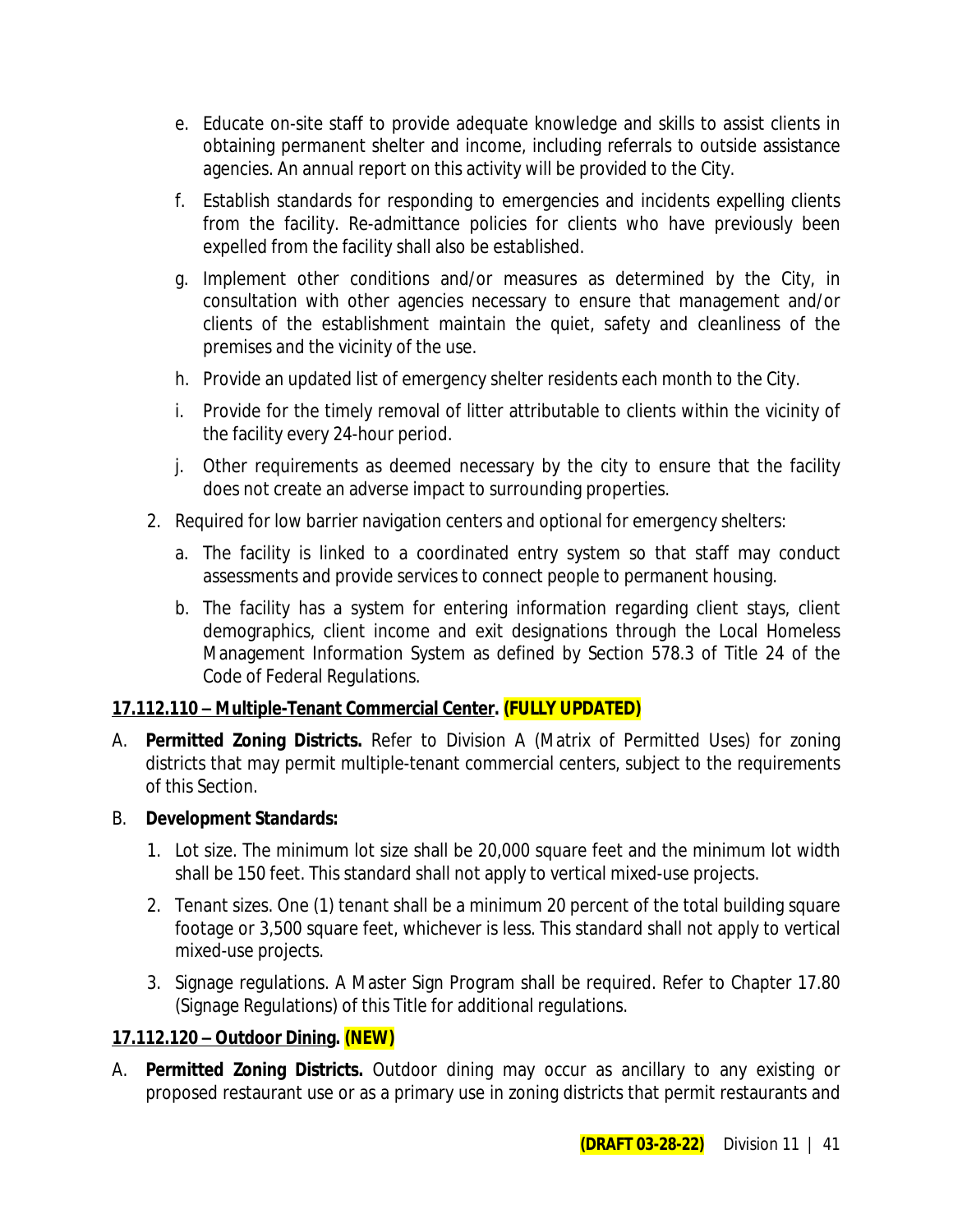other eateries. Outdoor dining areas shall be set back a minimum 20 feet from any residential zone. In addition, outdoor dining on public property shall require approval of an Encroachment Permit by the Public Works Director.

#### B. **Development Standards:**

- 1. Design. The design and appearance of the outdoor dining area shall present a coordinated theme and shall be compatible with the appearance and design of the primary structure.
- 2. Furniture. Furniture shall include durable tables, chairs and refuse bins that match each other. Perimeter fencing on private property is encouraged. Suitable materials include picket, wood lattice and decorative metal fencing. For outdoor areas visible from the public right-of-way, perimeter fencing shall exceed a height of 42 inches. In all other areas, perimeter fencing shall not exceed a height of six (6) feet. The use of folding banquet tables, metal folding chairs and/or chain link fencing shall not be permitted.
- 3. Seasonal needs. Umbrellas and sail shade structures are encouraged. Pop-up canopies and party tents may only be used in outdoor areas not visible from the public right-ofway. The use of water misters and heat lamps may also be permitted.
- 4. Landscaping and lighting. The use of landscaping is encouraged. This can be incorporated with the perimeter fencing (e.g. hanging flower boxes), potted plants and shrubs and/or table centerpieces. Accent lighting is also encouraged (e.g. white hanging lights). However, bright spotlights, spinning or flashing lights shall not be permitted.

### C. **Operational Standards:**

- 1. Hours of operation. Hours of operation for outdoor dining areas shall coincide with those of the associated indoor restaurant.
- 2. Outdoor bar prohibited. A bar designed and/or operated to sell or dispense any alcoholic beverages shall not be allowed in the outside dining area.
- 3. Noise. Amplified sound (e.g., music, television, etc.) shall not be audible beyond the property line.
- 4. Maintenance. The operator shall maintain the outdoor dining area(s) in a neat, clean, and orderly condition at all times. This shall include all tables, benches, chairs, displays, umbrellas and other related furniture. An adequate number of refuse bins shall be provided to serve the outdoor dining area.

### **17.112.130 – Pawnbroker or Pawnshop. (NEW)**

- A. **Permitted Zoning Districts.** Refer to Division A (Matrix of Permitted Uses) for zoning districts that may permit pawnbrokers or pawnshops, subject to the requirements of this Section.
- B. **Separation Requirement.** Any new pawnshop shall be a minimum 1,000 feet from an existing pawnshop.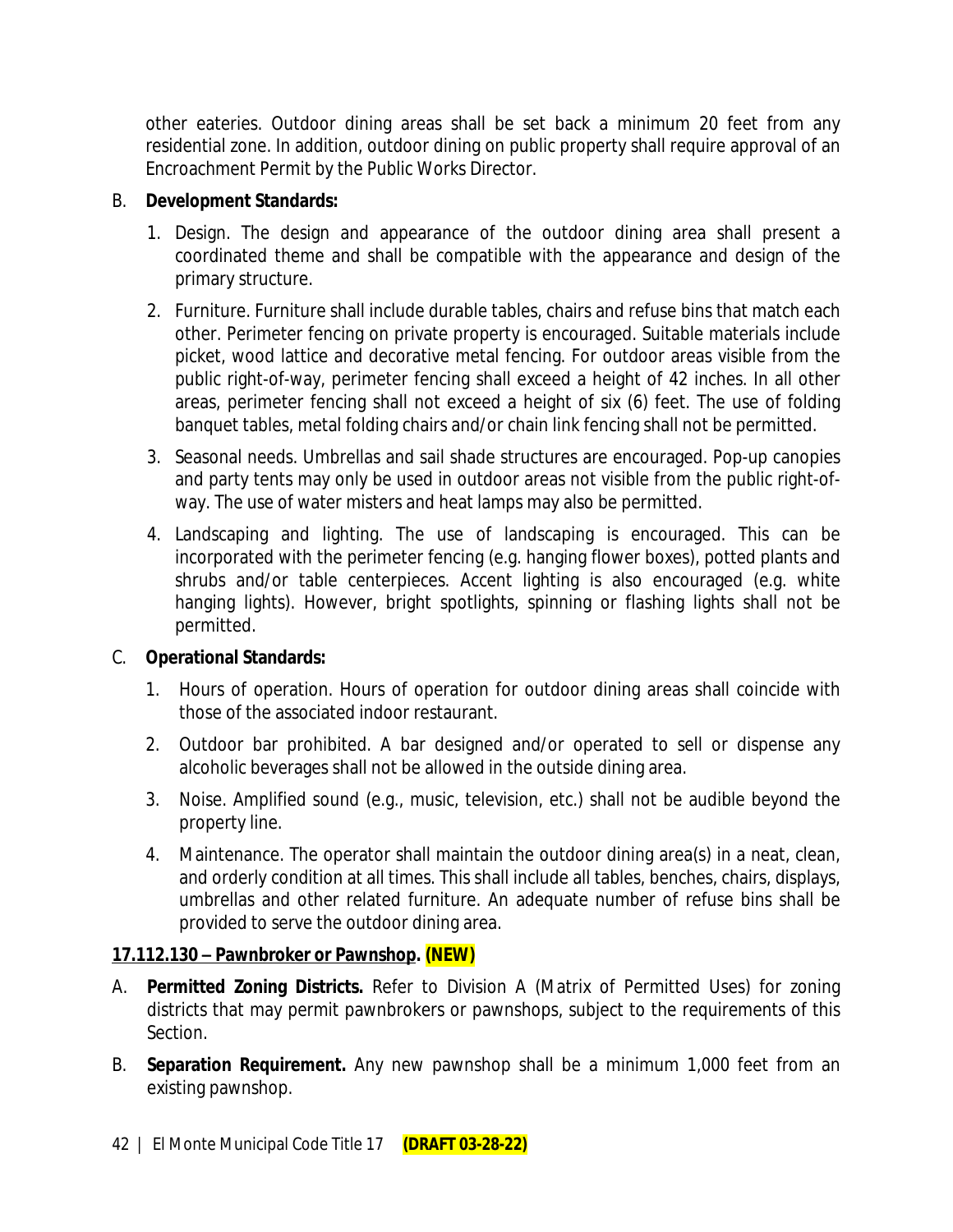### **17.112.140 – Personal Service Use. (NEW)**

#### A. **Personal Service, General and Restricted:**

- 1. Permitted zoning districts. Refer to Division A (Matrix of Permitted Uses) for zoning districts that may permit personal service general and restricted, subject to the requirements of this Subsection. This Subsection shall not apply to dry cleaning services, locksmiths and modeling agencies.
- 2. Development and operational standards:
	- a. Interior space. There shall be no partitions in excess of four (4) in height in the interior of the tenant space, except for appropriate interior partitions for a maximum of two (2) restrooms and one (1) room for storage or office not to exceed 25 percent of the gross floor area.
	- b. Visibility. The front of the use shall not be covered with blinds, curtains, window coverings or temporary window signs that block visibility into and through the facility.

#### B. **Personal Service, Massage:**

- 1. Permitted zoning districts. Refer to Division A (Matrix of Permitted Uses) for zoning districts that may permit personal service massage, subject to the requirements of this Subsection.
- 2. Separation requirement. Any new massage business shall be a minimum 1,000 feet from an existing massage business.
- 3. Other EMMC requirements. Refer to Chapter 5.56 (Massage Establishments and Massage Practitioners/Therapists) of the EMMC for additional requirements.

### **17.112.150 – Recycling Facility.**

### A. **Mobile Facility: (NEW)**

- 1. Permitted zoning districts. Refer to Division A (Matrix of Permitted Uses) for zoning districts that may permit mobile facilities, subject to the requirements of this Subsection.
- 2. The facilities shall be an accessory use to an existing or proposed retail, office, service, industrial or transportation use.
- 3. Quantity. Shall be limited to one (1) facility per host business.
- 4. Hours and setbacks:
	- a. The minimum setback from a residential zoning district shall be 50 feet; and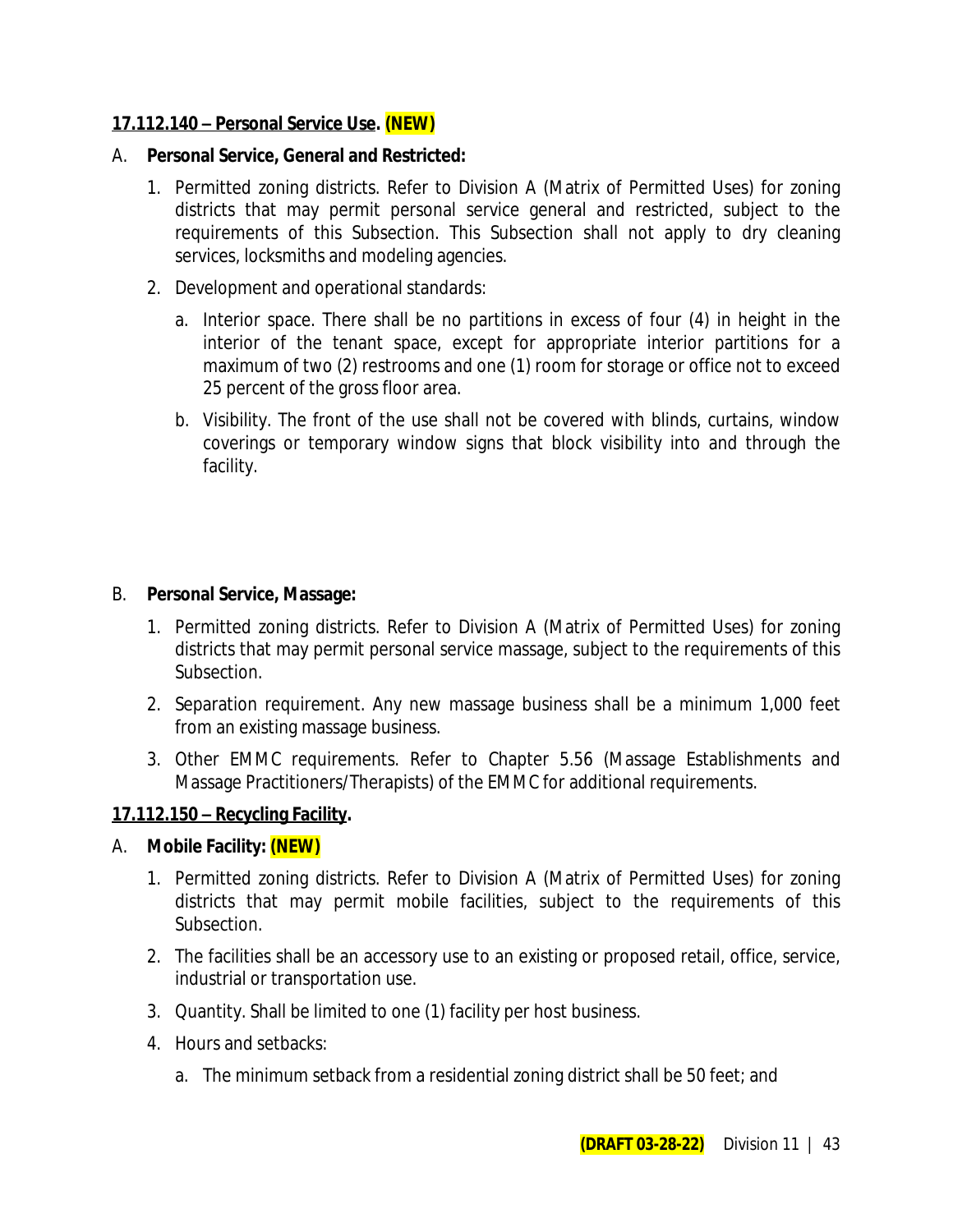- b. If the facility is located between 50 feet and 100 feet from a residential zoning district, the hours shall be limited to 9:00 a.m. to 7:00 p.m. daily.
- 5. Parking. Facilities shall have an area clearly marked to prohibit other vehicle parking during the hours when the mobile unit is scheduled to be present.
- 6. Operations and maintenance:
	- a. All recyclable materials shall be stored in the mobile vehicle; no materials shall be left outside the mobile vehicle.
	- b. The mobile facility shall leave the property at the end of each day.
	- c. The area shall be maintained in a dust-free and litter-free condition and shall sweep site on a daily basis.
- B. **Self-service Facility.** Facilities located outdoors shall comply with the following: **(NEW)**
	- 1. Permitted zoning districts. Refer to Division A (Matrix of Permitted Uses) for zoning districts that may permit self-service facilities, subject to the requirements of this Subsection.
	- 2. The facility shall be an accessory use to an existing or proposed retail, office, service, industrial or transportation use.
	- 3. Quantity. There shall be a maximum of one (1) facility primary use.
	- 4. Area, height and setbacks:
		- a. The maximum area shall not exceed 100 square feet;
		- b. The maximum height shall not exceed eight (8) feet;
		- c. The minimum setback shall be 15 feet from any street property line;
		- d. The machine shall not block pedestrian or vehicular access.
	- 5. Hours. The operating hours shall not extend past that of the primary use.
	- 6. Parking. The machine shall not occupy any required parking spaces.
	- 7. Operations and maintenance:
		- a. The machine shall be clearly marked to identify the type of material to be deposited, operating instructions and the identity and phone number of the operator or responsible person to call if the machine is inoperative;
		- b. The area shall be maintained in a litter-free condition on a daily basis; and
		- c. The area shall be illuminated to ensure comfortable and safe operation if operating hours are between dusk and dawn.

### C. **Small Collection Facility: (FULLY UPDATED)**

1. Permitted zoning districts. Refer to Division A (Matrix of Permitted Uses) for zoning districts that may permit small collection facilities, subject to the requirements of this Subsection.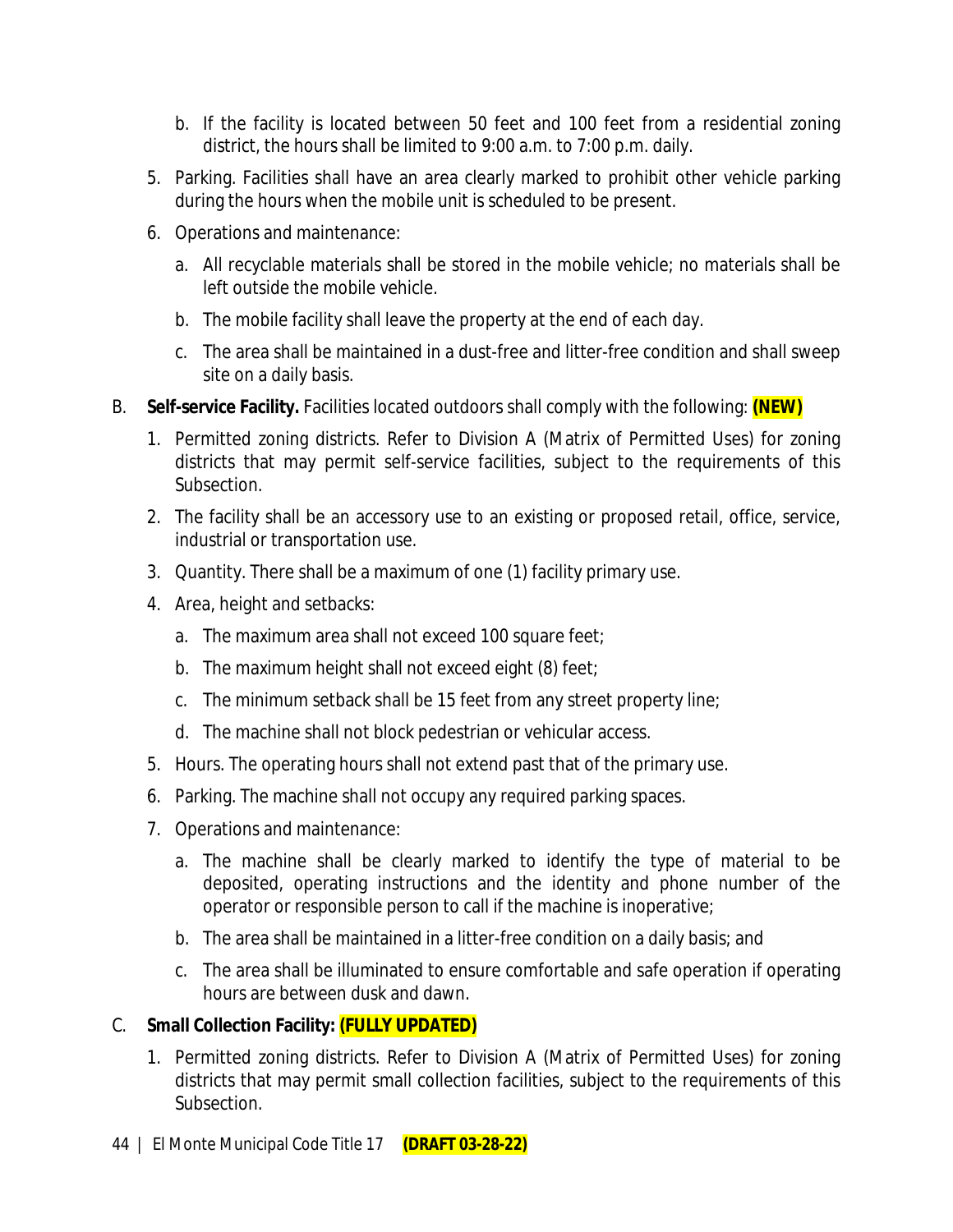- 2. Recyclable materials:
	- a. Shall accept only glass, metal, plastic containers, papers and cardboard;
	- b. Shall use containers that are clearly marked to identify the type of recyclables to be deposited. The name and telephone number of the owner or manager of the facility shall be conspicuously posted; and
	- c. Use the facility for the deposit of solid waste is not permitted.
- 3. Area, height and setbacks:
	- a. The maximum area of the facility shall not exceed 500 square feet;
	- b. The maximum height of the facility shall not exceed 12 feet;
	- c. The minimum setback shall be 20 feet from any street property line;
	- d. The minimum setback from a residential zoning district shall be 100 feet; and
	- e. The facility shall not block pedestrian or vehicular access.
- 4. Hours. The operating hours shall be limited to the hours of 9:00 a.m. to 7:00 p.m. daily.
- 5. Parking. The use of existing required parking shall not be allowed unless the following conditions exist:
	- a. The facility is located in a Convenience Zone, as designated by the California Department of Conservation;
	- b. The facility is certified by the California Department of Conservation; and
	- c. If the facility meets the requirements outlined in Subsections (a) and (b) above, a parking reduction may be granted as follows:

| Provided Parking: | Parking Space Reduction: |
|-------------------|--------------------------|
| 0 to 25           |                          |
| 26 to 35          |                          |
| 36 to 49          |                          |
| 50 to 99          |                          |
| 100 or greater    |                          |

- 6. Design:
	- a. The facility shall be constructed and maintained with durable waterproof and rustproof material;
	- b. Roofing material shall be decorative metal seam or similar material; and
	- c. Exterior siding shall be a smooth painted finish and weatherproof.
- 7. Noise: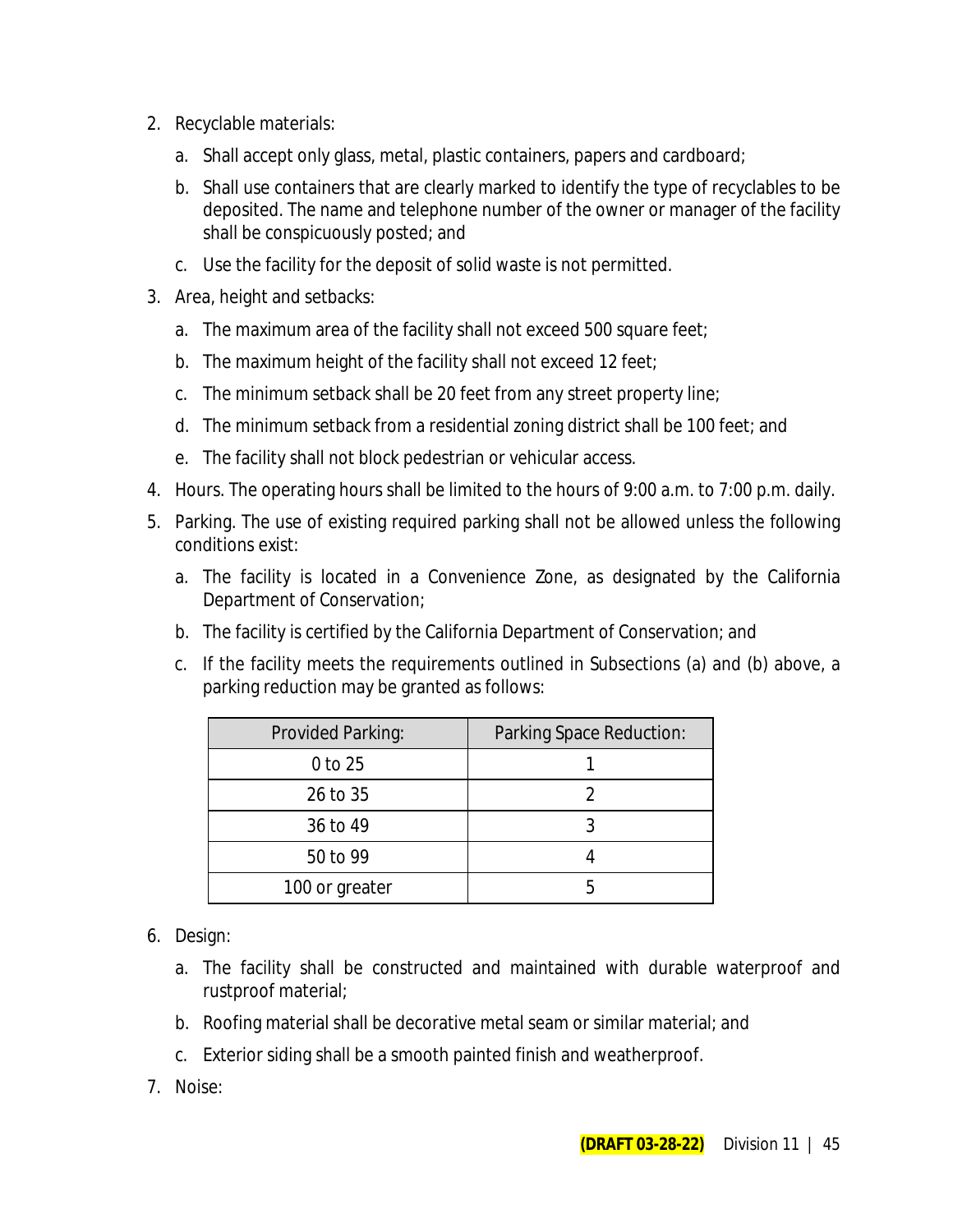- a. The facility shall not use power-driven sorting and consolidating equipment such as crushers or balers, nor shall it use power-driven processing equipment except for reverse vending machines.
- b. Noise levels shall not exceed 50 dBA as measured at the property line of the nearest residentially zoned property, or 65 dBA at the property line for of all other zoned properties.
- 8. Operations and maintenance:
	- a. The containers shall be clearly marked to identify the type of recyclables to be deposited, operating instructions and the identity and phone number of the operator or responsible person to call if the machine is inoperative;
	- b. The containers shall be covered when site is not attended, secured from unauthorized entry or removal of material, and shall be of a capacity sufficient to accommodate materials collected and collection schedule;
	- c. All recyclable materials shall be stored in containers; no materials shall be placed in open areas; any mobile recycling units must be removed from the site when not operating;
	- d. A notice shall be displayed at the exterior of the facility stating that materials shall not be left outside during non-business hours.
	- e. The area shall be maintained in a dust-free and litter-free condition and shall sweep site on a daily basis.
	- f. The area shall be illuminated to ensure comfortable and safe operation if operating hours are between dusk and dawn.
- 9. Expiration. If a permit expires without a renewal, the facility shall be removed from the site on the date following the expiration.

### D. **Large Collection Facility: (FULLY UPDATED)**

- 1. Permitted zoning districts. Refer to Division A (Matrix of Permitted Uses) for zoning districts that may permit large collection facilities, subject to the requirements of this Section.
- 2. Hours. The operating hours shall be limited to 7:00 a.m. to 7:00 p.m. Monday through Saturday and 9:00 a.m. to 7:00 p.m. on Sunday if within 150 feet of a residentially zoned property.
- 3. Noise. Power-driven processing, including aluminum foil and can compacting, baling, plastic bag shredding or other light processing activities necessary for efficient temporary storage and shipment of materials, may be approved as part of the Conditional Use Permit.
- 4. Operations and maintenance: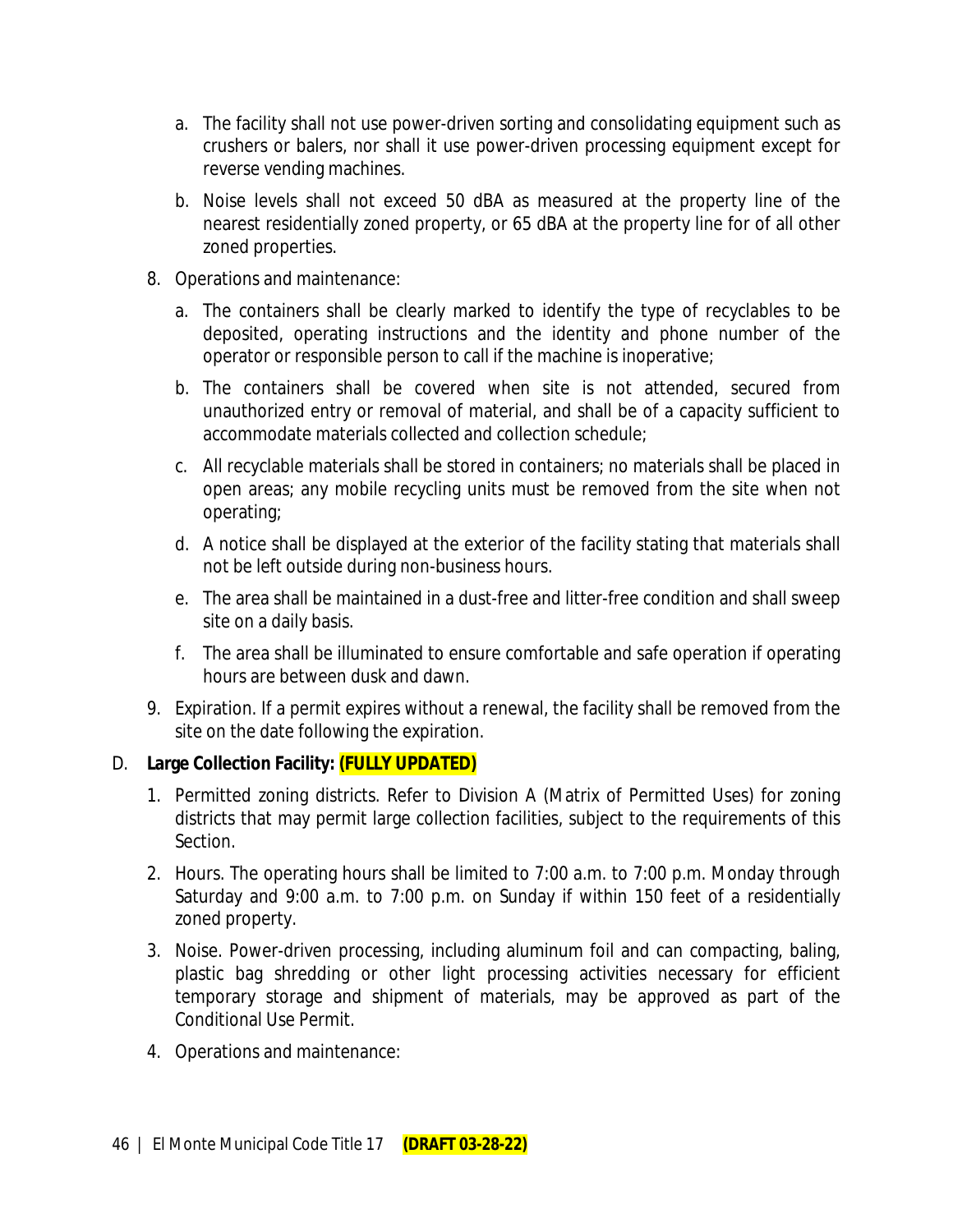- a. All exterior storage of materials shall be in sturdy containers or enclosures which are covered, secured and maintained in good condition. Storage containers for flammable material shall be constructed of nonflammable material; and
- b. No storage, excluding truck trailers and overseas containers, shall be visible above the height of the wall surrounding the facility.
- c. A notice shall be displayed at all entrances stating that materials shall not be left outside during non-business hours.
- d. The area shall be maintained in a dust-free, odor-free and litter-free condition and shall sweep site on a daily basis.
- e. The area shall be illuminated to ensure comfortable and safe operation if operating hours are between dusk and dawn.
- E. **Signage Regulations.** Refer to Section 17.80.100 (Signage Regulations Signs for Specific Uses) of this Title for permitted signs for recycling facilities.
- F. **Revocation of Permits.** If the facility has been revoked, and the appeal period has lapsed or been exhausted, and the applicant has not immediately removed the recycling facility from the property, the following may apply:
	- 1. The Community Development Director may give the applicant an "intent to remove" notice, stating, unless the recycling facility is removed within five (5) business days, it will be impounded.
	- 2. If the recycling facility is impounded, the recycling materials may be stored in any convenient place. The Community Development Director shall give the applicant a "notice of removal" notice. The notice shall include the location of the stored materials, procedures to collect the materials and costs due to the City. In addition, it shall include information as to what shall occur if the materials are not claimed.
	- 3. If the recycling materials are not claimed within 45 calendar days, the materials shall be considered unclaimed property in possession of the City and may be disposed of.

### **17.112.160 – Secondhand Vendor. (NEW)**

- A. **Permitted Zoning Districts.** Refer to Division A (Matrix of Permitted Uses) for zoning districts that may permit secondhand vendors, subject to the requirements of this Section.
- B. **Separation Requirements:**
	- 1. Downtown Specific Plan (SP-4). Any new vendor shall be a minimum 500 feet from an existing secondhand dealer.
	- 2. All other zoning districts. Any new vendor shall be a minimum 1,000 feet from an existing secondhand dealer.

### **17.112.170 – Significant Tobacco Retailer. (NEW)**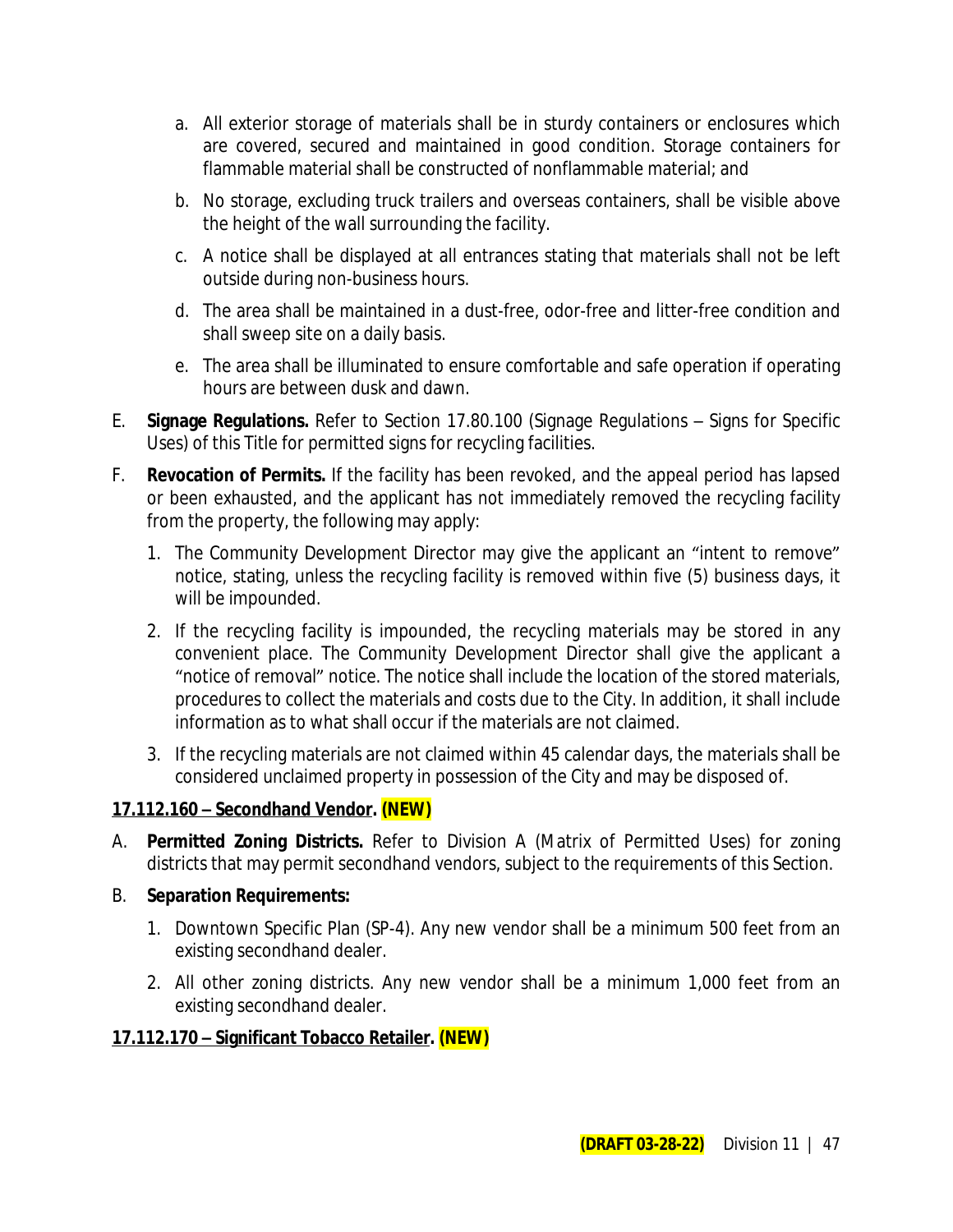A. **Permitted Zoning Districts and Required Approvals.** Refer to Division A (Matrix of Permitted Uses) for zoning districts that may permit significant tobacco retailers, subject to the requirements of this Section.

### B. **Separation Requirements:**

- 1. Separation requirements from sensitive uses. Any new significant tobacco retailer shall be a minimum 250 feet from public recreation facilities, public or private K-12 schools, public or private preschools, child daycare centers, community centers and libraries.
- 2. Separation requirements from another significant tobacco retailer. Any new significant tobacco retailer shall be a minimum 500 feet from any existing significant tobacco retailer.

### C. **Operational Standards:**

- 1. The significant tobacco retailer shall comply with all applicable local, state and federal laws regarding the advertising, display or sales of tobacco products.
- 2. Only store employees shall have immediate access to tobacco products.
- 3. No person under the age of 18 may exchange, sample or sell tobacco products.
- 4. Smoking rooms and lounges shall be prohibited.

### **17.112.180 – Vehicle Sales and Lease. (NEW)**

A. **Permitted Zoning Districts.** Refer to Division A (Matrix of Permitted Uses) for zoning districts that may permit vehicle sales and lease, subject to the requirements of this Section. Vehicle sales and lease limited shall not be subject to the requirements of this Section.

### B. **Development and Operational Standards:**

- 1. Lot size. The minimum lot size shall be 25,000 square feet.
- 2. Lot width. The minimum street frontage shall be 150 linear feet. For corner lots, the minimum street frontage shall be 100 linear feet on each street.
- 3. Landscaping. A landscape planter shall be placed along all street frontages with a minimum width of ten (10) feet.
- 4. Walls and fences. No wall or fence shall exceed a height of four (4) feet within 40 feet of any street property line. In addition, the wall or fence shall be decorative and a minimum 50 percent open.
- 5. Ancillary uses. Any other use on the site shall be ancillary to the vehicle sales use. Ancillary uses shall not occupy more than 30 percent of the total lot area. Examples of ancillary uses include the following:
	- a. Vehicle repair. Refer to Section 17.112.190 of this Chapter for development and operational standards.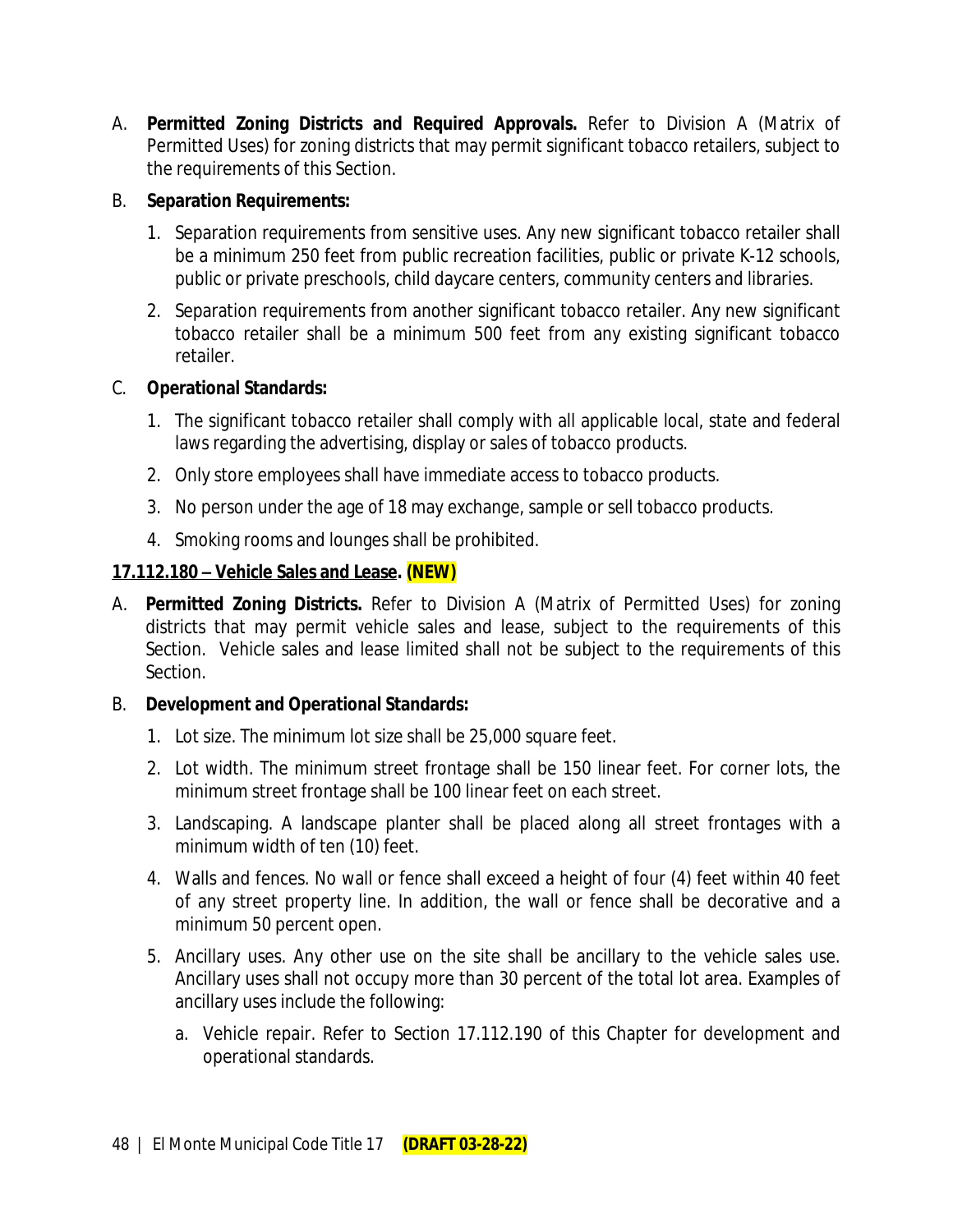- b. Vehicle washing. Refer to Section 17.112.210 of this Chapter for development and operational standards.
- c. Other uses. Examples include parts and accessory sales, vehicle rental and food and beverage establishments (primarily for customers).
- 6. Customer and employee parking. Customer and employee parking areas shall be easily accessible and located separately from vehicle display areas. Ground markings and signs shall clearly indicate the location of customer and employee parking.

### C. **Signage Regulations:**

- 1. A Master Sign Program shall be required.
- 2. Refer to Section 17.80.100 (Signage Regulations Signs for Specific Uses) of this Title for permitted signs for vehicle sales uses.

## **17.112.190 – Vehicle Repair Facility. (NEW)**

- A. **Applicability**. All new automobile repair facilities, whether it is the primary use or an ancillary use, are subject to the requirements of this Section.
- B. **Permitted Zoning Districts.** Refer to Division A (Matrix of Permitted Uses) for zoning districts that may permit vehicle repair minor and major, subject to the requirements of this Section.

### C. **Development and Operational Standards:**

- 1. Lot size. The minimum lot size shall be 20,000 square feet.
- 2. Lot width. The minimum street frontage shall be 100 linear feet. For corner lots, the minimum street frontage shall be 100 linear feet on each street.
- 3. Building orientation. Service bay openings shall be designed to minimize the visual intrusion on surrounding streets and properties. Bay doors shall be screened from the public right-of-way to the greatest extent feasible.
- 4. Work areas. All work on vehicles shall be conducted within an enclosed building.
- 5. Vehicle storage. Vehicles awaiting service or pick-up shall be stored within an enclosed building or in a designed parking area. Unattended vehicles shall not be parked or stored in required customer parking spaces, within the public right-of-way or off-site on an off-site property.
- 6. Equipment, products and vehicle parts storage. Exterior storage, including tires, shall be fully screened from all property lines by building walls and/or screen walls.
- 7. Spray/paint booths. If spray or paint booths are permitted, they shall be fully screened and set back a minimum 50 feet from any residential zoning district.
- 8. Hours of operation: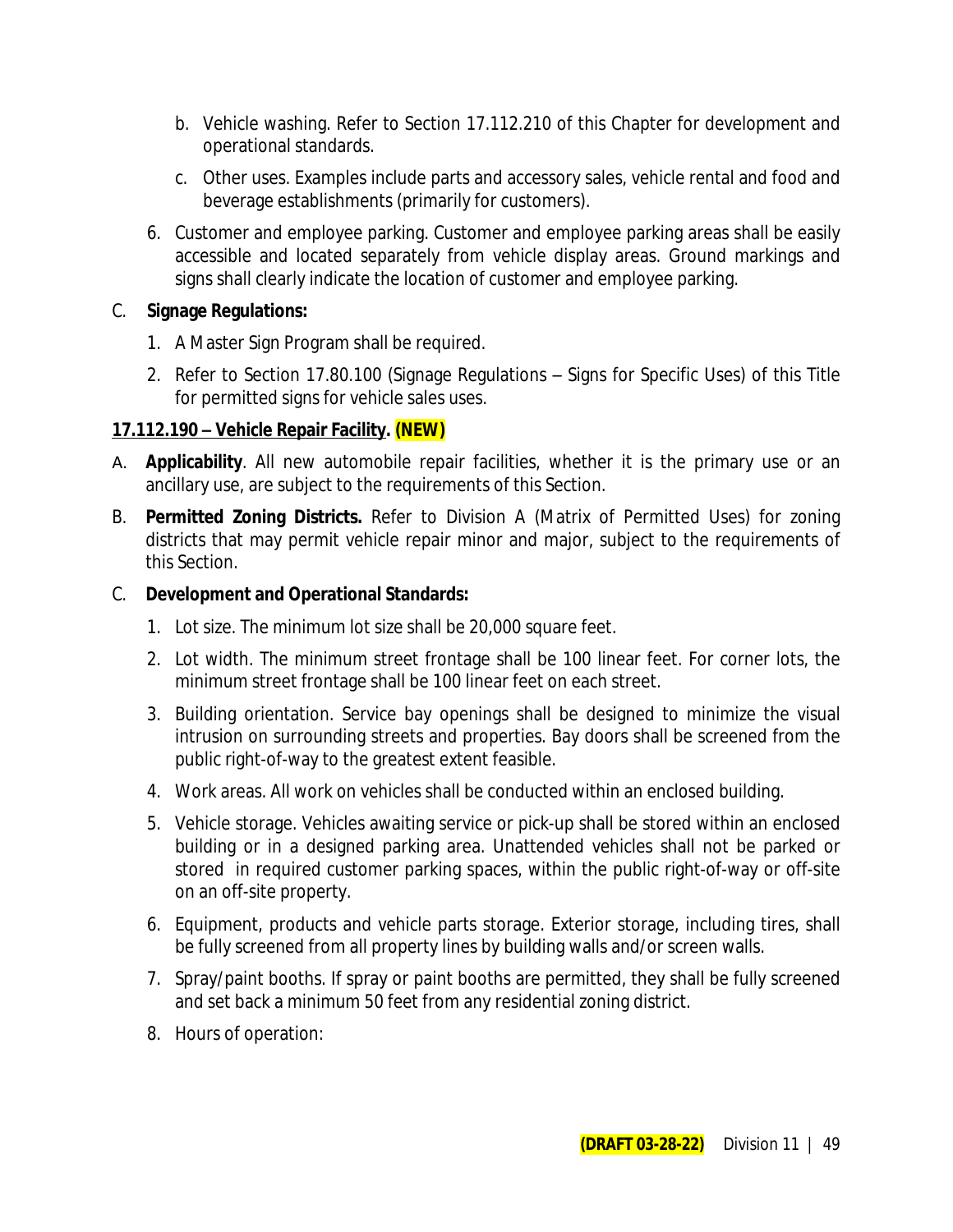- a. Adjacent to residentially zoned properties. The hours of operation shall be limited to between 7:00 a.m. and 7:00 p.m. on Monday through Saturday and 9:00 a.m. to 6:00 p.m. on Sunday.
- b. Adjacent to all other properties. The hours of operation shall be limited to between 7:00 a.m. and 8:00 p.m. daily.
- c. As an ancillary use. In addition to the limitations outlined in Subsections (a) and (b) above, the operating hours shall not extend past that of the primary use.
- d. Additional restrictions. The Planning Commission may further restrict the hours of operation through the Conditional Use Permit process to address noise impacts on adjacent properties.

### **17.112.200 – Vehicle Service Station. (FULLY UPDATED)**

- A. **Applicability**. All new vehicle service stations, whether it is the primary use or an ancillary use, are subject to the requirements of this Section.
- B. **Permitted Zoning Districts.** Refer to Division A (Matrix of Permitted Uses) for zoning districts that may permit vehicle repair minor and major, subject to the requirements of this Section.

### C. **Development Standards:**

- 1. Lot size. The minimum lot size shall be 20,000 square feet.
- 2. Lot width. The minimum street frontage shall be 100 linear feet. For corner lots, the minimum street frontage shall be 100 linear feet on each street.
- 3. Setbacks:
	- a. Buildings. A minimum setback of 25 feet shall be maintained from any street property line.
	- b. Canopies. A minimum setback of ten (10) feet shall be maintained from any property lines.
	- c. Pump islands. A minimum setback of 20 feet shall be maintained from any property line.
- 4. Landscaping. A minimum 200 square foot landscape planter shall be installed and maintained at the intersection of the property lines at a street corner.
- 5. Driveways:
	- a. Number. A maximum of two (2) driveways may be installed along each street frontage.
	- b. Separation. A minimum separation of 25 feet shall be maintained between two driveways along the same street frontage.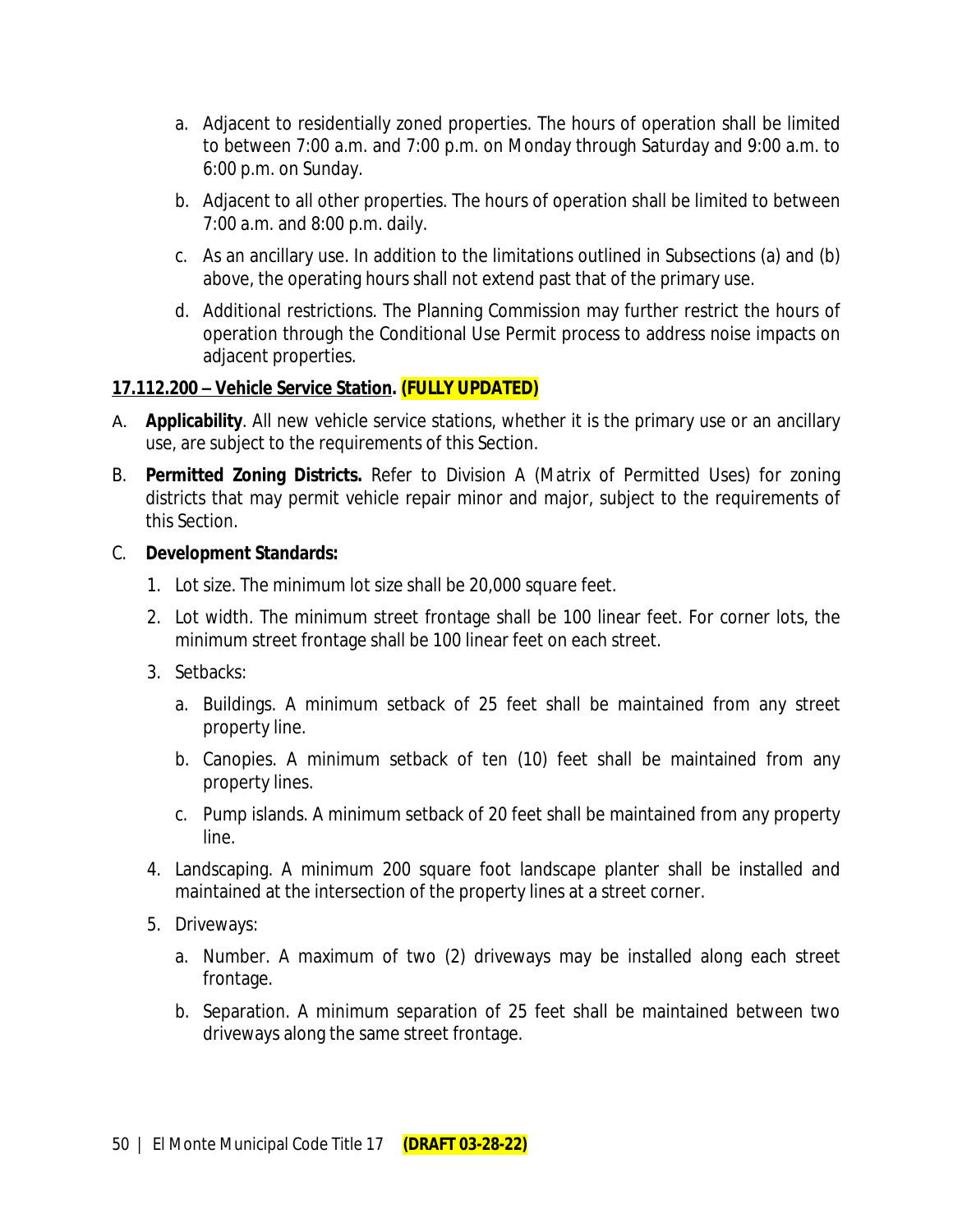- c. Setbacks. A minimum setback of ten (10) feet shall be maintained from any interior property line. A minimum setback of 20 feet shall be maintained from any street corner.
- d. Width. Driveways shall have a minimum width of 30 feet and a maximum width of 35 feet.

### D. **Operational Standards:**

- 1. Air and water. The service station shall provide air and water self-service for vehicles at no charge.
- 2. Security. The Planning Commission may require on-site security (for example security personnel, security programs, and/or surveillance devices), both inside and outside of buildings.
- 3. Hours of operation:
	- a. Adjacent to residentially zoned properties. The hours of operation shall be limited to between 6:00 a.m. and 10:00 p.m. daily. This limitation shall not apply to service stations within 300 feet of a freeway on-ramp or off-ramp.
	- b. As an ancillary use. In addition to the limitations outlined in Subsection (a) above, the operating hours shall not extend past that of the primary use.
	- c. Additional restrictions. The Planning Commission may further restrict the hours of operation through the Conditional Use Permit process to address noise impacts on adjacent properties.

### E. **Signage Regulations:**

- 1. A Master Sign Program shall be required.
- 2. Refer to Section 17.80.100 (Signage Regulations Signs for Specific Uses) of this Title for permitted signs for vehicle service stations.

### **17.112.210 – Vehicle Washing Facility. (NEW)**

A. **Permitted Zoning Districts.** Refer to Division A (Matrix of Permitted Uses) for zoning districts that may permit vehicle washing facilities, subject to the requirements of this Section.

### B. **All Washing Facilities:**

- 1. Site plan and circulation:
	- a. Overall circulation. All vehicular circulation shall be entirely on site.
	- b. Building placement. Buildings shall be oriented on the site to minimize visibility of the washing tunnel's entrance and exit from the public right-of-way. Washing tunnel exits should not face directly toward a residential zone.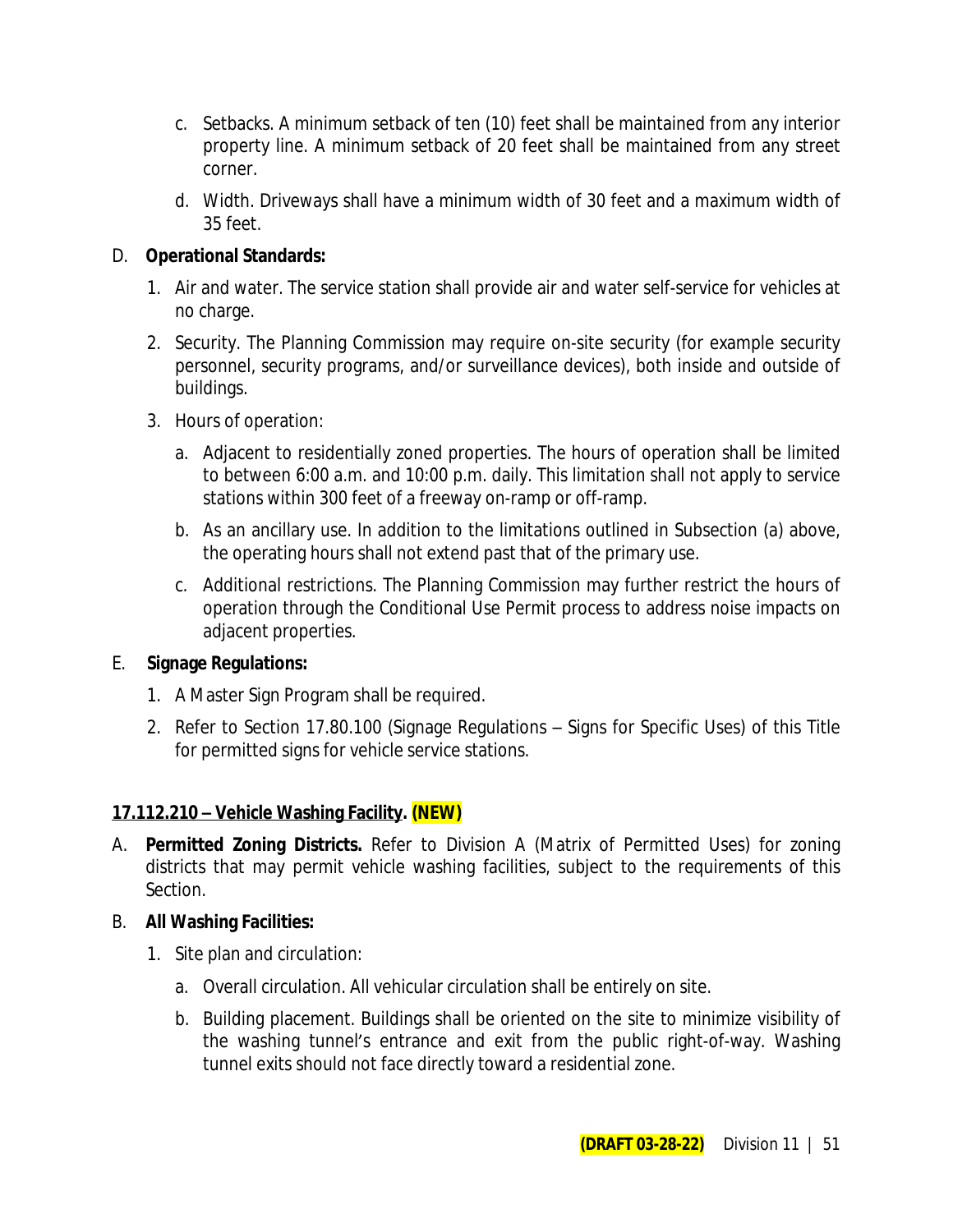- c. Driveways and drive-thru aisles. All driveway approaches shall be set back a minimum 25 feet from street corners and adjacent property lines. All aisles shall have a minimum width of 12 feet and a minimum interior radius of 15 feet at curves.
- d. Walkways. Pedestrian walkways should not intersect with the drive-thru access isle. When they are permitted, they shall be clearly visible and emphasized by enhanced parking or markings.
- 2. Noise:
	- a. Drive-thru aisles. The washing tunnel's entrances and exits shall be reduced to the greatest extent feasible to minimize noise exiting from the tunnel areas.
	- b. Noise reduction measures. A minimum 50 percent of the wall and ceiling area adjacent to the dryers shall be treated with sound absorbing materials with a minimum noise reduction coefficient (NRC) of 1.0.
	- c. Vacuum systems. A central vacuum system should be utilized so that multiple vacuum stalls are supported by a single vacuum motor. The motor should be located within an indoor equipment room or other fully enclosed and roofed building with any required venting directed away from adjacent properties.
- 3. Hours of operation:
	- a. Adjacent to residentially zoned properties. The hours of operation shall be limited to between 8:00 a.m. and 8:00 p.m. on Monday through Saturday and 9:00 a.m. to 6:00 p.m. on Sunday.
	- b. Adjacent to all other properties. The hours of operation shall be limited to between 7:00 a.m. and 10:00 p.m. daily.
	- c. As an ancillary use. In addition to the limitations outlined in Subsections (a) and (b) above, the operating hours shall not extend past that of the primary use.
	- d. Additional restrictions. The Planning Commission may further restrict the hours of operation through the Conditional Use Permit process to address noise impacts on adjacent properties.
- 4. Landscaping and screening:
	- a. Equipment screening. Ground mounted equipment, including vacuum systems, visible from the public right-of-way shall be screened from view with landscaping and/or a combination of landscaping, decorative fencing and low-height walls to the greatest extent feasible.
	- b. Drive-thru aisles. The area between drive-thru aisles and adjacent sidewalks, roadways, driveways or parking areas should be separated by curbing and landscaping. Such landscaping shall be a minimum three (3) feet high to screen headlights, and a maximum four (4) feet to provide visibility.